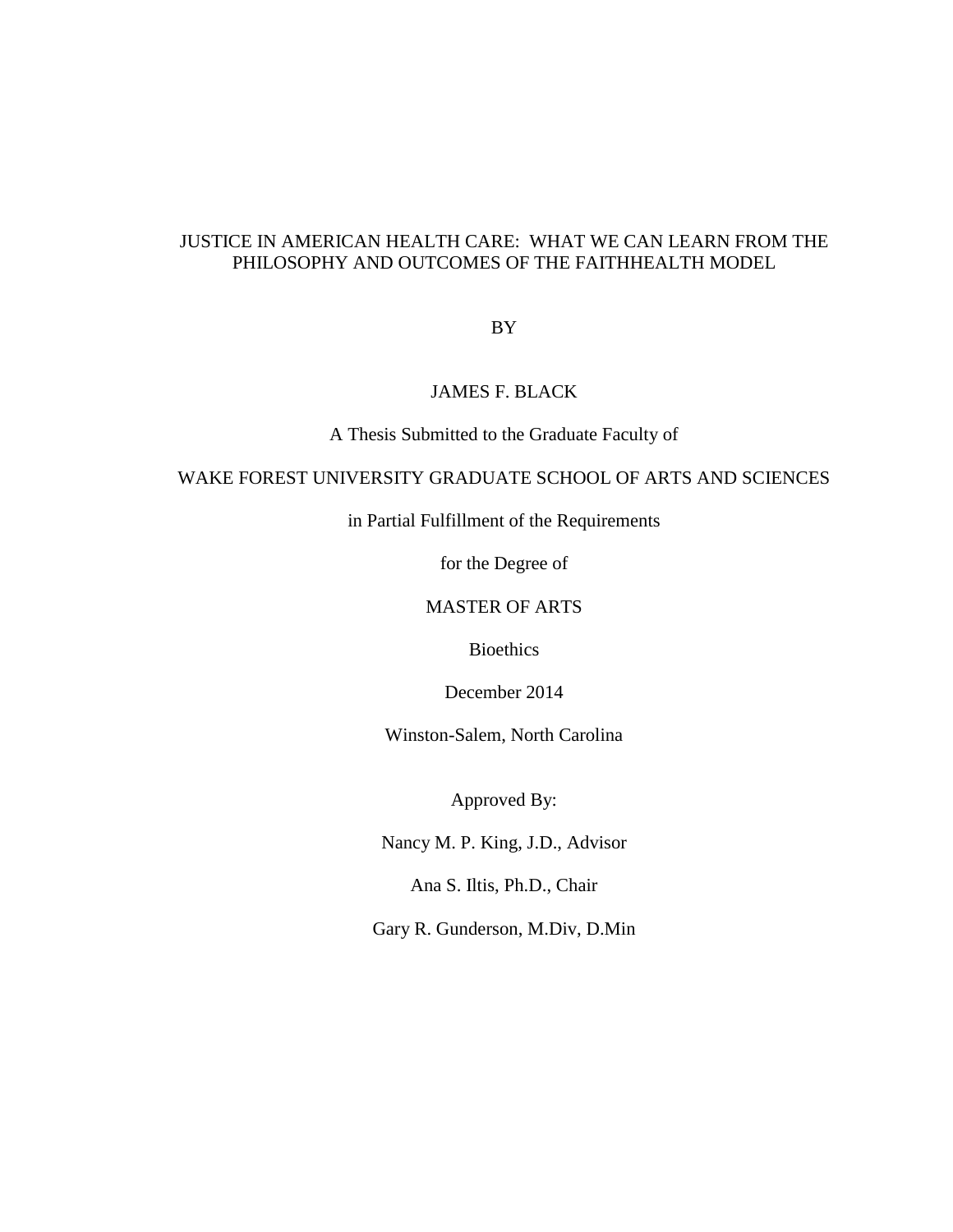TO

Beverly

*Ne Ultra*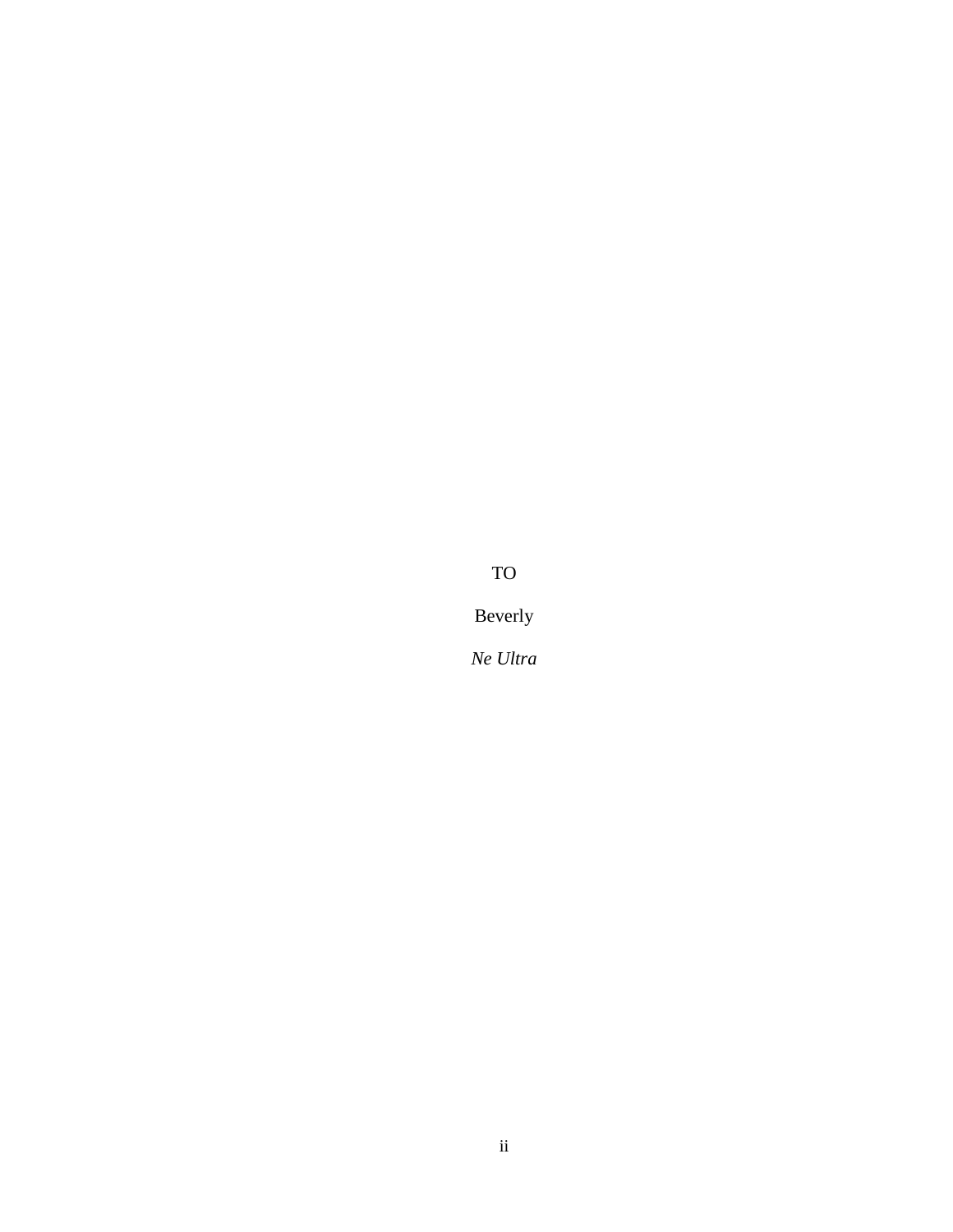# TABLE OF CONTENTS

| <b>LIST OF ABBREVIATIONS</b>                                                                                                                                                                                                                                                                                                 | V   |
|------------------------------------------------------------------------------------------------------------------------------------------------------------------------------------------------------------------------------------------------------------------------------------------------------------------------------|-----|
| <b>ABSTRACT</b>                                                                                                                                                                                                                                                                                                              | v   |
| <b>INTRODUCTION</b>                                                                                                                                                                                                                                                                                                          | Vİ. |
| <b>CHAPTER 1</b>                                                                                                                                                                                                                                                                                                             | 1   |
| PHILOSOPHICAL AND HISTORICAL BACKGROUND                                                                                                                                                                                                                                                                                      |     |
| <b>EXISTING PARADIGM</b>                                                                                                                                                                                                                                                                                                     |     |
| PARADIGM SHIFT: FAITH/HEALTH-THE NEED TO RECONNECT                                                                                                                                                                                                                                                                           |     |
| <b>CHAPTER 2</b>                                                                                                                                                                                                                                                                                                             | 9   |
| <b>FAITHHEALTH MEMPHIS</b>                                                                                                                                                                                                                                                                                                   |     |
| CONGREGATIONAL HEALTH NETWORKS                                                                                                                                                                                                                                                                                               |     |
| <b>COVENANT RELATIONSHIP</b>                                                                                                                                                                                                                                                                                                 |     |
| REPRESENTATIVE OUTCOMES 2007-2013                                                                                                                                                                                                                                                                                            |     |
| <b>CHAPTER 3</b>                                                                                                                                                                                                                                                                                                             | 20  |
| <b>FAITHHEALTH NC</b>                                                                                                                                                                                                                                                                                                        |     |
| <b>LEADING CAUSES OF LIFE</b>                                                                                                                                                                                                                                                                                                |     |
| MAPPING RELIGIOUS HEALTH ASSETS                                                                                                                                                                                                                                                                                              |     |
| <b>EARLY OUTCOMES</b>                                                                                                                                                                                                                                                                                                        |     |
| <b>CHAPTER 4</b>                                                                                                                                                                                                                                                                                                             | 30  |
| REVIEW OF BIOETHICAL PRINCIPLES/THEORIES CONSISTENT WITH<br>THE PRINCIPLE OF JUSTICE                                                                                                                                                                                                                                         |     |
| CRITERIA FOR THE FULFILLMENT OF THE PRINCIPLE OF JUSTICE<br>AS IT RELATES TO THE PROVISION OF HEALTHCARE AND MAINTENANCE<br>OF THE PUBLIC'S HEALTH                                                                                                                                                                           |     |
| A CLINICAL APPRAISAL                                                                                                                                                                                                                                                                                                         |     |
| <b>CHAPTER 5 CONCLUSION</b>                                                                                                                                                                                                                                                                                                  | 41  |
| <b>BEYOND ALLOCATION THEORY</b><br>TRADITIONAL THEORIES-ALIGNMENT WITH FAITH HEALTH<br>FAITH HEALTH - CLINICAL PERSPECTIVE<br>FAITH HEALTH MEMPHIS, FAITHHEALTHNC - ACHIEVED GOALS<br>FAITHHEALTH-ECONOMIC AND POLITICAL BARRIERS<br>FAITHHEALTH-A FIX OR A CURE?<br>FAITH HEALTH - EXTENSION BEYOND "GRASSROOTS" INITIATIVE |     |
| <b>REFERENCES</b>                                                                                                                                                                                                                                                                                                            | 52  |
| <b>CURRICULUM VITAE</b>                                                                                                                                                                                                                                                                                                      | 61  |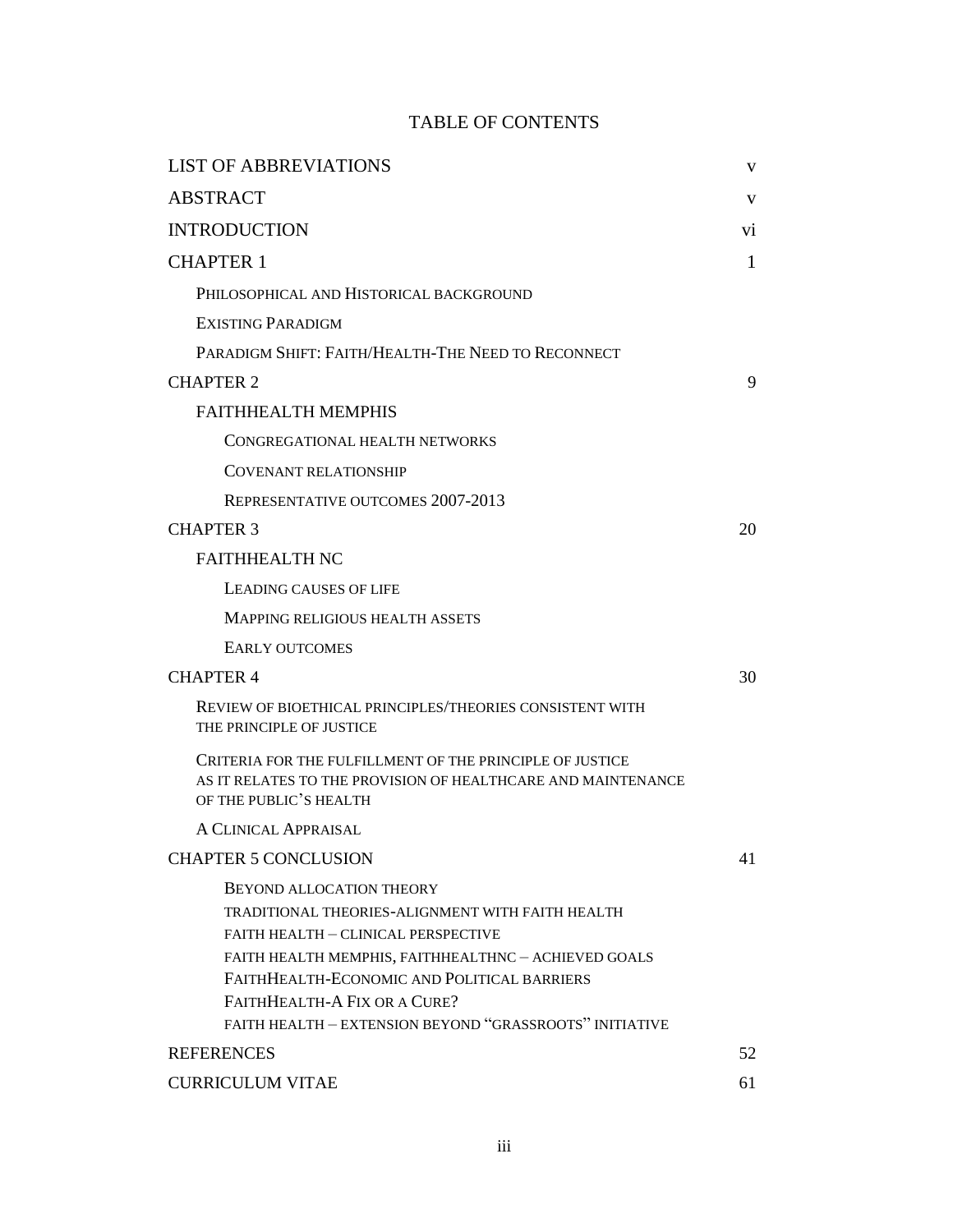#### LIST OF ABBREVIATIONS

- 1. ACOG American College of Obstetrics and Gynecology
- 2. AIDS Autoimmune Immune Deficiency Syndrome
- 3. ARHAP African Religious Health Assets Program
- 4. CCCs Congregational Care Coordinators
- 5. CE Common era (AD, *Anno Domini)*
- 6. CHN Congregational Health Network
- 7. ED Emergency Department
- 8. HIV Human Immune Deficiency Virus
- 9. LOS Length of stay
- 10. MLH Methodist Le Bonheur Health
- 11. NKJV New King James Version
- 12. RHAs Religious Health Assets
- 13. R/S Religion and Spirituality
- 14. WFBH-LMC Wake Forest Baptist Health-Lexington Medical Center
- 15. WFBMC Wake Forest Baptist Medical Center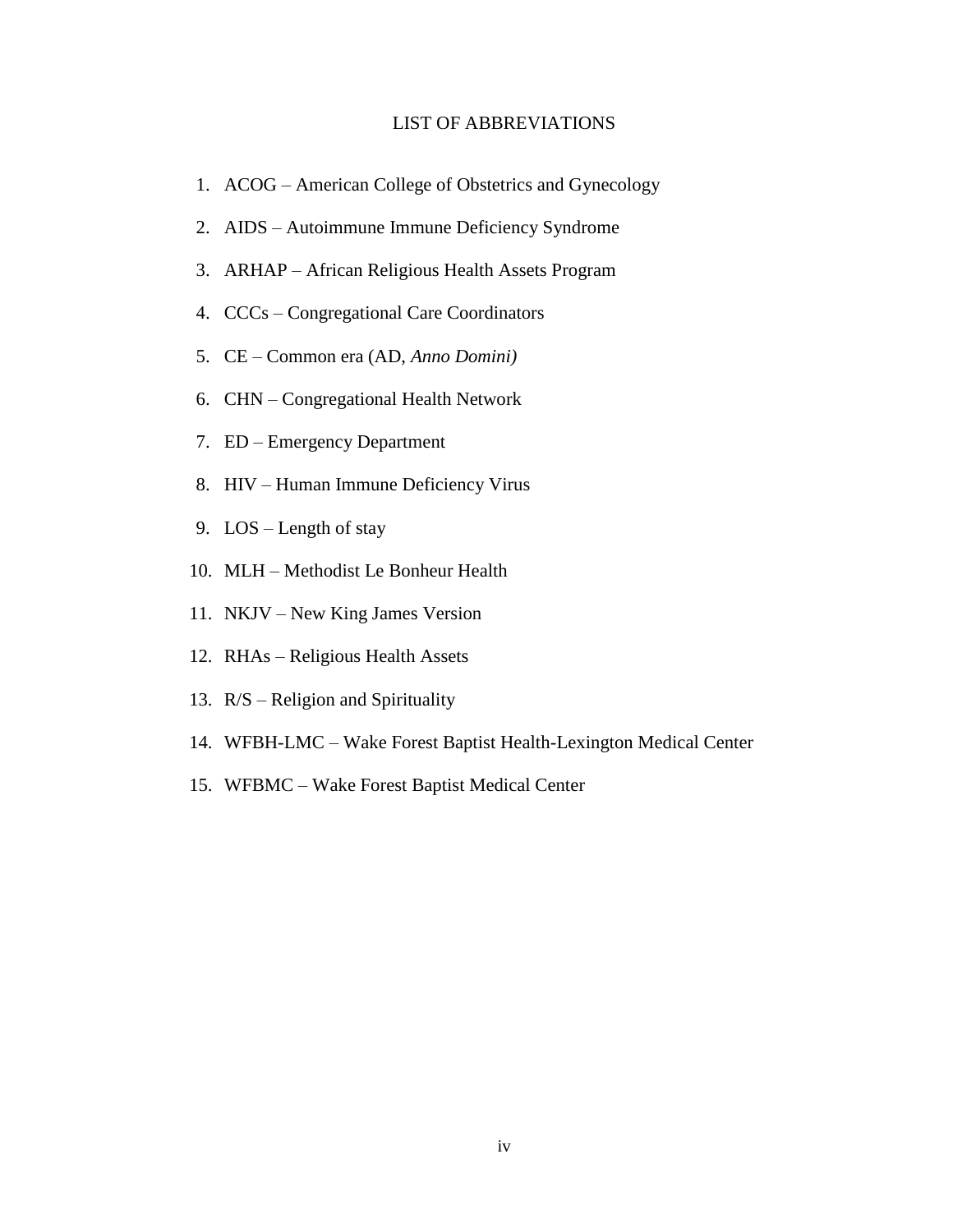#### ABSTRACT

There has been an observed disconnect between the community of faith and the healthcare community, particularly since the mid twentieth century. From the beginning of Christ's ministry on earth, acts of healing were of similar importance to the proclamation of God's Kingdom on earth. By the early twentieth century, public health settled into the domain of civic duty reinforced by the notion of a moral high ground, the common good. The FaithHealth initiatives of South Africa, Memphis, Tenn., and Lexington, N.C., formulated and launched by Dr. Gary Gunderson, have provided the means whereby the faith-health partnership can be restored. Covenant relationships, between church congregations and major healthcare institutions, require specific obligations from each in order to care for congregants during times of illness and to provide preventive health maintenance during periods of wellness.

Specifically, this thesis considers various bioethical theories of justice for the purpose of determining which is the "better fit" alongside the FaithHealth model. As a result, the concept of justice in the provision of health care in the United States might be more achievable for the population's most vulnerable and underserved. The concepts of Congregational Health Networks (CHNs), covenant relationships, Gunderson's enumeration of "leading causes of life," and the process of "mapping" religious health assets (RHAs) are presented. Concluding consideration is given as to the potential role that the FaithHealth paradigm might contribute to the realization of a just system of health care in the United States and to the existing plight of health care worldwide.

v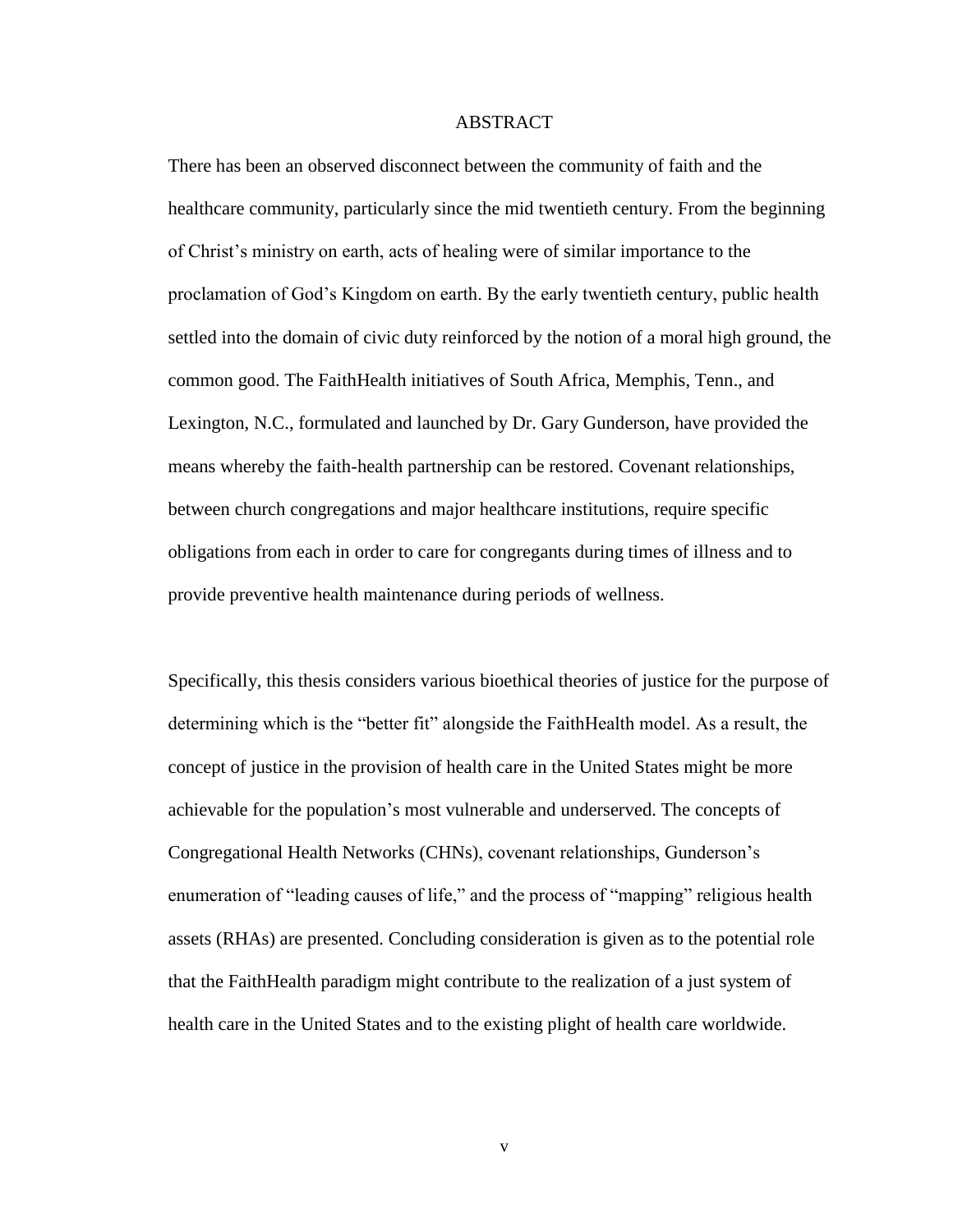#### INTRODUCTION

Having spent nearly thirty-five years devoted to the clinical practice of gynecology and obstetrics, I have observed a myriad of change, from all perspectives. Even the marked technological advances that have become reality during this period have done little to repair the disconnect between faith (religion) and health that began as far back as the Protestant Reformation of the sixteenth century. The brief ministry of Christ on earth chronicles the importance of His acts of healing as well as His final commission to His disciples: to heal the sick and to foretell of the approach of God's kingdom.<sup>1</sup>

It was my good fortune to be a part of the early discussions regarding FaithHealth initiatives in South Africa and in Memphis, Tennessee with their founder, Dr. Gary Gunderson. These early discussions considered whether such an endeavor might be successful in restoring some vitality and hope to a small Piedmont North Carolina town, bereft of industry and employment. My role has now been expanded to include, along with my clinical responsibilities, the position of medical director for FaithHealthNC. This opportunity will afford me an overview of the daily function of FaithHealthNC in order to evaluate its success/failure at providing equal access to health/health care for its constituents.

This thesis examines the FaithHealth model, as it posits a theory of justice relative to the provision of health care, that details a "bottom-up" approach. This method reverses the usual "top-down" approach which is employed most theory-driven justice models. In so doing, I use the common morality (common good) tradition as *prima facie*. As defined by

vi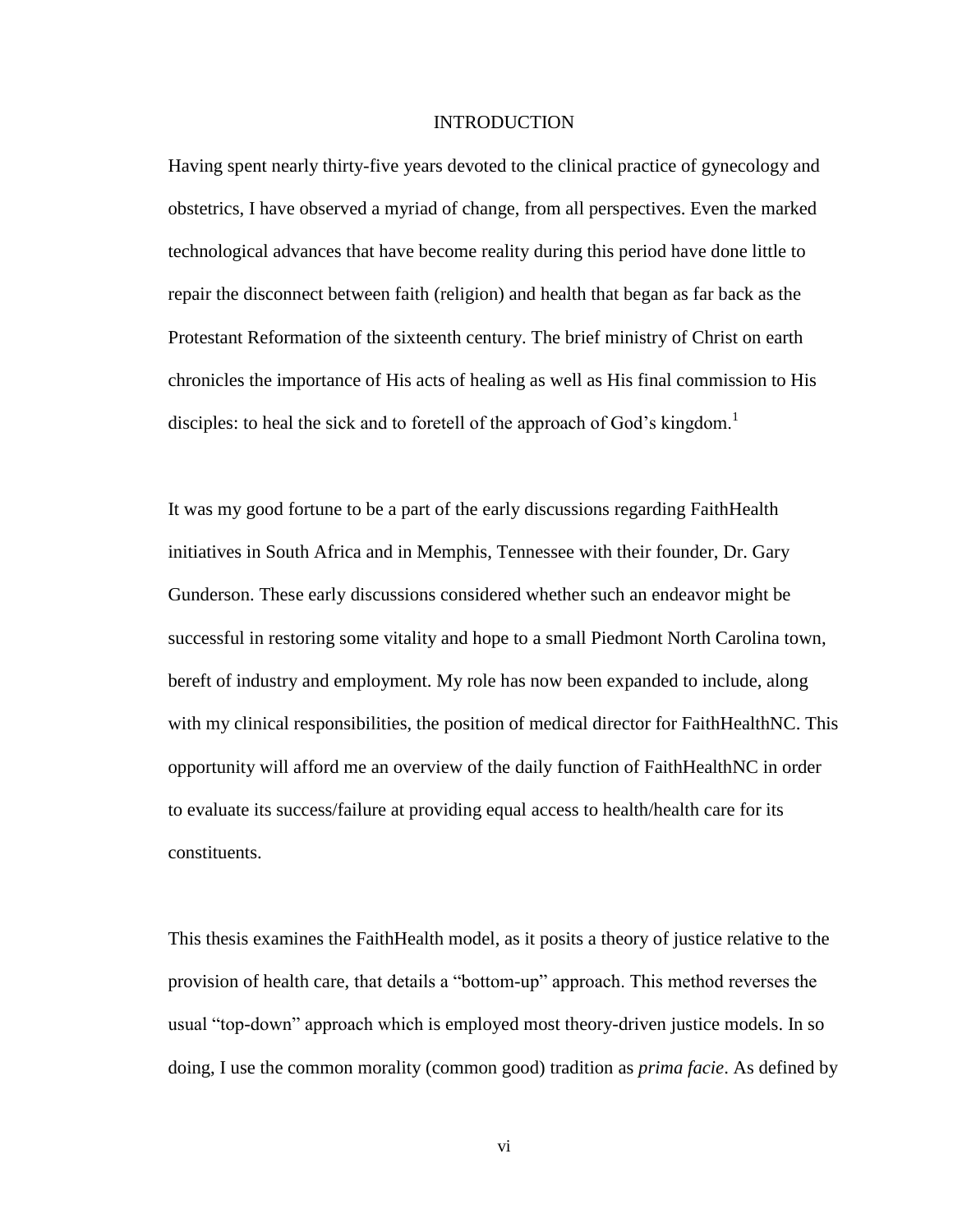Beauchamp and Childress, "the common morality is applicable to all persons in all places, and we rightly judge all human conduct by its standards."<sup>2</sup> "This common morality is a product of human experience and history and is a universally shared product."<sup>3</sup> The FaithHealth paradigm is uniquely suited to this method since it incorporates social, economic and political entities into its "grassroots," communitydriven model of a justice-based provision of health care to the most impoverished and underserved. By examining the core elements of FaithHealth, one can ascertain which established, theory-driven justice models are most congruent with FaithHealth's goals. Ultimately, it is my hope that the reader may realize how FaithHealth might initiate a justice-based reconnection between faith/religion and the public's health.

Bioethics more typically addresses health care primarily in terms of beneficence, rather than justice. I believe it is clear that FaithHealth initiatives succeed at beneficence; thus, an analysis viewed from the philosophical perspective and achieved outcomes of FaithHealth, in terms of beneficence is not a topic for this thesis.

In 2012 Dr. Gary Gunderson, Senior Vice President for Faith and Health at Memphis Le Bonheur Healthcare (MLH) in Memphis, Tennessee, accepted the position of Vice President of Faith and Health Ministries at Wake Forest Baptist Health, Winston-Salem, North Carolina, designated FaithHealthNC. Dr. Gunderson's Memphis initiative incorporated a covenant-based partnership between MLH, a large healthcare organization, and 512 church congregations. The CHN cements the covenant relationship between MLH and the individual church congregation by identifying and assimilating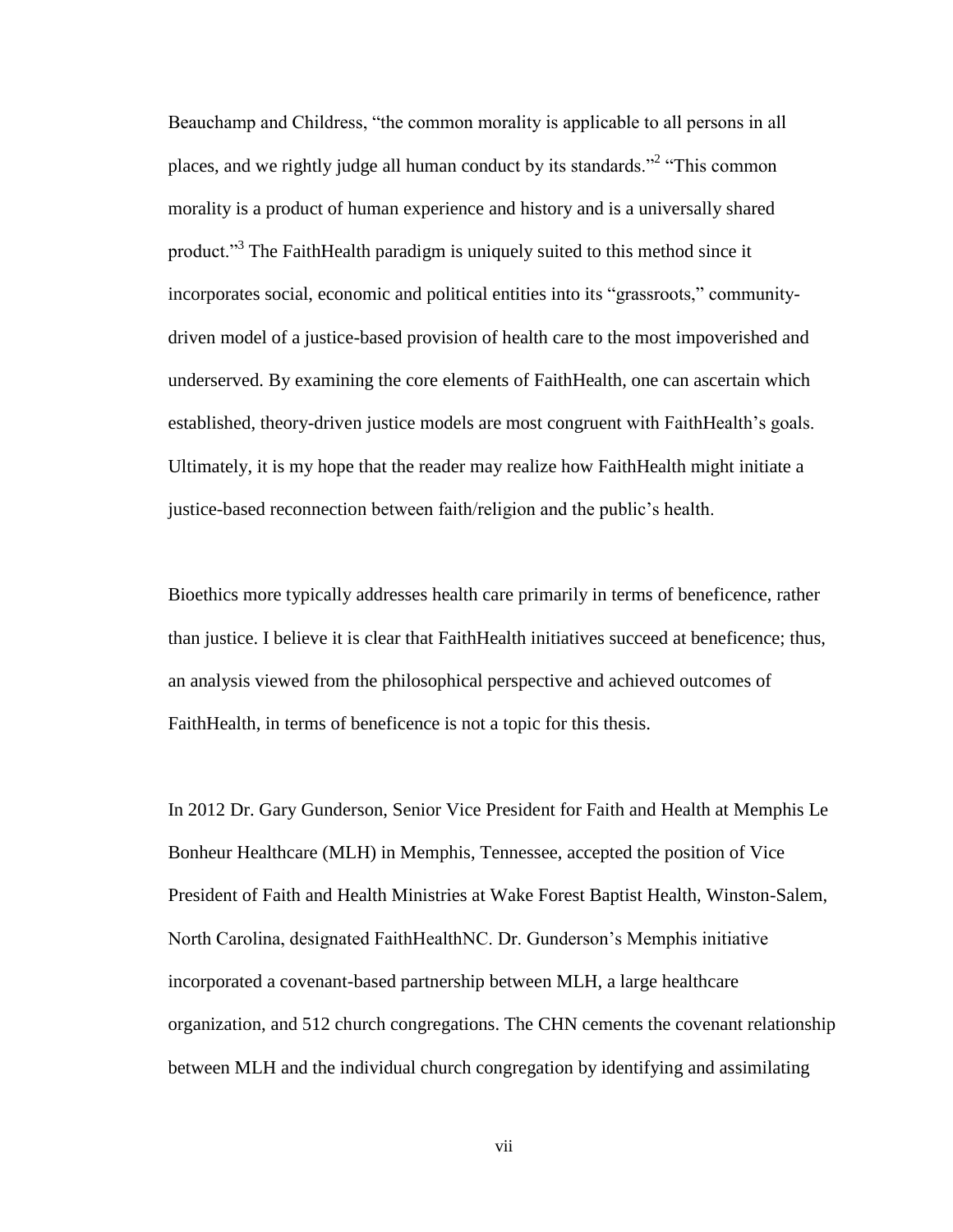existing healthcare assets in the community. The resultant outcome is "to create a seamless faith-driven community care system that leverages and integrates existing partners and assets to enhance the health and well-being of all."<sup>4</sup> James Cochrane, professor, Department of Religious Studies, and Senior Research Associate, School of Public Health and Family Medicine, University of Capetown, and co-author of *Religion and the Health of the Public*, <sup>5</sup> with Gary Gunderson, has previously written: "The hope is that the CHN model will continue to exemplify a 'just health system' that mediates between the necessary leadership or polity from above, and the experience and wisdom of those 'below,' taking into account the asymmetries of power that this equation represents."<sup>6</sup> Simply put, the CHN model achieves success by allowing "grassroots" leadership at the congregational level to maintain control of the process, not to be usurped by the unwieldiness of the large healthcare system's bureaucracy.

#### THE PROCEDURE OF THIS THESIS

This thesis explores whether or not Cochrane's statement, as stated above, can be substantiated. In essence does the FaithHealth model fulfill its mission to provide a justice-based provision of health care to those in need? I review and employ pertinent, established bioethical theories of justice to determine which is more consistent with the FaithHealth paradigm regarding the right to and delivery of health. This thesis describes the bases of the Memphis Model FaithHealth initiative and briefly reviews outcomes from its inception in 2007 to present. This thesis reviews the differences and similarities between the Memphis initiative and FaithHealthNC, the latter operational as of September 2013, and assesses NC data currently collated.

viii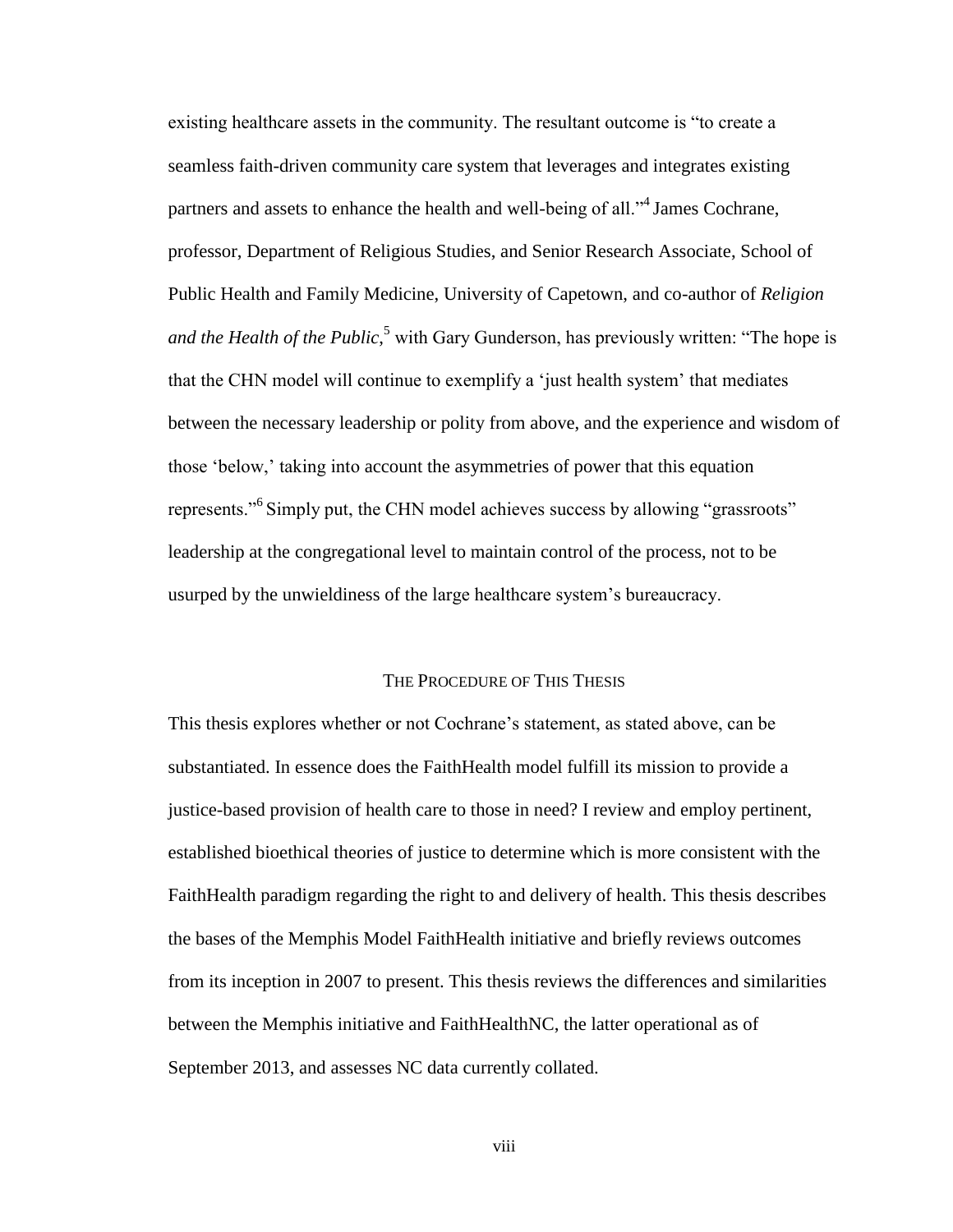Finally, but not of least importance, I consider the possibility of extending the scope of the FaithHealth paradigm beyond its regional roots. It is of no surprise that Dr. Gunderson and his data analyst and coauthor, Dr. Theresa Cutts, have made numerous, recent trips to Washington to present the FaithHealth model and have published outcomes at the behest of the Department of Health and Human Services, just as the Affordable Care Act reaches full implementation this year, 2014. Having already produced significant health care benefits in the AIDS/HIV pandemic of sub-Saharan Africa as well as having demonstrated reproducible healthcare outcomes and substantial cost savings at MLH in metropolitan Memphis, implementation of the FaithHealth paradigm into the Affordable Care Act at some level could result in improved outcomes and cost containment nationally.

#### HYPOTHESIS TO BE TESTED

By design, Wake Forest Baptist Health enters into a covenant with a local church congregation (or perhaps small business) by which they agree to work together in order to help congregants/patients, enrolled in the CHN. The emphasis upon covenant, rather than contract, refers to the special biblical relationship God enjoined between Himself and the children of Israel. It is also an attempt to reconnect twenty-first century health care and the healing ministry of Christ, commissioning his disciples to be healers. The role of the CHN, then, is to assist enrollees in making connections to ease their path at all levels of care: before going to the hospital, while being cared for as an in or out patient, and after discharge, for follow-up, sustaining care. For Gunderson this means that people facing illness "come to the right door, at the right time, ready to be treated and not alone."<sup>7</sup>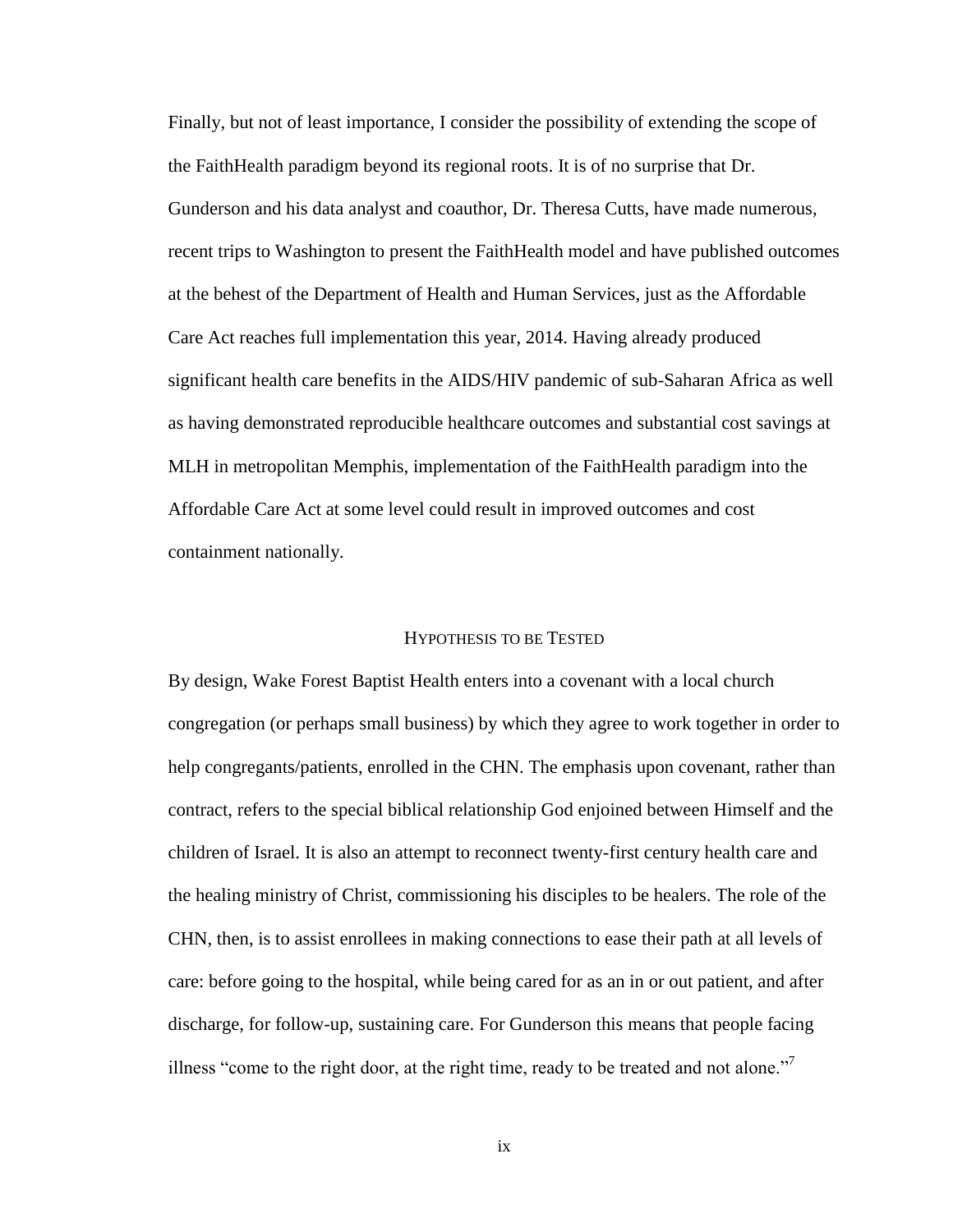Granting these practical considerations it remains to be proved whether the FaithHealth initiatives ongoing in Memphis and NC fulfill their mission of improved access to an acceptable standard of care, cost effectively, not only access to health care as the need arises but also the continued maintenance of the public's health. The continued maintenance of the public's health requires more than equal resource distribution, merely distributive justice. The ultimate test as to whether FaithHealth and its CHN model fulfill the bioethical criteria for justice must address, for example, Power's and Faden's socalled "core dimensions of well-being." Their premise is that social justice requires human well-being characterized by six core dimensions: health, personal security, reasoning, respect, attachment, and self-determination. Maintenance of health or cure of illness represents only a single dimension; justice personifies the achievement of the state of well-being not just the health to pursue it. $8<sup>8</sup>$ 

In order to evaluate how FaithHealth dovetails into an accepted bioethical framework, I test it against the basic bioethical principle of justice, paying particular attention to a standard of justice relative to health care. This extends the definition of justice to include not just allopathic interventional provisions of health care, but considers FaithHealth's success at achieving social justice and a state of well-being for any class having been denied access to health care. I then compare FaithHealth to those specific justice theories with which it appears to be most closely associated: Rawlsian egalitarianism, specifically the difference principle and fair opportunity rule, as well as Singer's all-encompassing notion of utilitarian beneficence.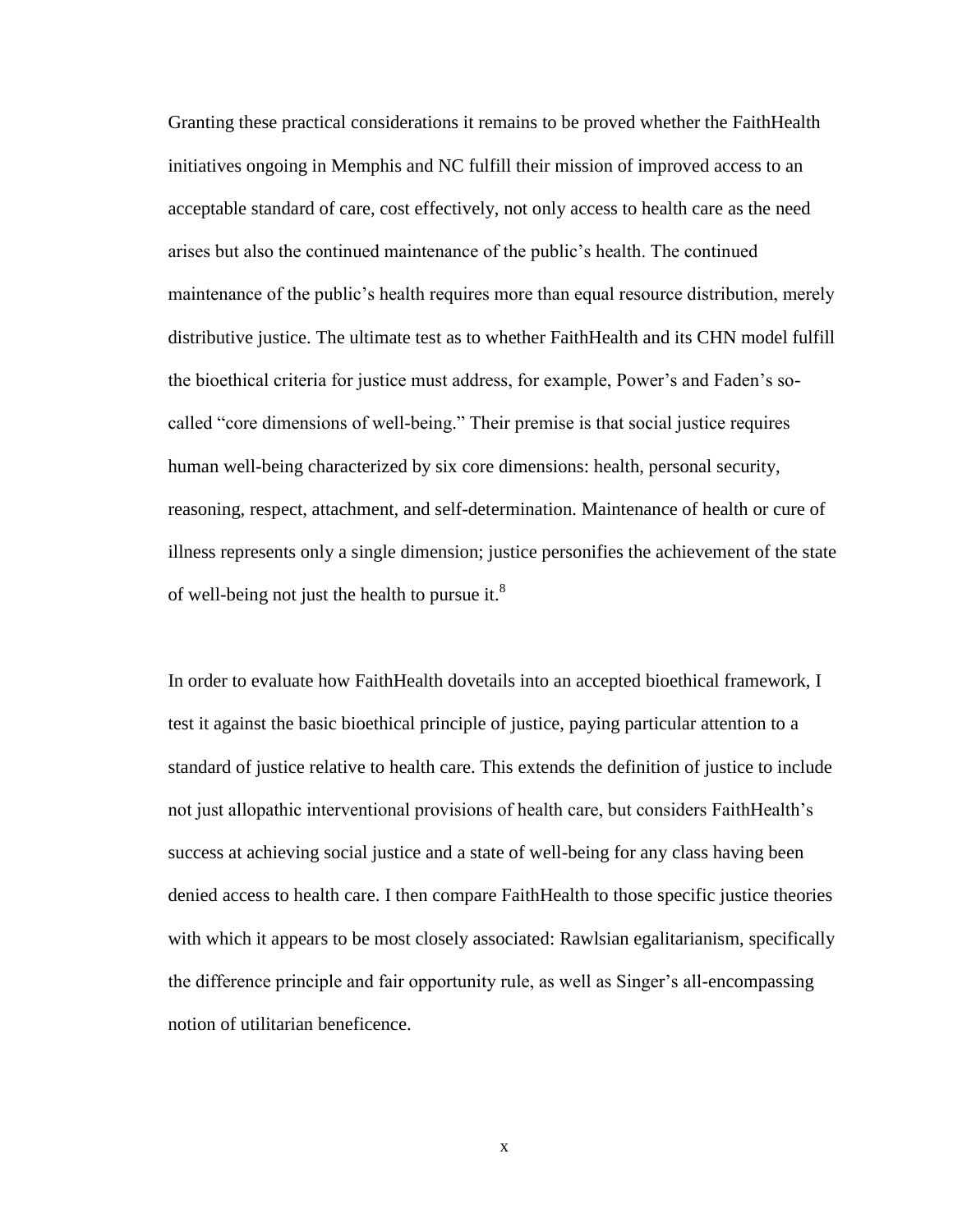Peter Singer proposes a theory of utilitarian beneficence but sets a limit on sacrifice. "We ought to donate time and resources until we reach a level at which, by giving more, we would sacrifice something of comparable moral importance."<sup>9</sup> Some of his more recent writings have been less concerned with enumerating obligations of beneficence and more directed toward identifying social conditions that will motivate others to obligatory social activism,  $^{10}$  mainstays of the FaithHealth initiatives.

More recent theories appearing early in the twenty-first century have cast light from a different angle on justice in bioethics, theories having direct corollaries within the FaithHealth initiatives. These theories include capabilities theory pioneered by Sen and Nassbaum, $<sup>11</sup>$  well-being theories based on certain core dimensions, eloquently described</sup> in *Social Justice* by Powers and Faden,<sup>12</sup> and national healthcare policy – the right to health care, a "decent minimum" for health care/health.<sup>13</sup> As a means of concluding comparison, FaithHealth is examined for similarities and differences between global health policy, the moral norms irrespective of political boundaries and statist theory where governments engage in establishing law and policy affecting available opportunities and consumption of economics resources.<sup>14</sup>

#### **SUMMARY**

Having completed a comprehensive look at the conceptual framework of FaithHealth detailed in Chapter 1, I address the empiric data available for the Memphis model since 2007 and the accumulated start-up data from FaithHealthNC, as of September 2013. To reiterate, the purpose of this thesis is to determine whether the quest for achieving some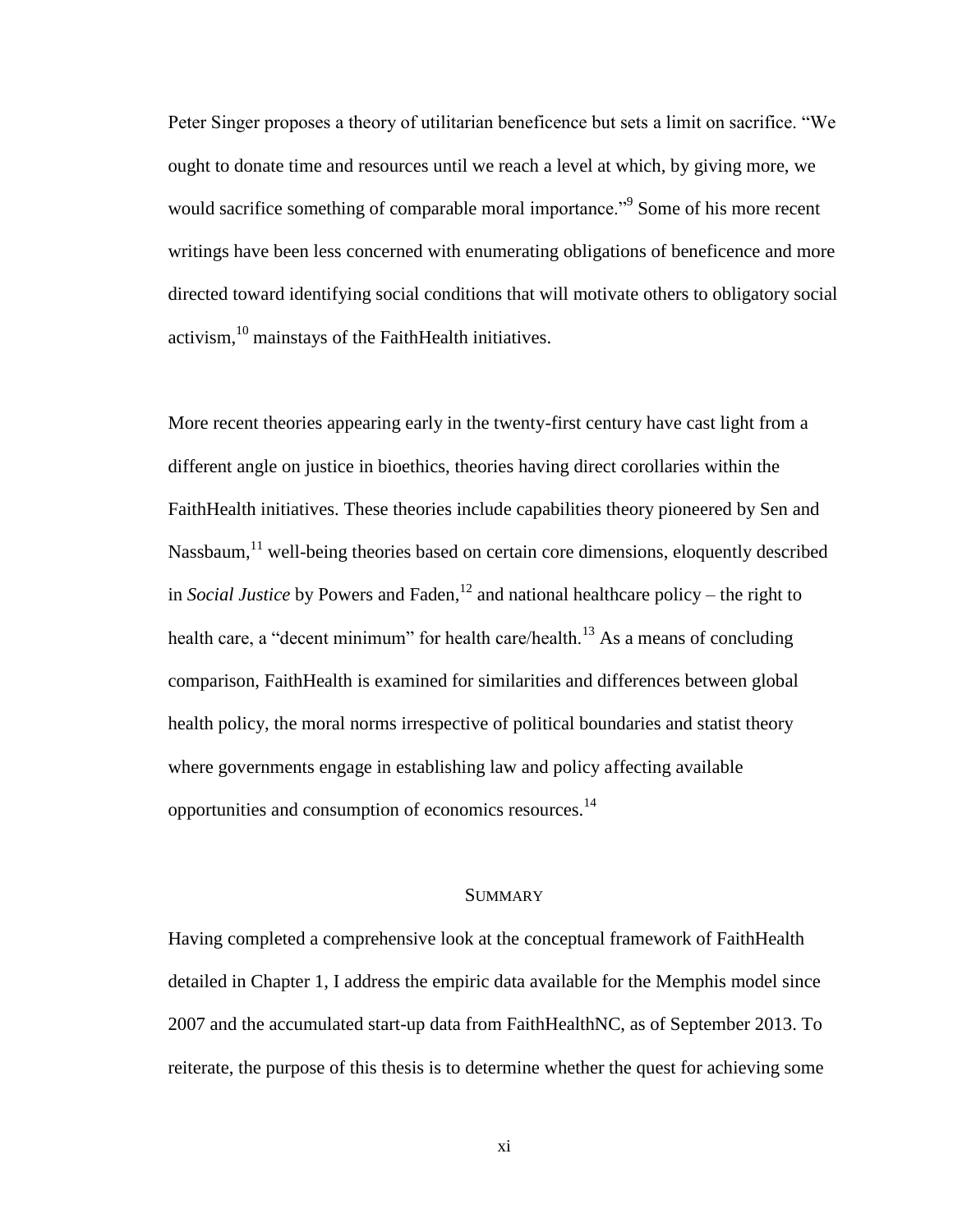degree of justice in the traditional delivery of health care in America can be augmented by the current FaithHealth model. Beyond these considerations this thesis intends to provide the reader with a general assessment of the program's success thus far. It is a foregone conclusion that the status of health/health care within American borders continues to deteriorate, fueled by unemployment, lack of affordable health insurance, and a progressively aging, albeit long-lived population. FaithHealth initiatives, like those implemented by Gary Gunderson, might provide some insights for the survival of the national healthcare system; however, the clock is ticking.

Summation of chapter contents follows. Chapter 1 outlines the philosophical/historical perspective of faith/religion and health associations, details the disconnect between the two as public focus shifted from clerical to secular, and presents Dr. Gunderson's FaithHealth initiative as a method for realignment. Chapter 2 defines the concept of CHNs and the importance of covenant relationships, a part of all FaithHealth initiatives. Representative outcomes in Memphis from 2007-2013 are presented in this chapter as well. Chapter 3 presents the concept of Dr. Gunderson's "leading causes of life" as a foundational imperative for the FaithHealth model. It details the process of "mapping" RHAs, specifically as was accomplished for FaithHealthNC, and presents outcomes data for the NC initiative's first eight months. Chapter 4 presents a review of theories of justice and focuses upon the fulfillment of the justice principle, relative to the provision and maintenance of health care/public health. Chapter 5 considers which traditional justice-based theories, enumerated in Chapter 4, are most congruent with the FaithHealth paradigm. Here I consider clinical economic prerequisites and realized gains for

xii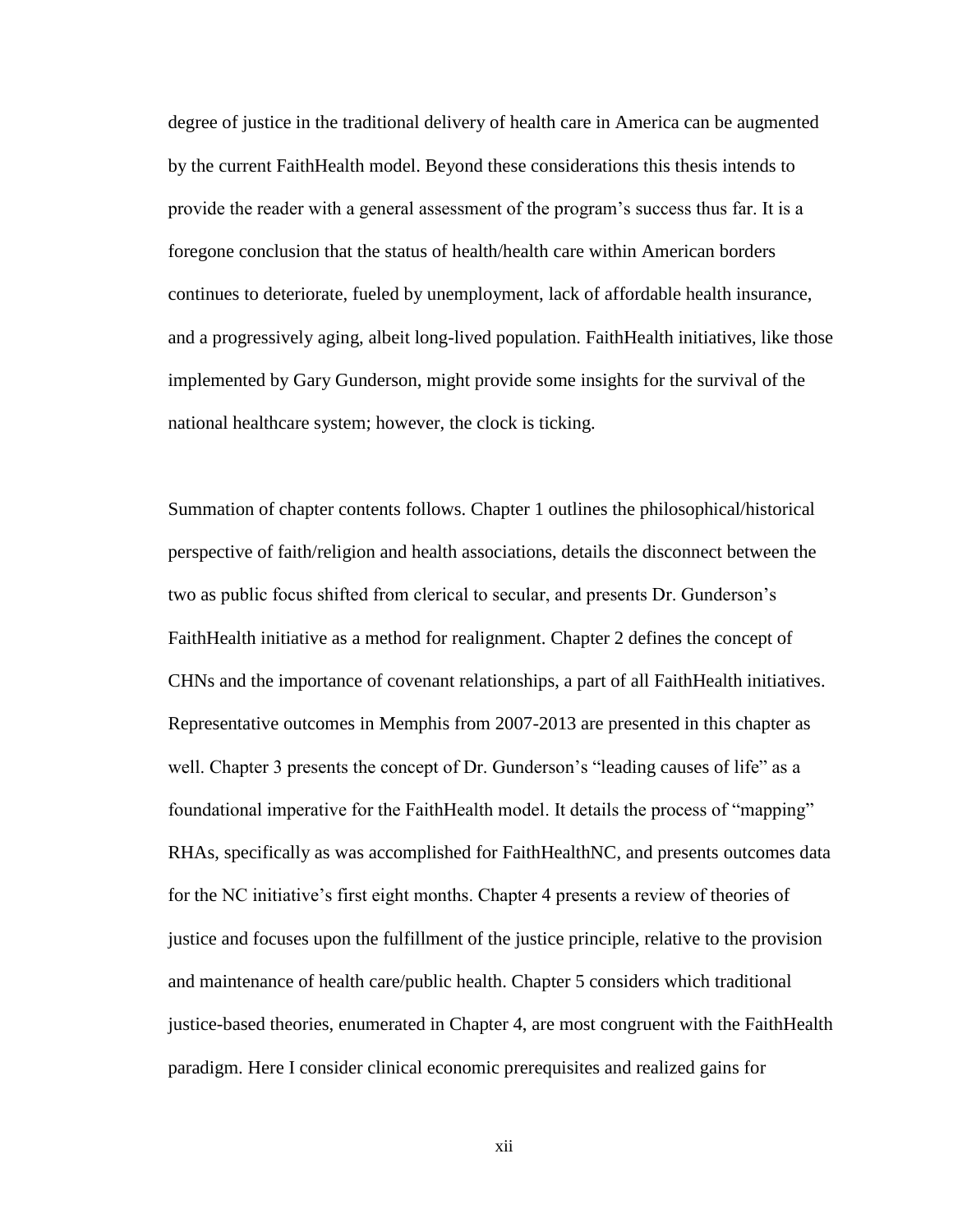FaithHealth thus far. I also consider Gunderson and Cochrane's critique of public health's dependence on the umbrella of polity and economy under which health care operates. A final appraisal is presented as to whether FaithHealth provides a "quick fix" or "sustainable cure" to healthcare justice in America. FaithHealth's primary outcome succeeds in providing traditional, allopathic medical care to the most vulnerable and underserved. Its secondary outcome enables a potential reconnect between faith and the public's health by means of CHNs. This reconnect can then extend community health beyond circumstantial wellness to the ultimate state of well-being, an implicit goal of the human condition.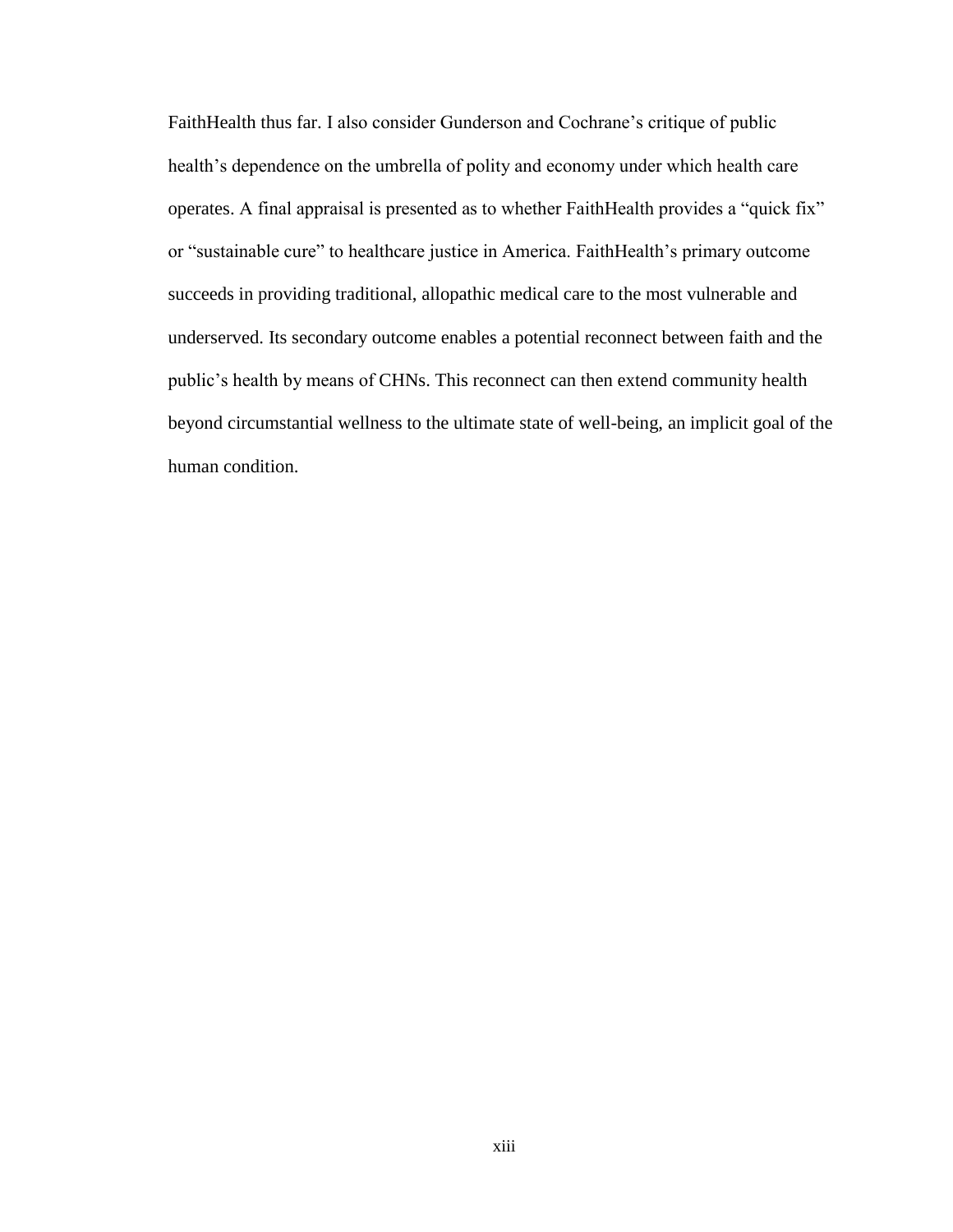### CHAPTER 1

"At the dawn of the twentieth century the Western world amalgamated the ideas of civic duty and public health. Conquering disease was viewed as a collective enterprise for the common good!"<sup>1</sup>

#### **Garrett**

"But science does not apply itself; groups of people have to decide to do so and how are those many faceted decisions made? How can we seek the health of the public when there is no public to be healthy?"

Gunderson & Cochrane

Religion/faith and health are congruent in that they are found interlaced between each other both within individuals and within community life worlds the world over. This congruency emerges from the fact that religion and health are social realities, woven from a common thread, originating at the level of the individual, winding itself to global polity and then back again to the individual. Faith and the public's health not only represent individual disciplines or fields of practice but also extend to the well-being of people and populations. In order to assess the success of the current FaithHealth initiatives (Memphis and NC) at achieving a measure of justice in the provision of health care, I examine the societal stimulus for faith-health to be aligned.

#### PHILOSOPHICAL AND HISTORICAL BACKGROUND

The connection between religion and the public's health can be found in all the major religions, extant world-wide. Using Christianity as an example, one may trace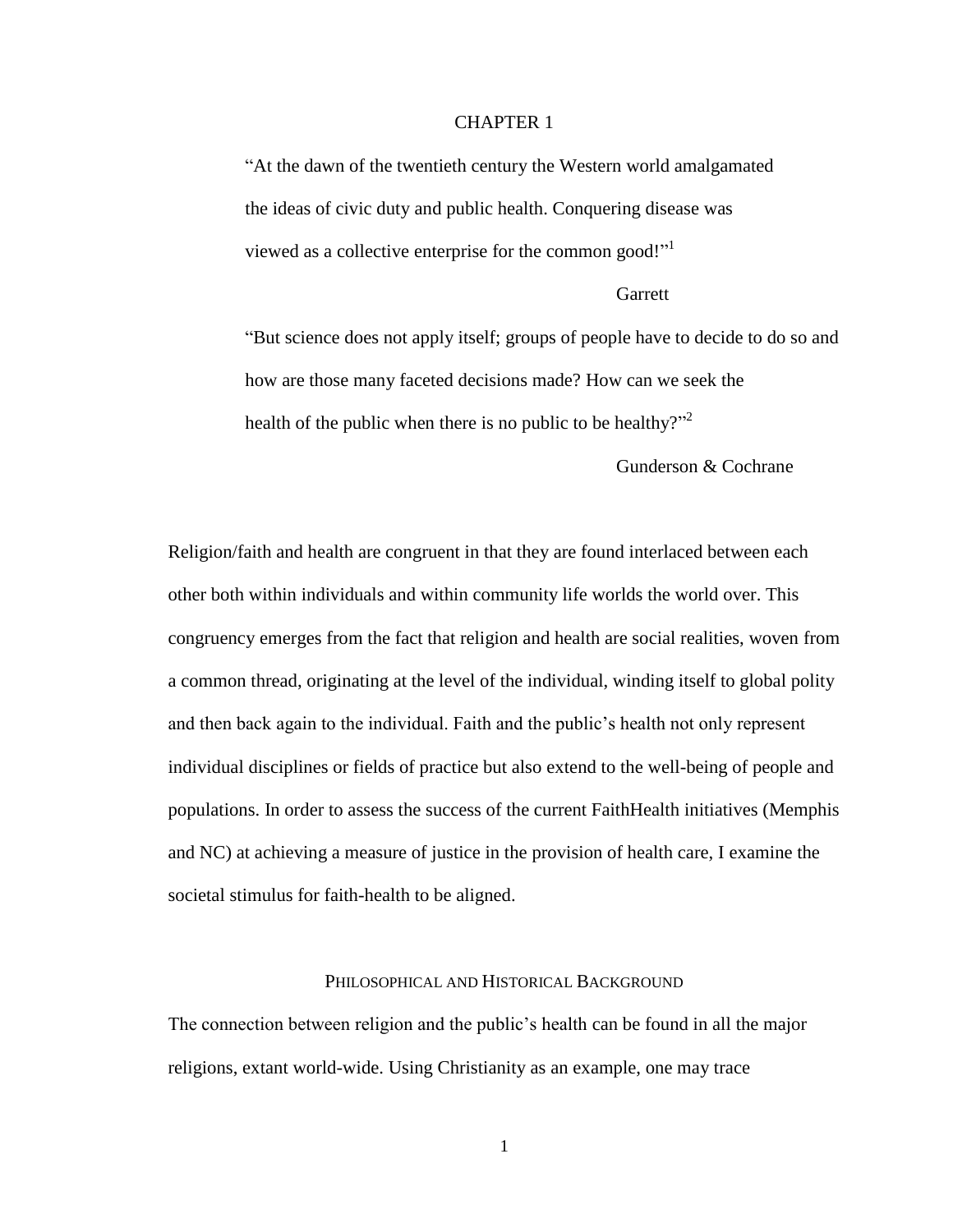faith/health's historical roots and spread of Christianity during the first three centuries CE. Christ's ministry, as chronicled in the New Testament, emphasized that His acts of healing were equally as important to His proclamation of the coming of God's Kingdom and His relationship to man. We recall His commission to His disciples: to tell of the approach of the Kingdom of Heaven and to heal the sick (Luke 9, vv. 10-11 NKJV).<sup>3</sup> However, the birth of the reformed Christian tradition of the sixteenth century marked the beginning of a schism between religion and health, fueled by technological, industrial advancement and a growing societal skepticism of established religion, i.e., the Catholic Church. This impending separation, however, would not be complete for yet another four hundred and fifty years, or well into the twentieth century.

Even as late as the early twentieth century, Christian churches viewed hospitals and healing practitioners as a natural extension of their healing ministry. In its formative years, public health viewed its role as a societal understanding of health; human suffering was linked to specific determinants of health. Gilson observed that "if social, political, and economic life was integral to understanding population health, then conversely, population health also exposed the nature of such systems!"<sup>4</sup> The connective bands between religion and health were becoming strained; the notion of common or just good came to inspire and to propel the wheels of public health. The dawning of the Industrial Revolution of the late nineteenth century provided the "final death knell" of the religion/health connection, as the focus shifted to the autonomous individual whose choices were fueled by self-interest. This schism between religion and the public's health is replaced by the notion of societal health emanating from a common, just good. Garrett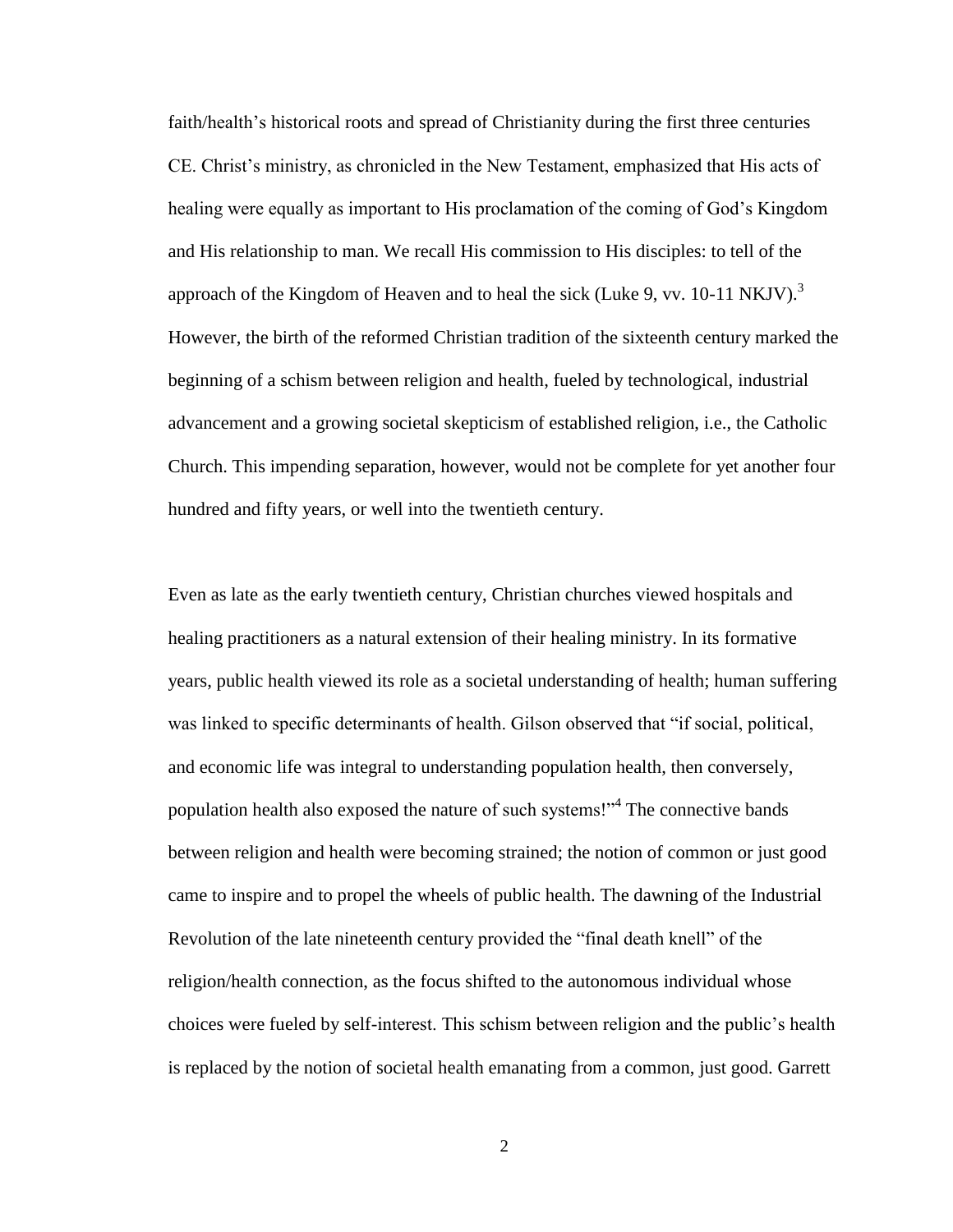writes: "At the dawn of the twentieth century the Western world fused the ideas of civic duty and public health. Conquering disease was viewed as a collective enterprise for the common good."<sup>5</sup> The current crises in global public health, Ebola virus outbreak, an extant, preventable communicable disease in Sub-Saharan Africa, even resurgence of childhood disease in the U.S. by non-vaccine compliant parents, exemplifies "how specific growth-oriented policies have not only failed to improve living standards and health outcomes among the poor, but also have inflicted additional suffering on disenfranchised and vulnerable populations."<sup>6</sup>

Positive joint outcomes could still be found to dot the historical landscape as late as the 1800's. A physician, Dr. John Snow, traced a pattern of cholera deaths in nineteenth century London. He identified a single contaminated water source which led to a successful intervention, eradicating the endemic outbreak and reversing current scientific wisdom regarding the spread of communicable disease. This monumental success was aided by a local parish curate, the Reverend Henry Whitehead. Owing to his intimate knowledge of his parishioners' lifestyles and daily habits, as well as their undisputed trust in him, Whitehead could understand their patterns of water acquisition and provide insights (under Snow's guidance) as to how cholera was spread.<sup>7</sup> A monumental public health success resulted from the partnering of faith and health to eradicate a cholera outbreak in nineteenth century England. In his foreword to Gunderson and Cochrane's *Religion and the Health of the Public*, James Cowan, Dean of the Rollins School of Public Health at Emory, notes this as an example of an effective faith/health partnership, but points out "we have lacked a conceptual map to help public health and religious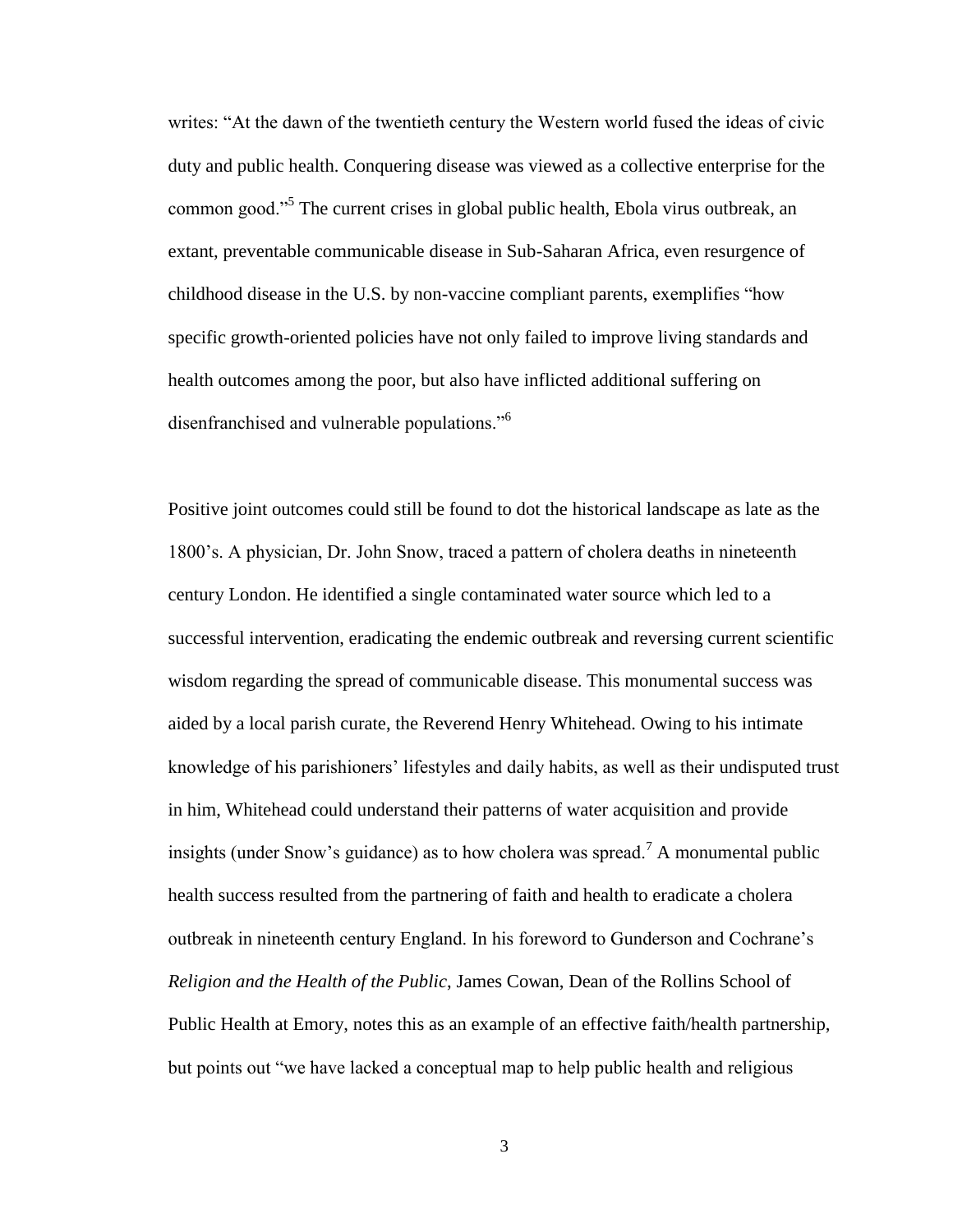leaders understand their common values and shared intelligence that should respectively serve their communities." He concludes: "the authors offer an overarching paradigm ... new ideas forming an integrated map against which we all – religious and health leaders – may test our combined actions and ourselves."<sup>8</sup>

#### EXISTING PARADIGM

Before defining the elements of Gunderson and Cochrane's paradigm shift to reconnect faith/religion and the public's health and subsequently to determine whether FaithHealth provides just health care, we must first establish where we are in the existing faith/health paradigm. Although fueled by skepticism, distrust, and personal egocentricity, the seeming disconnect between religion and health is more ideological than reality-based. Religion and health are congruent in both the lives of individuals and the life worlds of communities worldwide. Following the Industrial Revolution and into the twentieth century, the development of modern technologically advanced societies required no clerical component. European economies offered some empirical evidence that secularization, not religion, spurred industrialization, urbanization and democratization.<sup>9</sup> Religion would be relegated to a personal concern having little influence in the evolving secularization of Western cultures. Communities of faith have not disappeared from the societal landscape as a result of technologic advance. However, the increasing heterogeneity of globalization and the need to stabilize diverse populations does require a separation between church and state in order to ensure equal justice and lack of discrimination.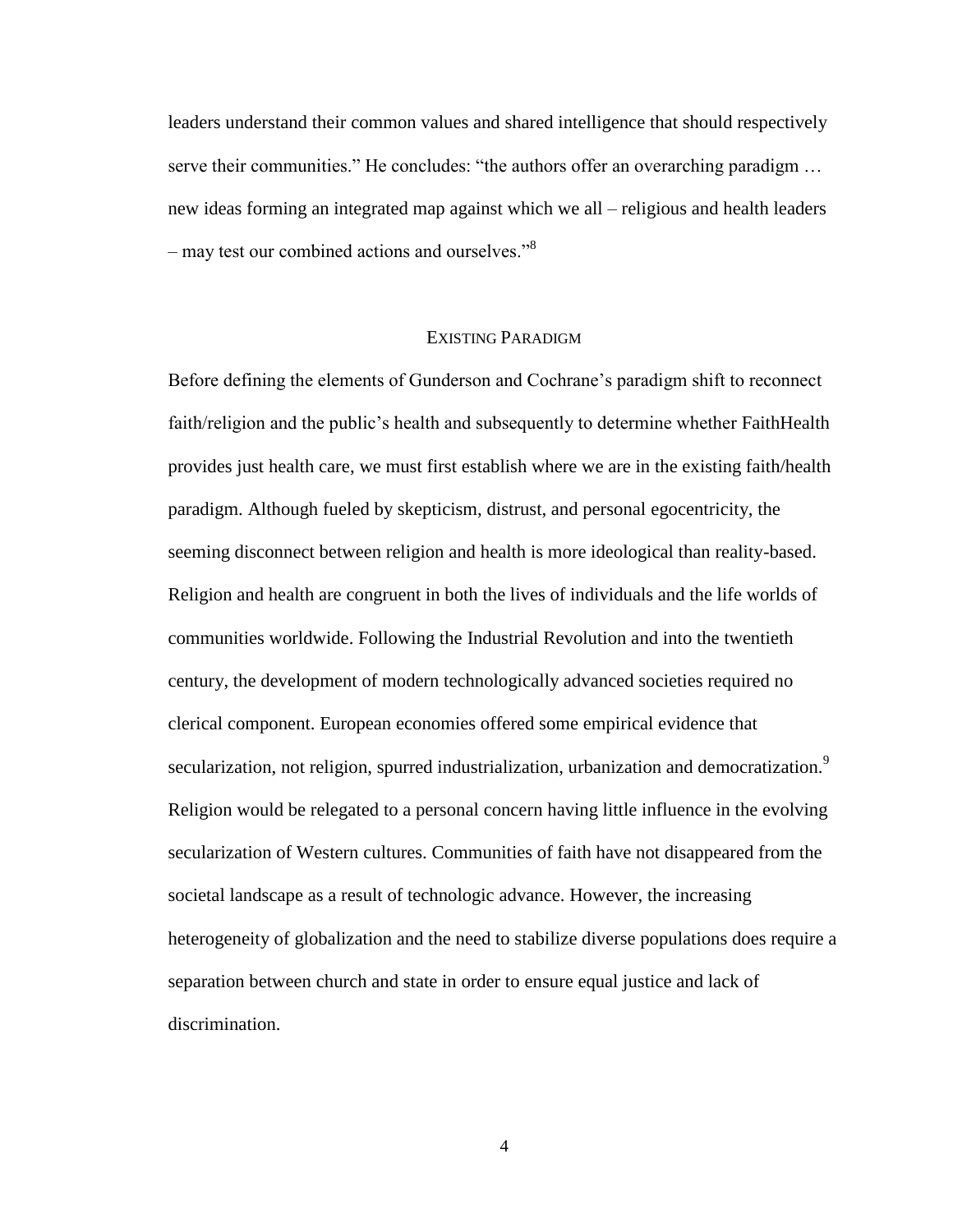Along similar lines of thought, if the notion of religion is relegated to a more individual status, so too might be the association between religion and health. Herein lies the interest in associating health outcomes with certain religious practices including prayer, liturgy and "laying on of hands." Harold G. Koenig, a Duke psychiatrist, has spent a career researching the association between religious practice and positive health outcomes, e.g., speed of recovery, healthier immune systems and decreased mortality.<sup>10</sup> His research and that of others is detailed in Chapter 2. Finally, the existing model of faith and health must consider instances in which harm has resulted in the pursuit of health, both individual and public, under the guise of religion. Rejection of proven therapies to combat HIV infection, the opposition of Jehovah's Witness congregants to the infusion of human blood products in life-saving situations and the admonition of Pentecostal clergy that faith alone can heal, all contribute to the breakdown of sustainable physician-patient partnerships and to the dissolution of trust. For the sake of the public's health, enlightened religious thinkers, irrespective of their traditions, must advance to a higher level that allows evidence-based science to continue on its quest for better cures, decreased morbidity and mortality, and heightened life expectancy.

#### PARADIGM SHIFT: FAITH/HEALTH: THE NEED TO RECONNECT

Having enumerated some antecedents to the faith/health disconnect, it is appropriate to present a paradigm of faith/health coalescence, aptly presented by Drs. Gary Gunderson and James Cochrane in their recent book, *Religion and the Health of the Public*. The interface between religion and health extends beyond the individual to societal, community issues – the social determinants of health. The aforementioned Snow-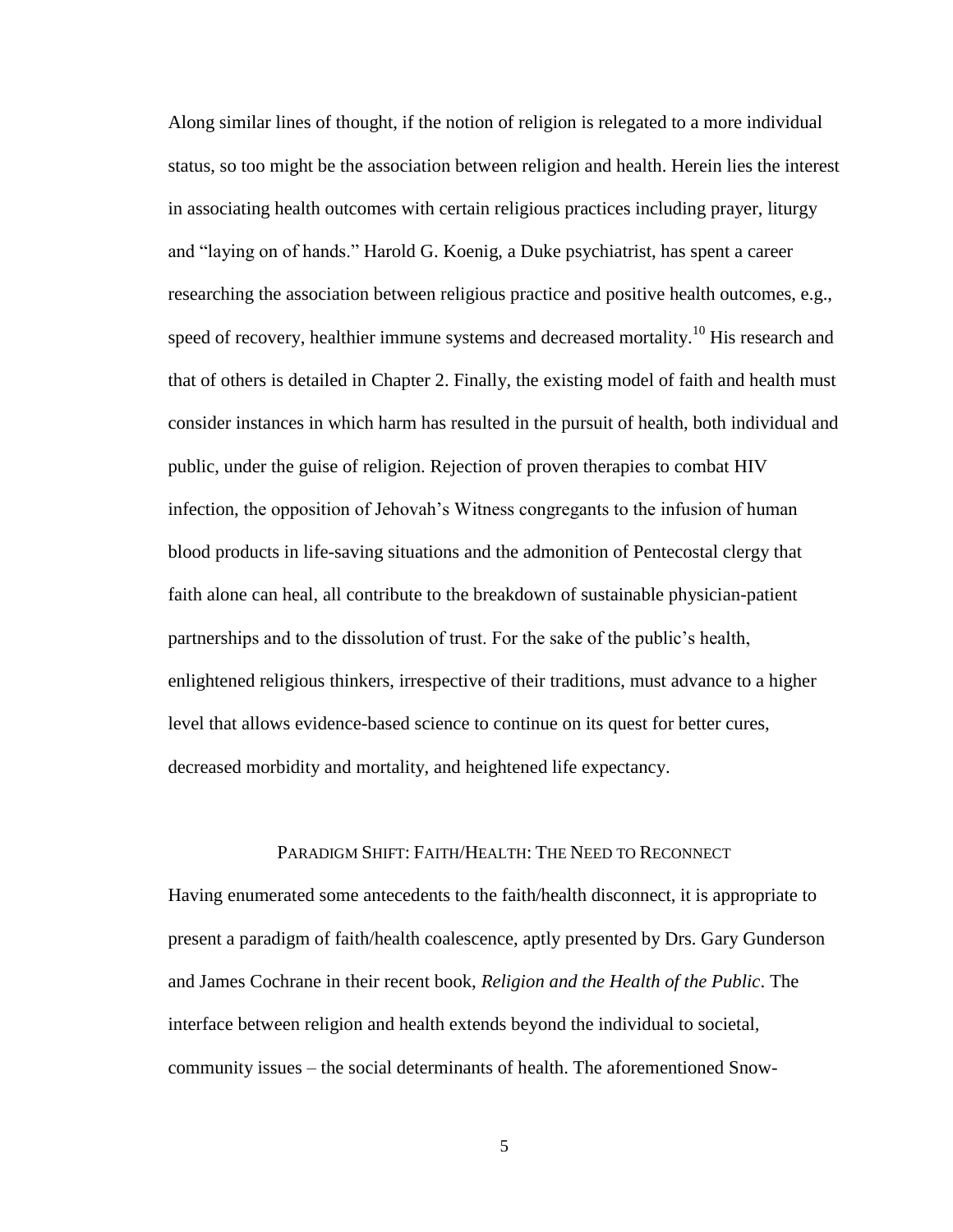Whitehead collaboration in nineteenth century London exemplifies a faith/health initiative achieving sustainable health for the public. The concept of RHAs is essential as a means of identifying "a kind of endogenous resource that may be leveraged for dealing with health cures as a part of public health policy and practice."<sup>11</sup> Rather than enumerating that which is lacking in a community's healthcare resources, it is necessary to identify existing resources to facilitate better health, both tangible and intangible. Tangible assets include hospitals, clinics, health care providers, pharmacies, non-profit funding agencies, community care groups, chaplain services, traditional and nontraditional healers, and hospice. Intangible assets, derived from the common good, include prayer, rituals, health-seeking behavior, self-motivation, regular church attendance, caregiver and patient relationships, commitment, voluntarism, faith and love.

Once a community's RHAs have been identified, they become part of the infrastructure for a CHN. It has long been recognized that church congregations form a social infrastructure for their congregants. Not surprisingly, the social infrastructure of congregations has been shown by Gunderson to provide social interventions to support health and healing.<sup>12</sup> The concept of CHNs has become the focus of Gunderson's public health perspective as it evolved with his Interfaith Health Program at Emory University and continued with his initiative with James Cochrane in forming the African Religious Health Asset Program (ARHAP) in order to leverage existing assets of tribal groups to combat the scourge of HIV/AIDS. For Gunderson, enumeration of RHAs and the formation of CHN creates a national intersection between faith and health. Beyond mere individual health, this intersection extends to include communities and arenas in which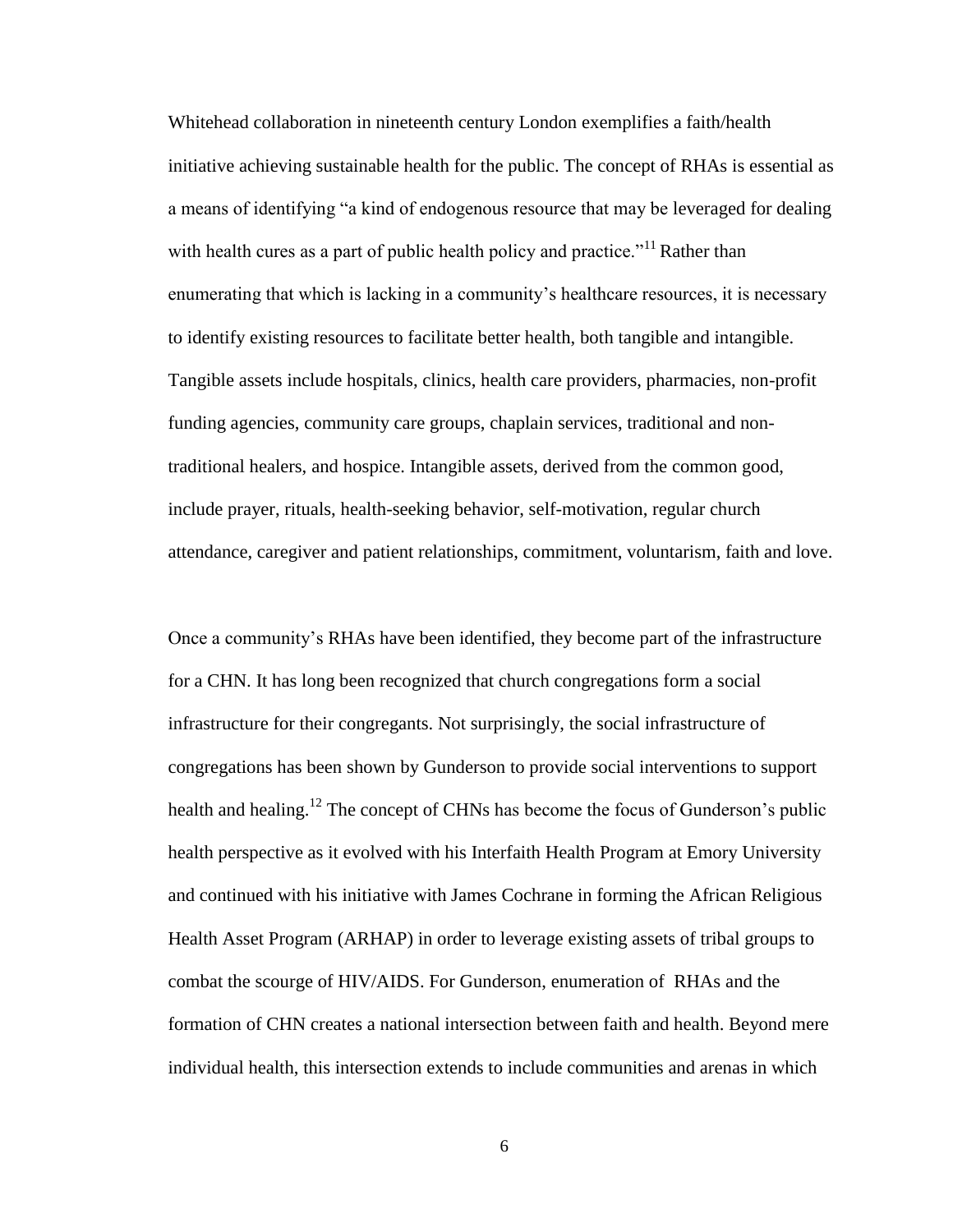people congregate and the social narrative that emerges. The South African Sesotho term *bophelo*, or well-being, denotes ecology of human relations epitomizing human connectivity to the highest degree. Not surprisingly, *bophelo* has a connotation that embodies the full ecology of faith/health in Lesotho mountain villages. This is of a special significance as it refers to AIDS epidemic in South Africa where the affected individual is inseparable from family, community, nation, land or creation.<sup>13</sup>

In summary, Gunderson's paradigm for a workable faith/health initiative connects a large health care entity providing the bulk of health care over a geographic area, with a CHN comprised of independent church congregations. A covenant agreement is established between the health care provider and individual congregations. Parishioners are afforded the option of becoming plan participants at no cost, and the congregation enlists volunteer members to assist their fellow congregants when a need for medical care surfaces, e.g., navigating through the tribulations of admission; inpatient care; education about needed lifestyle changes; and access to and administration of medications at discharge. The healthcare organization assumes all financial responsibility for plan administration. The congregational volunteers continue to monitor their participants subsequent to discharge to insure that follow-up appointments are kept, medications filled and refilled as necessary, and continue to monitor healthy lifestyles changes with regard to disease prevention. The covenant affiliated congregations have now reconnected with a large health care provider in an environment of trust and transparency to provide a continuum of care, especially for those with chronic disease morbidities who require the lion's share of healthcare expenditure. The health care entity recoups its investment through a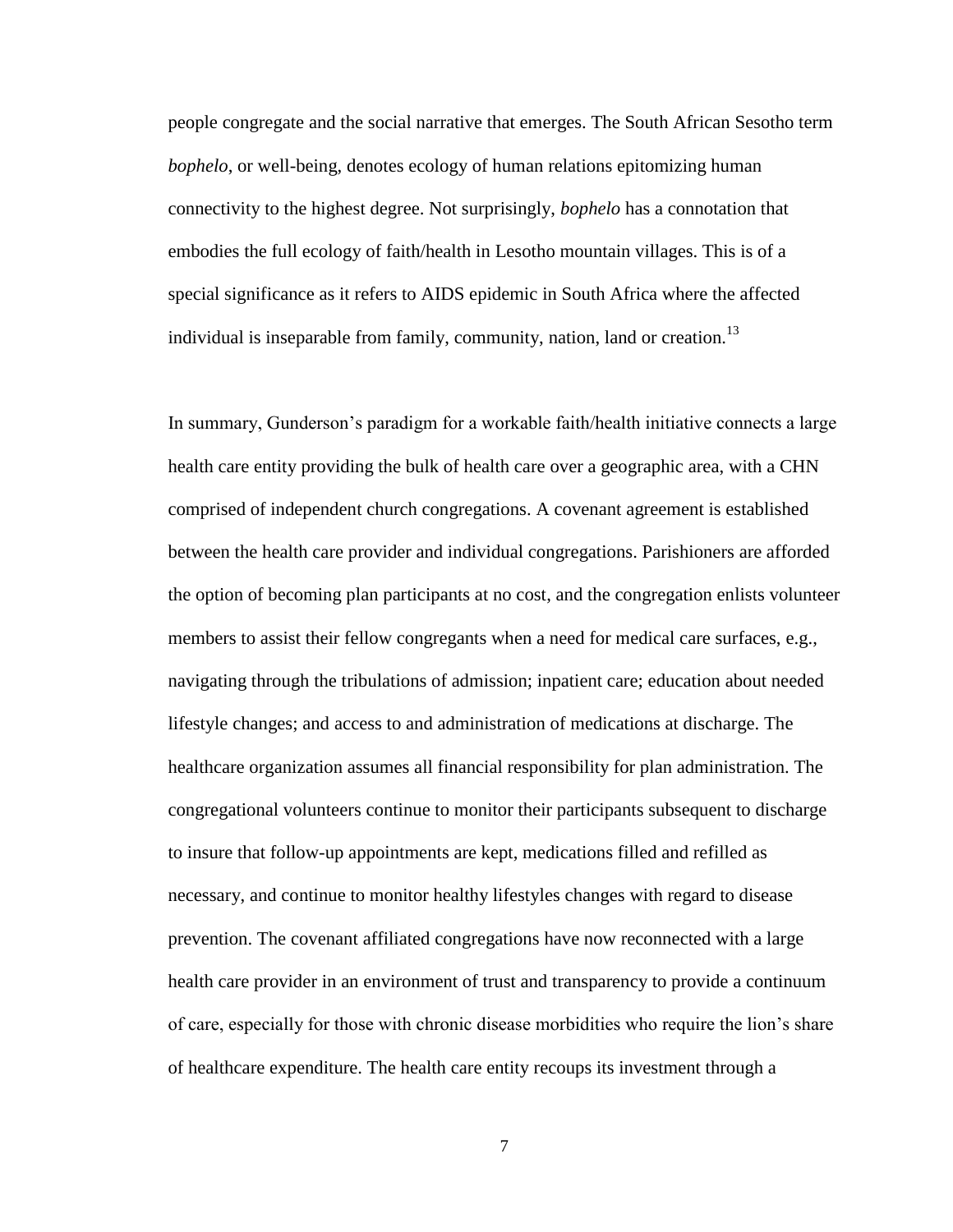reduction in emergency room visits, generally uninsured and not monetarily recoupable. Dr. Gunderson has succinctly stated the bedrock of the Faith/Health Initiative: "To ensure that people facing illness come to the right door, at the right time, ready to be treated and not alone."<sup>14</sup>

In the next two chapters, I expand upon the FaithHealth paradigm, as briefly introduced in this chapter, as it became a functioning healthcare initiative, first in Memphis, Tennessee and then in Lexington, North Carolina.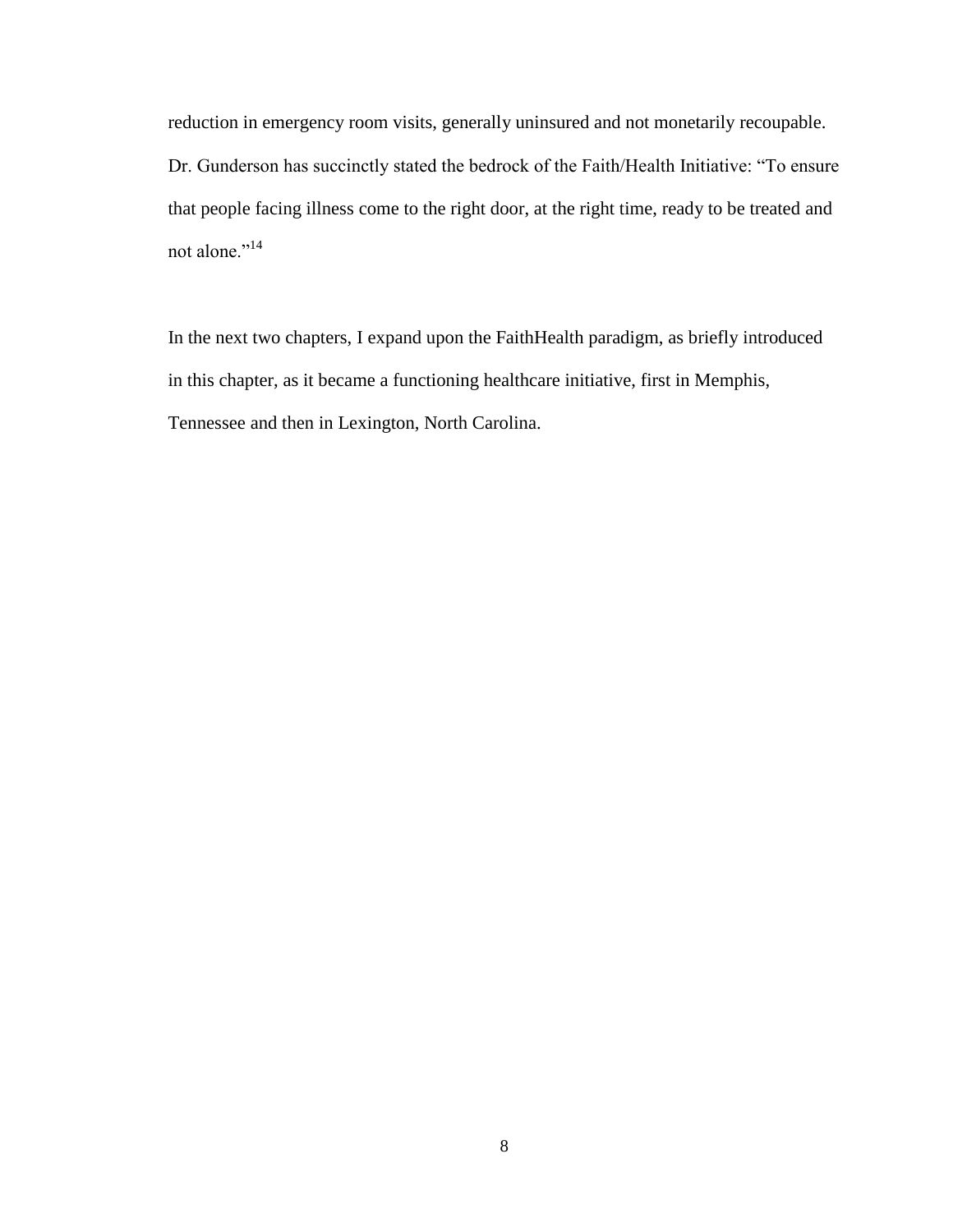#### CHAPTER 2

#### FAITHHEALTH MEMPHIS

#### CONGREGATIONAL HEALTH NETWORK

The CHN concept traces its design roots to Gary Gunderson's think tank, Interfaith Health Program, at Emory University's Carter Center beginning in 1991. It was expanded by his collaborative work with James Cochrane in South Africa in the establishment of the ARHAP. This program, founded to address the HIV/AIDS epidemic in Africa, sought to identify and to leverage existing health assets. Gunderson and Cochrane, through previous decades of work in public health, realized that "religion in its deepest foundation and public health in its genesis are not just about specific intellectual disciplines or fields of practice, but, ultimately, about the health of the whole and health for all, the wellbeing of people and populations."<sup>1</sup> The CHN represents a junction between faith and health, not just the current condition of any one person, but a larger journey, "a journey of communities and of its bodies in which people congregate, as well as the social narrative that describes them in time and place."<sup>2</sup>

When Gunderson moved from Atlanta to Memphis in 2005 to affiliate with MLH, he recognized Memphis' existing needs with its range of health disparities and generally poor health status, e.g., substandard infant and maternal health, chronic disease processes, community violence, high stress levels and ongoing end of life issues. The concept of CHN, based upon RHAs, the covenanted relationships between a large health care organization (MLH) primarily providing indigent care for the corridors of poverty and violence, and congregational communities where patient-centered care originated,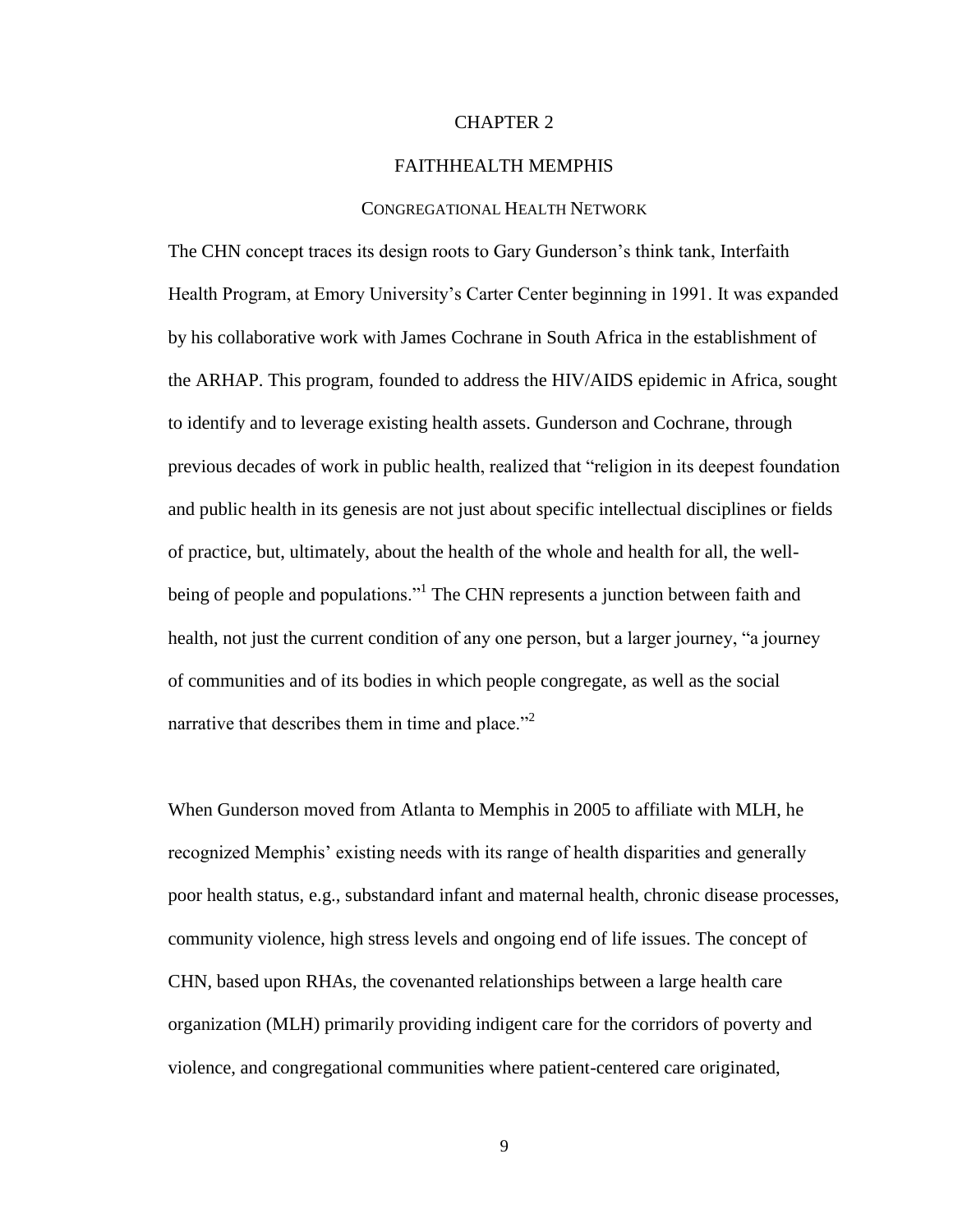became applicable. Thus was formed a connective network of patient centered care, moving from congregation into the hospital, then back to the congregational community for ongoing maintenance.<sup>3</sup> The CHN provides the connecting link between the hospital (disease-based entity) and the covenanted congregations (health care entities) to create permanent caring pathways to support its members.

The basic premise of CHN rests upon a church congregation's social organization. Gunderson recognized as far back as 1997 that organized congregations inherently provided social elements and elements of connectivity that supported the healing process and thereafter, maintenance of health.<sup>4</sup> Harold Koenig, referenced in Chapter 1, has spent his academic career at Duke University investigating the impact of religion/spirituality (R/S) upon both mental and physical health outcomes. A concise, yet comprehensive, review was published in 2012 which included only data-based quantitative research published in peer-reviewed journals.<sup>5</sup> I posit three statistically significant associations which have a linear relationship. A review of 16 studies examining the association between R/S and clinical outcomes following recovery from cardiac surgery (open heart, bypass) showed positive outcomes in 69% by meta-analysis. Included in this analysis was a quantitative assay of inflammatory markers, e.g., C-reactive protein and fibrinogen, predictive of individuals at high risk for coronary artery disease, which also showed a positive correlation (reduced event risk associated with higher R/S index).<sup>6</sup> Looking at immune function, whose parameters reflect disease prevention and health maintenance, 14 studies of highest statistical quality reported a 71% significantly positive association rate of immune function, in response to a R/S intervention.<sup>7</sup> As a primary end point,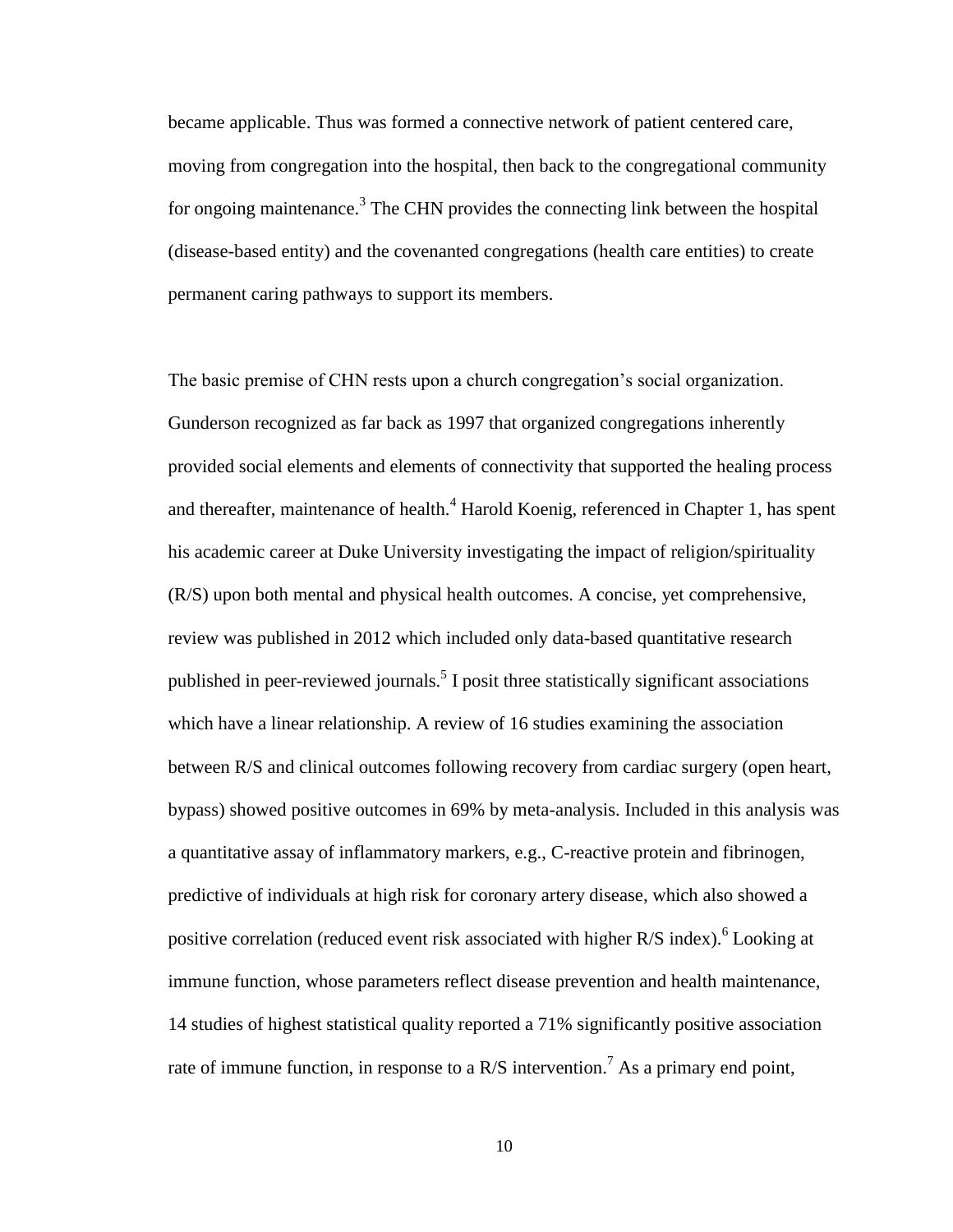reduction in mortality data is perhaps the most "telling" statistic. Considering 63 methodologically rigorous cohort studies, 75% found R/S affiliation as a positive predictor of longevity.<sup>8</sup> Frequency of church attendance correlated with serial increase in survival up to 37%, which is on a par achieved by cholesterol-lowering "statin" drugs and cardiac rehabilitation following myocardial infarct.<sup>9</sup> Studies by Idler as recently as 2008 substantiate Gunderson's premise by showing that mortality is reduced by being a member of a church congregation alone, when all other demographic factors are controlled and there is no ongoing connection with a healthcare system.<sup>10</sup>

The role of a large healthcare institution, working in concert with covenanted congregations and their volunteers, provides a method of change so that access to care is no longer dependent upon costly, inefficient, "turn-stile" care found in frequent, fragmented trips to emergency rooms. By combining the strengths of both entities, healthcare institutions and congregations, the CHN members believe that better individual health outcomes will be achieved and maintained while vital community wide social networks will be formed. The CHN takes advantage of established community/congregational resources by identifying and mapping out RHAs, which are considered in detail in the following chapter, FaithHealthNC. Throughout the entire process, from planning, to structural formation of congregational networks, to servicing and follow-up of health interventions, the CHN strives to maintain an open, transparent relationship with congregational pastors and leaders.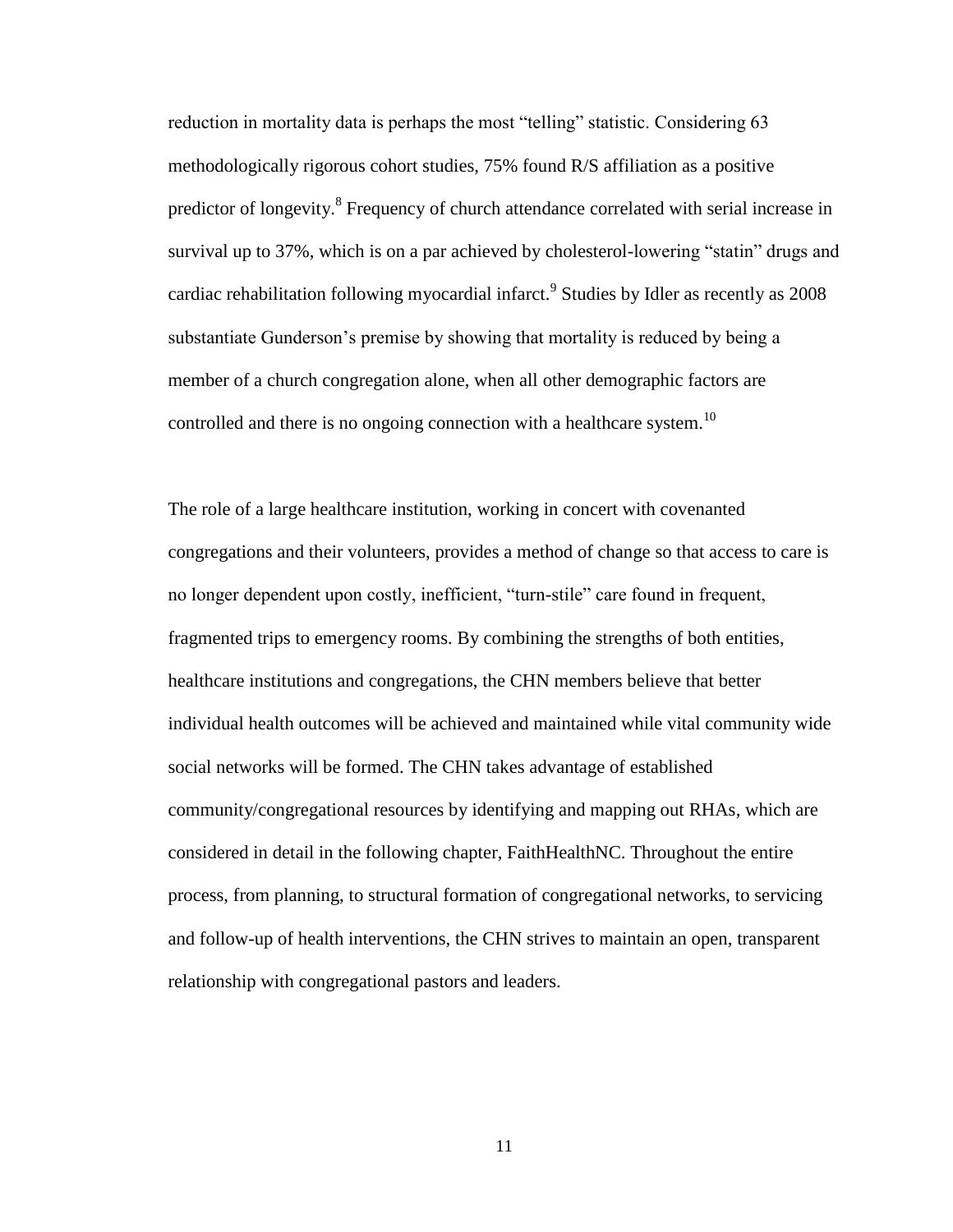The ultimate reward of such a transparent, shared association is the resultant trust that emerges and empowers the affiliation. As previously noted in the Introduction and Chapter 1 of this thesis, the evolving disconnect between health and religion through the ages has been characterized by the dissolution of trust between the two that once epitomized the nascent rise of Christianity. Gunderson's primary motive for establishing his FaithHealth initiative has been not only to improve health care to the impoverished, but to recreate a new paradigm that works by reconnecting a community of faith and the public health that then becomes self-sustaining.

Elements of distrust are prevalent today in impoverished inner cities and industrydeprived smaller communities, where traditionally large healthcare systems have fostered distrust and sometimes fear in the communities they serve geographically. Gunderson recognized from the beginning of the Memphis initiative that total transparency in communication and respect for community leadership would be essential in order to maintain a progressive relationship between the CHN and its linked healthcare organization. Because of his African experience, he knew that ARHAP's principles of focusing on assets, honoring and respecting indigenous leadership abilities, and promoting partnership rather than colonial, governmental strategies alone were essential to the design and growth of  $CHN<sup>11</sup>$ . This concept is at odds with most senior level hospital leaders' notion of "taking over the leadership reins" and not recognizing community assets for their inherent value. It becomes easy to see why such medical center "top-down" programs are destined to be unsuccessful, can further widen the disconnect between religion and health, and, by one author's observation, prompt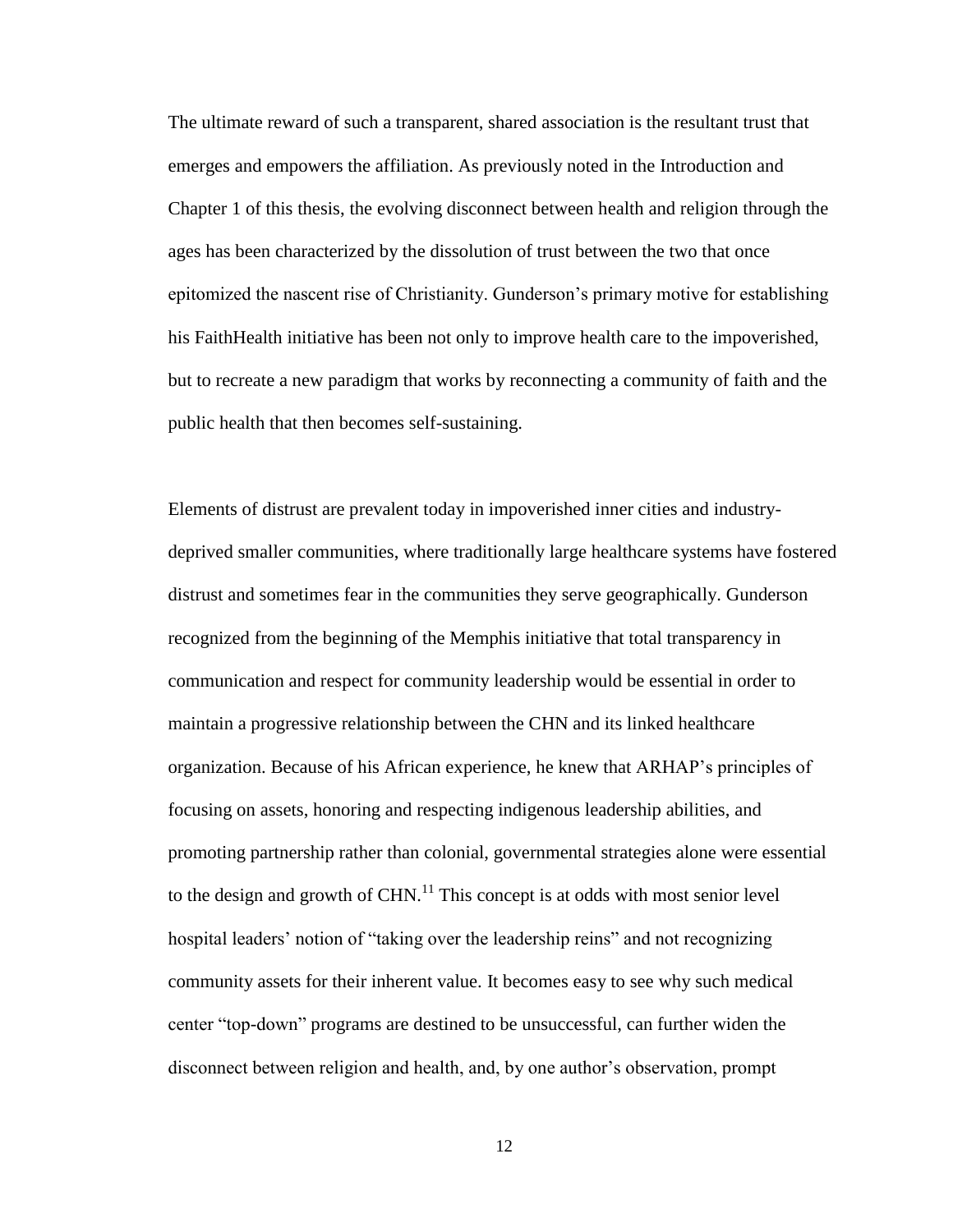participants to become "clients," which "guts the essence of what makes grassroots care most viable."<sup>12</sup> McKnight, in summary, states: "The invisible message of the interaction between professional and client is, you will be better because I know better. Through the propagation of belief in authoritative expertise, professionals cut through the fabric of community and sow clienthood where citizenship once grew."<sup>13</sup>

The functioning structure of the CHN connects *congregational navigators*, employed by MLH, to partner with volunteer health liaisons from within the congregations who will orchestrate the "healthcare journey" of its enrolled congregants. Community-based care giving is integrated with traditional, encounter-based clinical care, with most patient education occurring outside the hospital setting. Immediate post-hospitalization issues center on access to medications, good nutrition, healthy recuperative environment, transportation to follow-up appointments and a suitable physical activity regimen. Maintenance of well-being and preventive health issues focus upon healthy life-style habits, including maintenance of ideal body weight, nutrition and regular daily exercise, as well as community-based strategies for illness prevention. Such strategies include smoking cessation seminars, weight loss seminars for the obese, diabetic teaching seminars for nutritional guidelines, and hospital sponsored screening kiosks for detection of undiagnosed hypertension and type II diabetes at community events and festivals.

The guiding premise for the CHN system, as a community-based intervention, is that it can show positive empiric outcomes both in terms of more cost effective solutions for acute illness and more cost accountable methods of preventive health maintenance when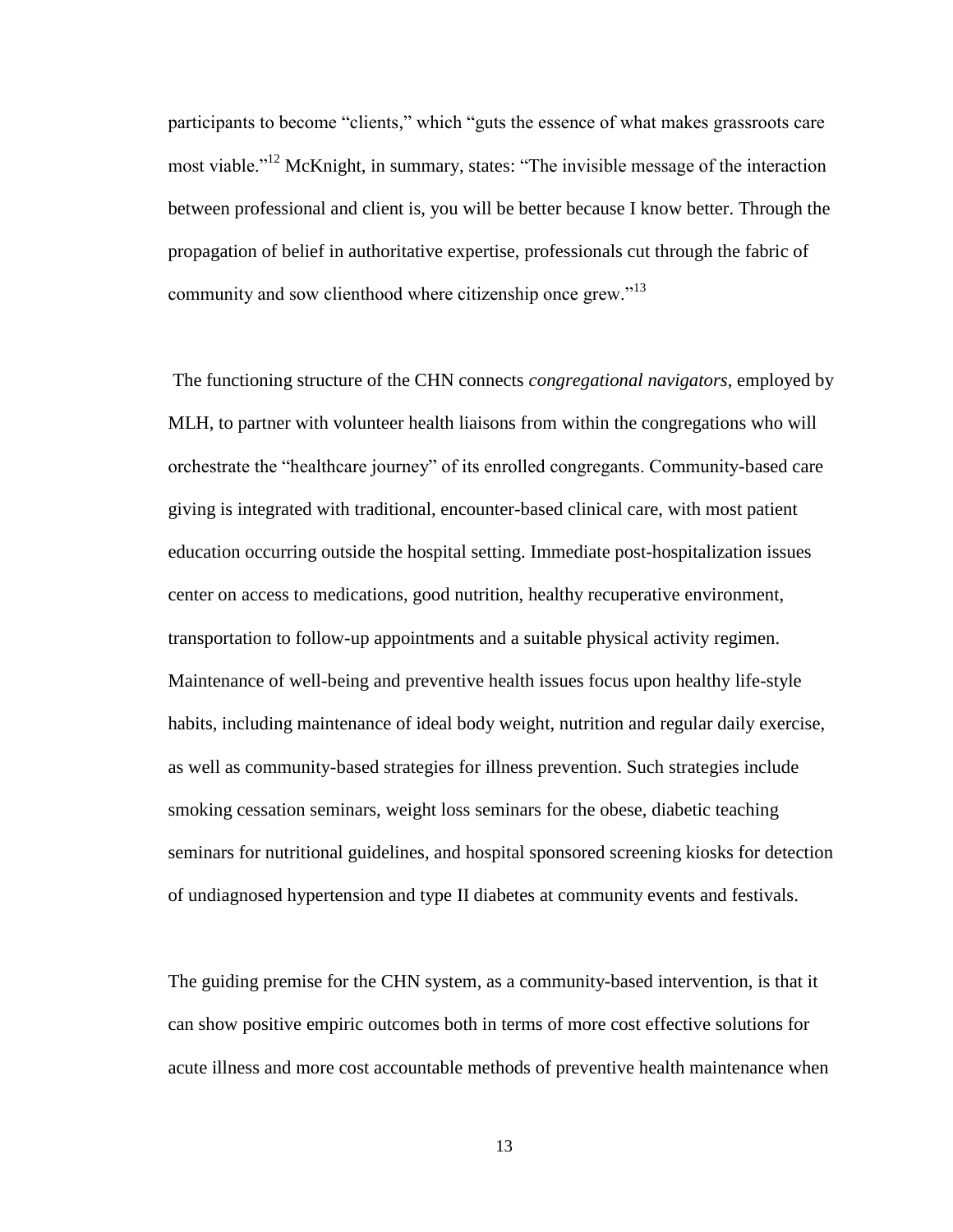outcomes are matched in observational studies against outcomes for non-CHN members. I briefly address those known outcomes at the close of this chapter. A community domain focuses on a specific geographic region, established by church congregations, to provide a better paradigm for health care, not dependent upon a large healthcare organization as the dominant partner and recognizing non-healthcare volunteers as equal partners. Finally, a concept of *blended* intelligences is introduced. Local pastoral strengths and educative growth are enhanced by MLH staff, ARHAP, and partners in centers of excellence in faith and health based upon current global best practices.<sup>14</sup> This integrated model thus incorporates existing social networks and ministries in the community in order to yield individual outcomes, large scale network-building, community care giving, and future research that will have an impact on the health status and health outcomes of the broader community.<sup>15</sup>

#### COVENANT RELATIONSHIP

In ecclesiastical terms, "a covenant entails a solemn agreement between the members of a church to act together in harmony with the precepts of the gospel; the conditional promises made to man by God, as revealed in Scripture."<sup>16</sup> This is the biblical definition of the word, covenant, as stated in the Random House Dictionary of the English Language. Relative to the FaithHealth initiatives, it is important to understand Gunderson's emphasis upon a covenant relationship and the commitments to be made between healthcare organizations (MLH and WFBH-LMC) and local congregations joining the CHNs. The covenant relationship represents a special, individual agreement between an enrolling congregation, its leaders and pastor, and the funding healthcare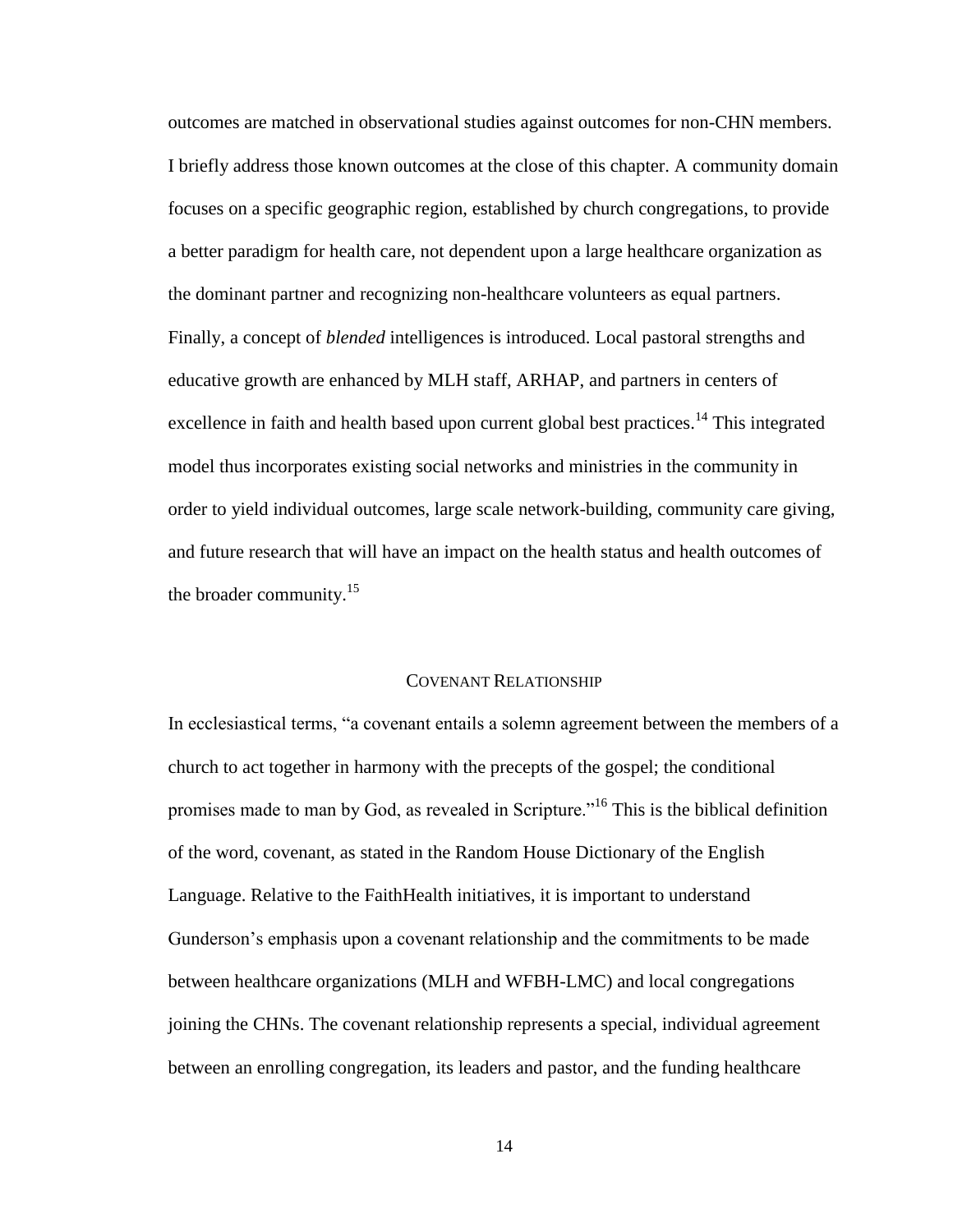organization. It is meant to be representative of the covenant between God and the children of Israel as His chosen people. This document is more than a contract because it details specific commitments agreed upon by all signatories and is the product of a design team, composed of community pastors, Dr. Gunderson and colleagues at Emory and in South Africa and senior leadership at MLH, as a prelude to the Memphis initiative. All individual FaithHealth initiatives, e.g., NC in Lexington, have their own term specific covenants. The individual covenants allow pastors to recruit their members with the premise that CHNs are composed of neighbors serving in their own neighborhoods as defined by the bounds of the congregation.

Components of the covenant generally include pastoral input in designing care pathways, which follow enrolled congregants from the community into the hospital system for care when needed and then back into their communities, both for continued short term care and to provide oversight for preventive health care. These pastoral design teams have identified five care elements: prevention, education, treatment (outpatient), intervention (inpatient) and aftercare.<sup>17</sup> Pastors, as congregational leaders, agree to follow personal lifestyle examples of healthy living and to partner faith and health in their personal lives. They supplement their pulpit messages with admonitions toward healthy living and continually evaluate the success of CHN strategies in their own congregations. Ultimately, the pastoral design team looks beyond their individual congregations in order to keep the community's FaithHealth initiative on track as to measurable outcomes from other covenanted congregations.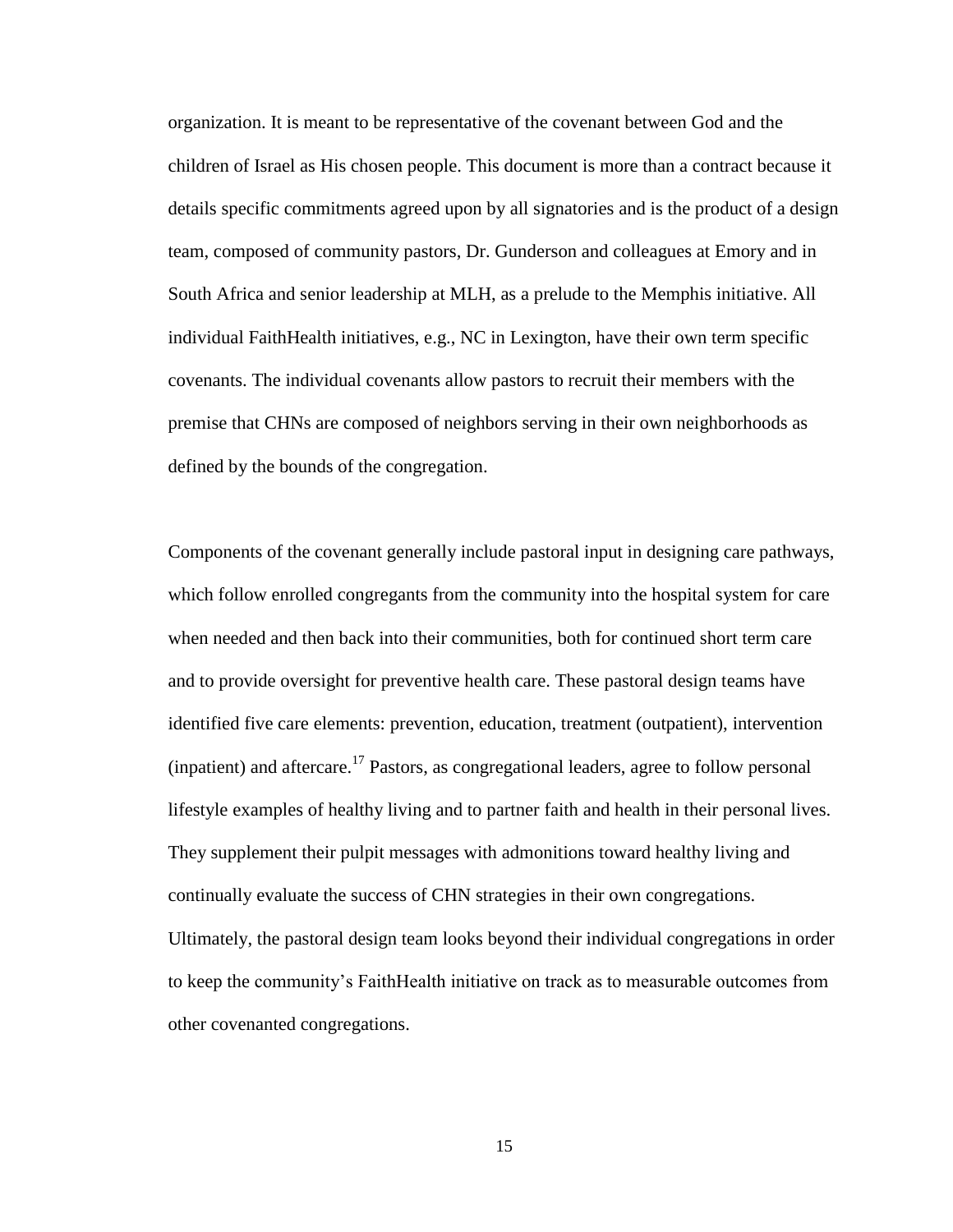Fiscal gain by the funding hospital results from a reduction in overall length of stay (LOS) for CHN patients, reduced costs accrued specifically by CHN enrollees since they may be triaged to specific levels of care, reduced numbers of Emergency Department (ED) encounters for non-emergent conditions, and a marked reduction in hospital readmission rates for CHN participants. From the patient perspective, shorter hospital stay and early discharge into the care of a committed group of neighbors reduces the feeling of being alone or outright abandonment. This results in the realization of an improved quality of life and well-being, which has been shown to reduce the incidence of re-hospitalization and to improve health outcomes.<sup>18</sup> Less measurable, although significant, gains realized by the funding hospital facility include shorter stays for patients with protracted illnesses, as attending physicians might opt for earlier discharges, knowing that a community caregiver, CHN, is in place and dependable. Difficult placement issues for discharge planners could be assisted by CHNs working in concert with aftercare facilities. Many other bidirectional benefits of the CHN model have yet to be identified, but the potential seems limitless given the disarray of our current healthcare system.

#### REPRESENTATIVE OUTCOMES 2007-2013

Early outcomes data (inclusive of the first 25 months of CHN operations) tracked 493 CHN members through the MLH system beginning in October 2007. The Memphis initiative successfully identified RHAs that then could integrate community care giving (CHN) and traditional health care (MLH), founded upon trust and communicative transparency, to produce improved outcomes with cost savings to the funding institution.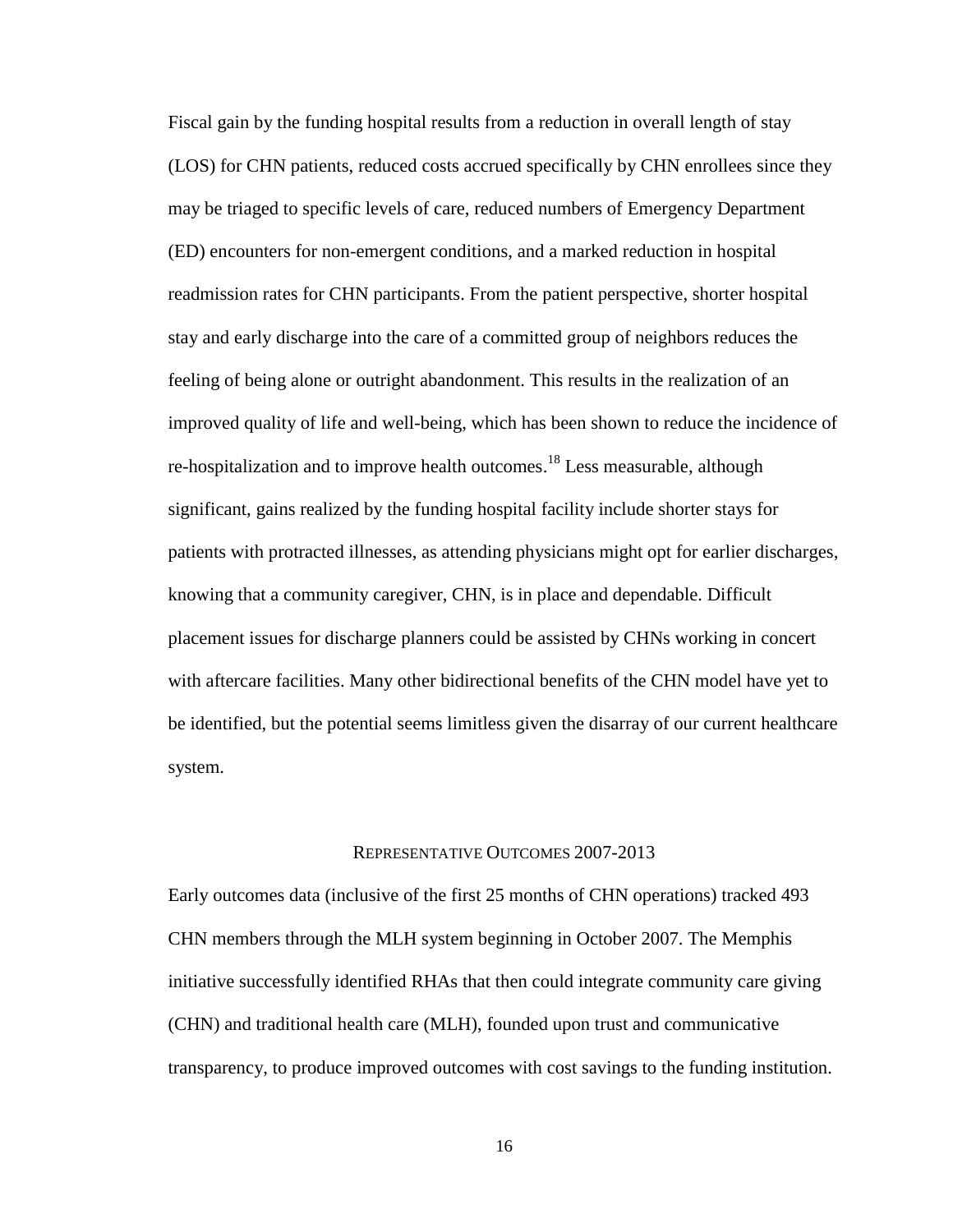Cost analyses in that 25 month period showed that CHN members, as compared to nonmembers, accrued a savings of approximately \$8700 per admission for similar ICD-9 diagnosis codes and resulted in approximately 4 million dollars in savings for MLH over the same period.<sup>19</sup> When that data were released there were approximately 200 participating congregations. The number grew to 430 congregations by 2011, and through 2012, 512 congregations comprised the CHN (current outcome figures inclusive of  $2012$ .<sup>20</sup> The levels of inpatient care provided by MLH is similar as shown by similar lengths of stay, adjusted for diagnosis, regardless of CHN membership; however, members have the advantage of post discharge community caregivers, the CHN liaison volunteers. This advantage is reflected by a 39% prolongation in time until readmission by CHN members. $21$ 

MLH showed a statistically significant reduction in cumulative charges per hospital stay for ICD-9 specific diagnoses including congestive heart failure, septicemia, stroke, and type II diabetes mellitus. Prior to establishing the initial 25 month CHN data base, MLH's total charges per patient admission were 41% greater than for CHN enrollees at the  $25<sup>th</sup>$  month of operation.<sup>22</sup>

I have previously noted a significant prolongation in time interval to readmission for CHN enrollees for all causes. This followed similar patterns of all-cause mortality rates (adjusted odds ratio = 0.78,  $p = 0.04$ ), i.e., gross mortality rate 2.63% non-member vs. 1.32% CHN member.<sup>23</sup> There was a 40% increase in time until readmission for patients with congestive heart failure but this did not reach statistical significance. CHN members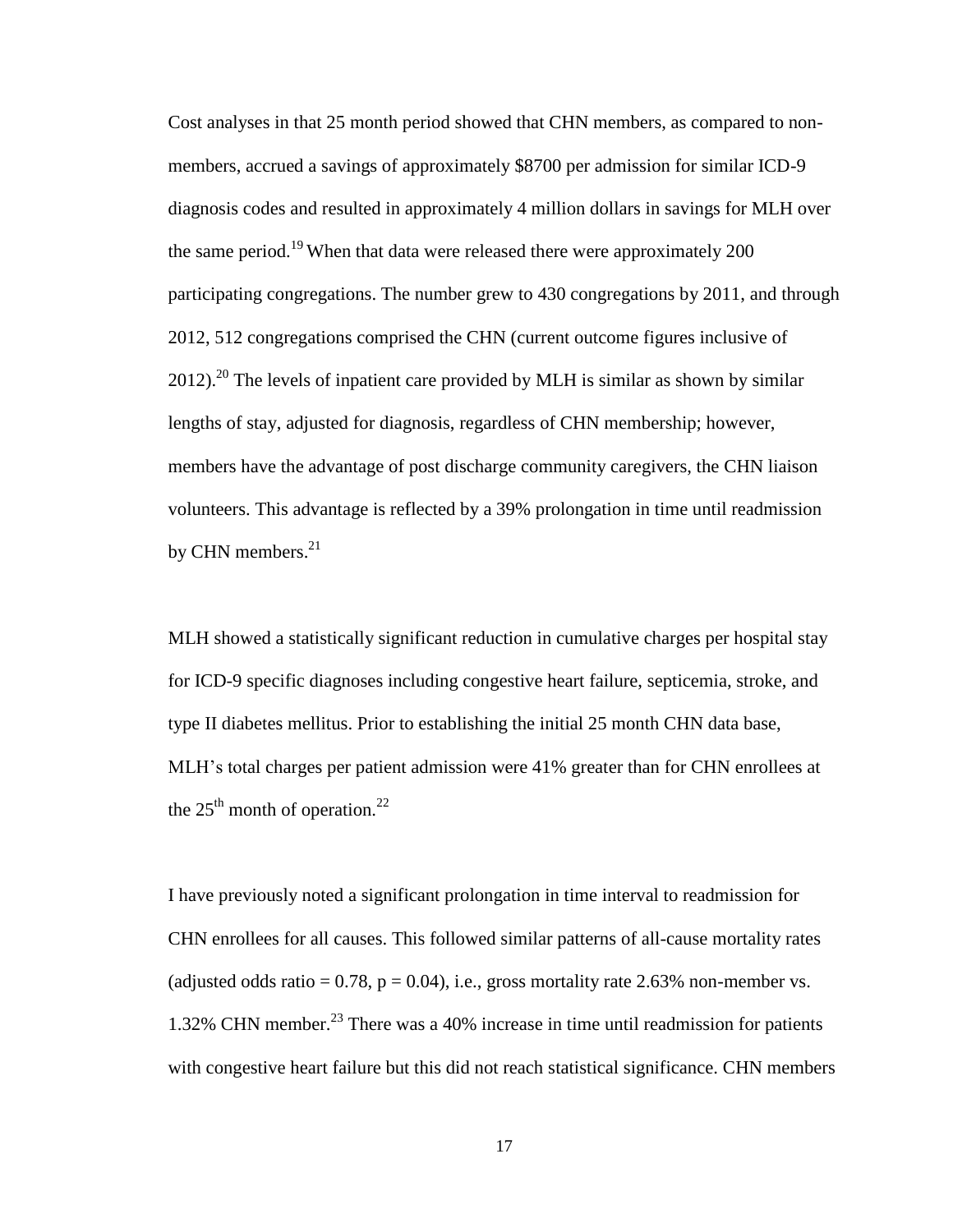were significantly more likely to be discharged to home health care than their nonenrolled congregational peers, and they were more likely to be discharged to hospice care for end of life care than the general population.<sup>24</sup>

The FaithHealth Memphis initiative has become Gunderson's prototype in the U.S., showing that the HIV/AIDS-inspired ARHAP program in Sub-Saharan Africa can be configured into the CHN where communities of faith/health leverage existing health assets and become equal partners toward the provision and maintenance of a community's health.<sup>25</sup>By placing leadership into the hands of a dynamic minority pastor, rather than allowing the health care organization to assume the leadership role, the message to the community was that "such a network must reflect the 'face' and 'intelligence' of the area or the city to extend a 'just health system. $12^{26}$  Keys to success include establishing, nurturing, and maintaining trust and transparency between congregations and community healthcare organizations, which previously had little incentive to share financial data with their consumers. In fact, early on, senior accounting officers at MLH had little hope that this initiative would be financially beneficial or result in positive health outcomes. Empiric outcomes data from the first 25 months of operation supplied the undeniable "numbers," and they were beyond all expectations. More importantly, hospital "navigators," working in concert with local pastors and congregational volunteers, successfully alleviated some of the insecurity and fear of the unknown that generally accompanies hospitalization.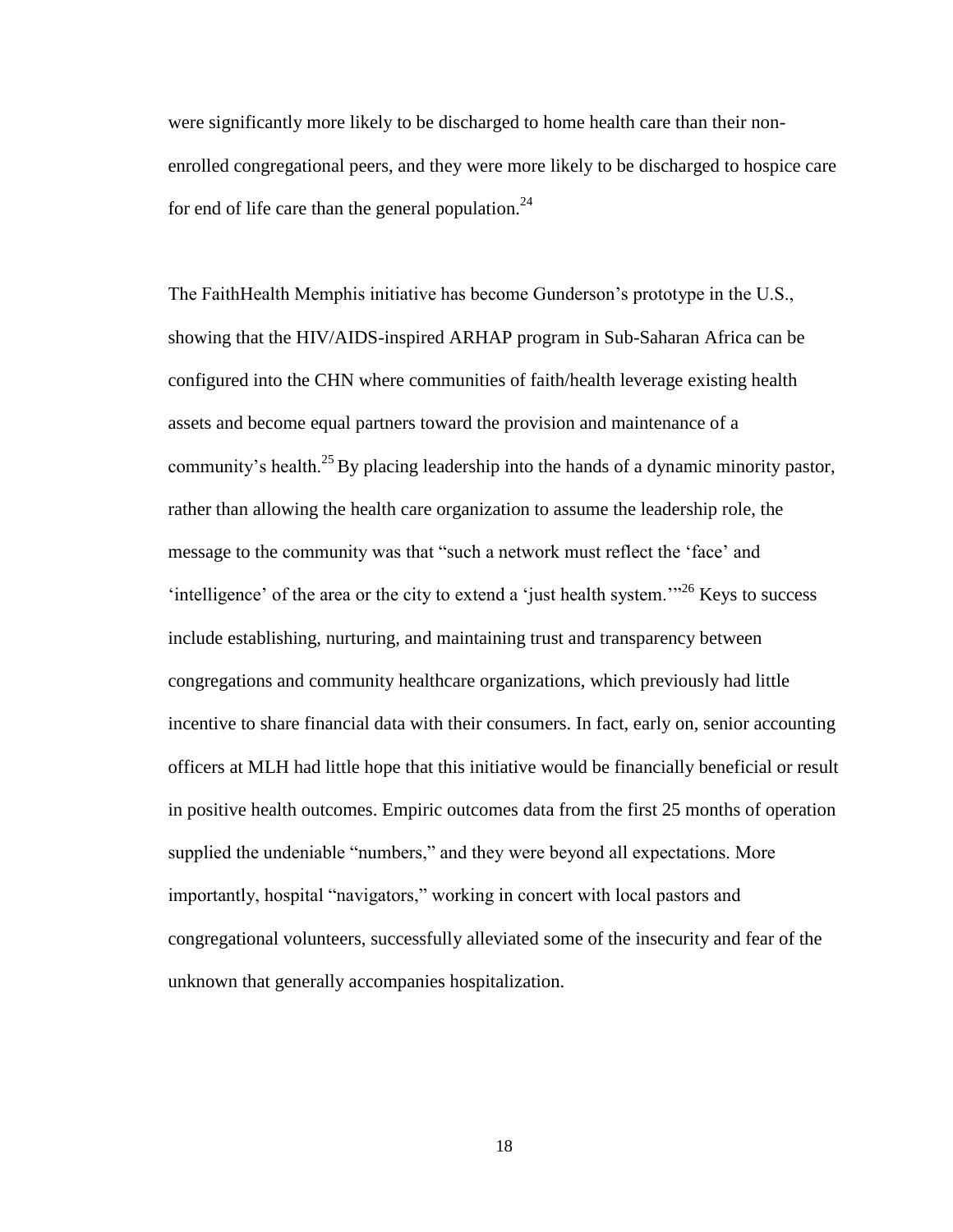In the next chapter, I address an entirely different, smaller community that found itself suddenly bereft of its major industry, which had supplied the lion's share of employment and healthcare benefits for the majority of the twentieth century. Could a bedrock community of faith find elements of hope in its own faith/health initiative, FaithHealth NC?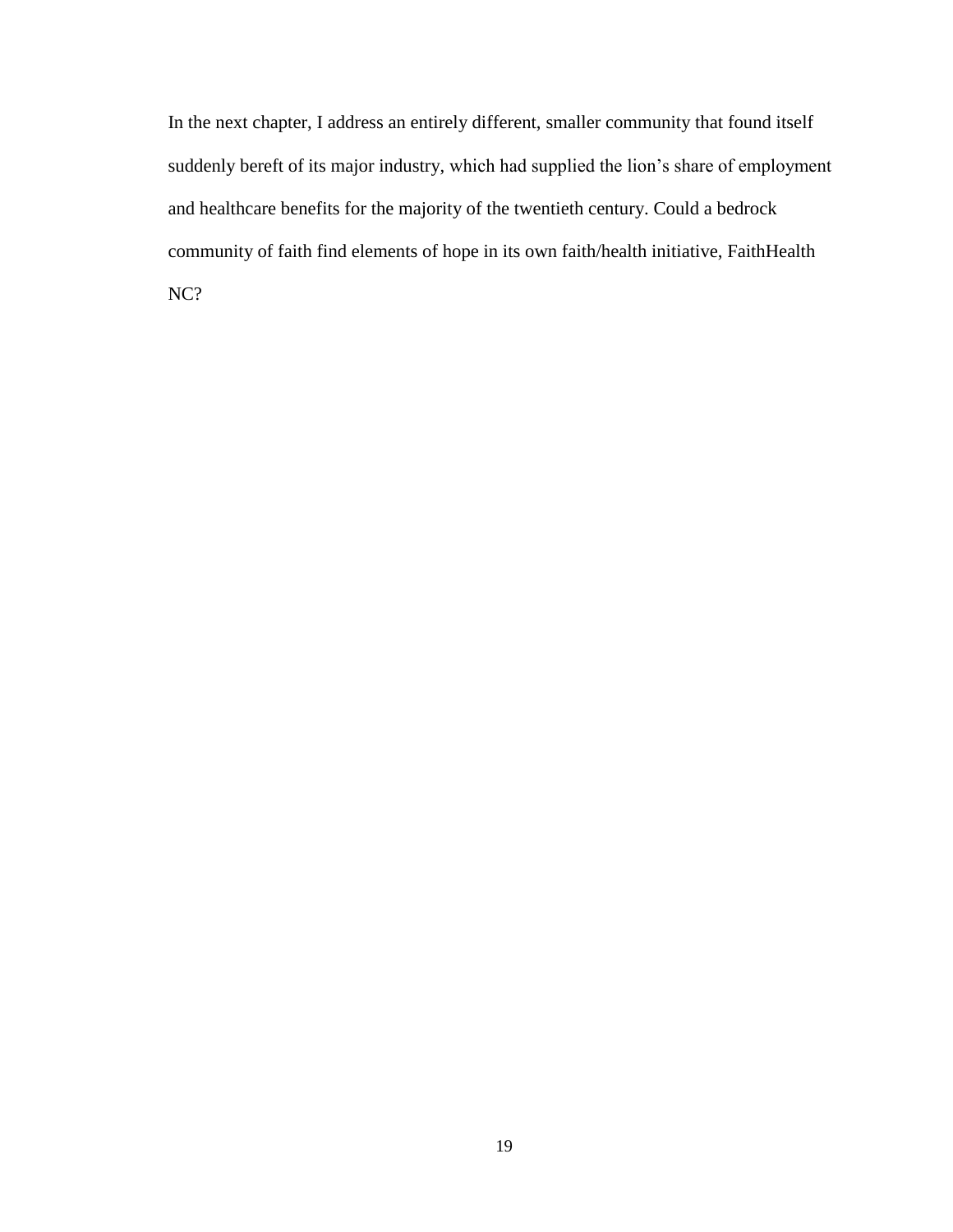#### CHAPTER 3

#### FAITHHEALTH NC

Upon assuming the position of Senior Vice President of Faith and Health Ministries for Wake Forest Baptist Medical Center (WFBMC) in July 2012, Gary Gunderson came to Lexington, N.C., for an "exploratory meeting" with a primary care physician, the head of pastoral care at Wake Forest Baptist Health-Lexington Medical Center (WFBH-LMC), and a senior pastor from a mainline community church. Although he had yet to meet his colleagues in the Department of Social Sciences and Health Policy, the seeds of his next FaithHealth initiative, FaithHealthNC, were being sown. Gary Gunderson inspires others with an unassuming demeanor fueled only by the octane of empiric data and outcomes harvested from ARHAP and the Memphis initiative. The community, approaching a population of 19,000, had lost its industrial base, furniture manufacturing, leaving double-digit unemployment, loss of healthcare benefits, and a preexisting functional illiteracy rate of roughly thirty percent. Clearly, there had been little positive expectation over recent years for this bedrock community of faith until the announcement that North Carolina's first FaithHealth initiative would launch in Lexington. From Gunderson's initial encounter, within a ten month window of time, FaithHealthNC launched in September 2013, structured along the Faith Health Memphis paradigm with sixteen covenanted congregations on board.

A brief schema of FaithHealthNC shows its similarities to the Memphis initiative although the communities are vastly different, in both healthcare needs and identifiable existing assets. FaithHealthNC is an active partnership between congregational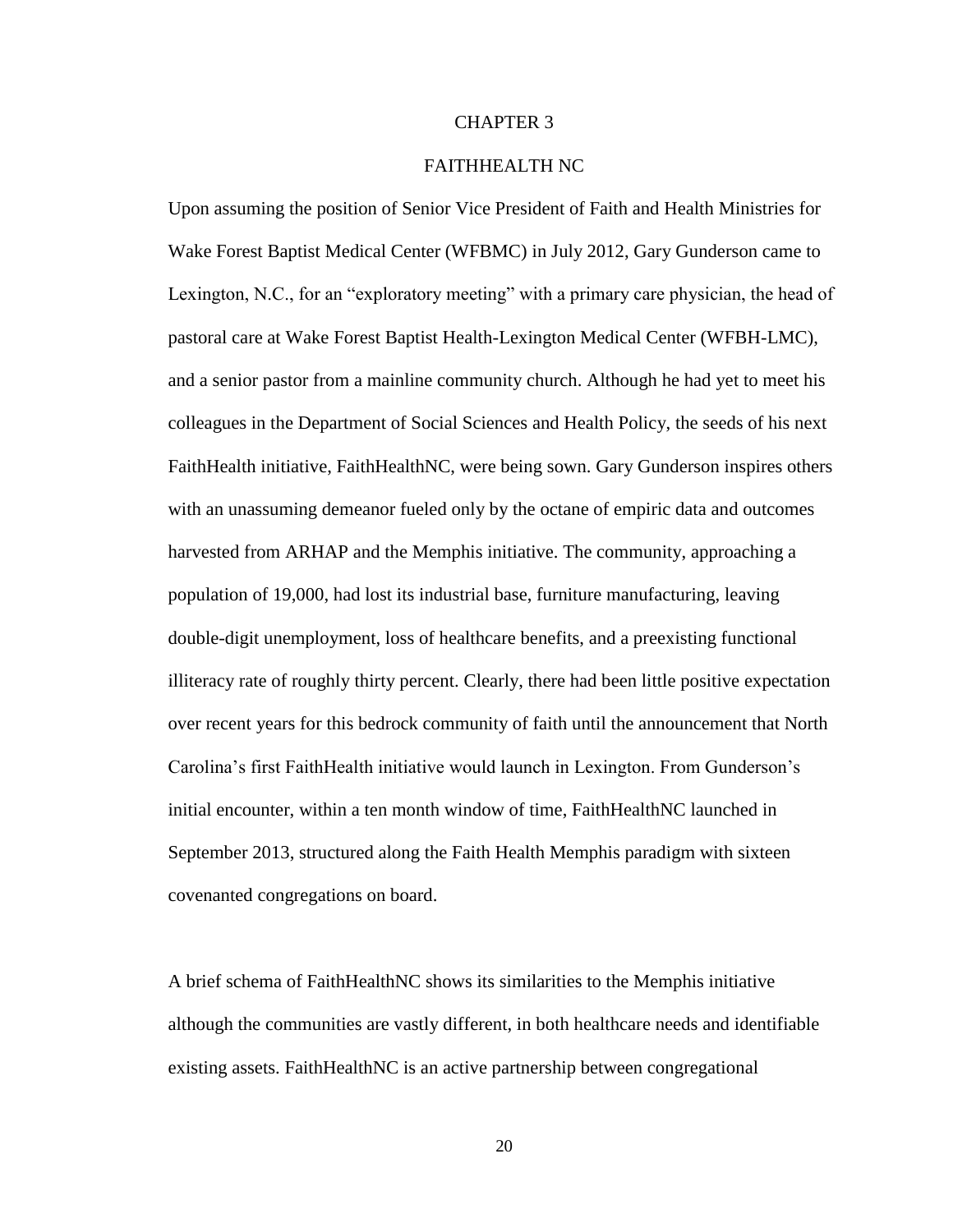communities of faith and WFBMC and WFBH-LMC with the mission to provide for indigent medical care and ultimately to improve upon the public's health. Trust and transparency cement the partnership. A signed covenant between WFBH-LMC and each enrolling church congregation links the partnership, which combines the caring strength of the congregation, the clinical acumen of the medical center, and identifiable community resources, all directed to forwarding the shared mission of healing. Local clergy and their congregants enlist unpaid, volunteer congregational care coordinators (CCCs), who act as facilitators when one of their covenanted members presents to the hospital for care, maintain a helping presence during hospitalization, and continue to provide aftercare through home visits post discharge as well as help to supply transportation needs. The churches also agree to provide programs on wellness and disease prevention.

WFBH-LMC hires the health care "navigator" who is the direct link to ensure that members' needs are met during hospitalization. The navigator is also the hospital's representative during congregational recruitment. WFBH-LMC provides equally for the medical needs of all its occupants, regardless of their FaithHealth status; however, FaithHealth signatories have the added benefit of their CCCs, both during hospitalization and subsequent post discharge recovery. WFBH-LMC provides the training for the CCCs during the start-up phase and continues to provide educational programs to covenanted congregations regarding disease-specific topics (diagnosis and treatment), preventive screening, and the maintenance of wellness. As a token of appreciation for their role in formation and maintenance of CHNs, partnering clergy in FaithHealthNC receive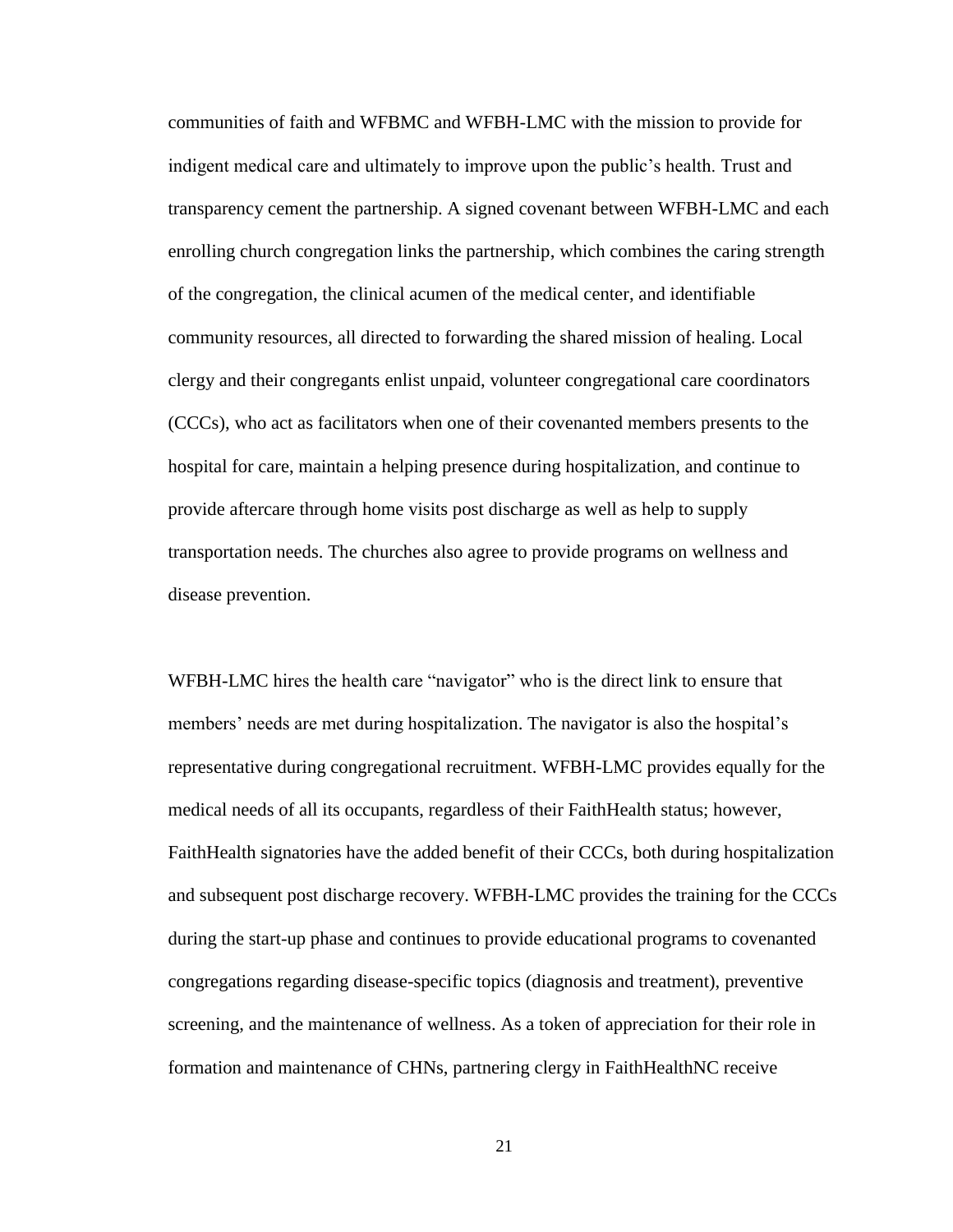discounts on Wake Forest Baptist Health bills (Lexington and Winston-Salem) for themselves and their families, free CareNet counseling services up to a pre-determined number of sessions, free Center for Congregational Health services (coaching consultation and educational events up to a predetermined number), waived tuition for a basic unit of Clinical Pastoral Education, clergy wellness events and programs, and free parking at WFBMC. Finally, of critical importance, WFBMC is responsible for funding and implementing community asset mapping to identify and to connect enrollees as well as the whole community to existing health-related resources, which will be outlined in detail, later in this chapter.

#### LEADING CAUSES OF LIFE

Before I consider community RHAs identified for FaithHealthNC, and the initiative's progress over its first operational eight months, I must describe an essential element of Dr. Gunderson's new paradigm, vital to the "reconnect" of religion and the public's health. This new way of thinking is outlined in his book, *Leading Causes of Life*.<sup>1</sup> It is particularly relevant to the conditions found in Lexington, N.C., as this community, long dependent upon a single industry for its lifeblood and well-being, found itself searching for survival in an environment now with a "dying" infrastructure, bereft of "life-giving" energy.

Death is an assured endpoint for all of us; the business of health care commits large expenditures of time and resources to merely postpone this eventuality. Would it not be more resourceful to identify those elements Dr. Gunderson describes as the "leading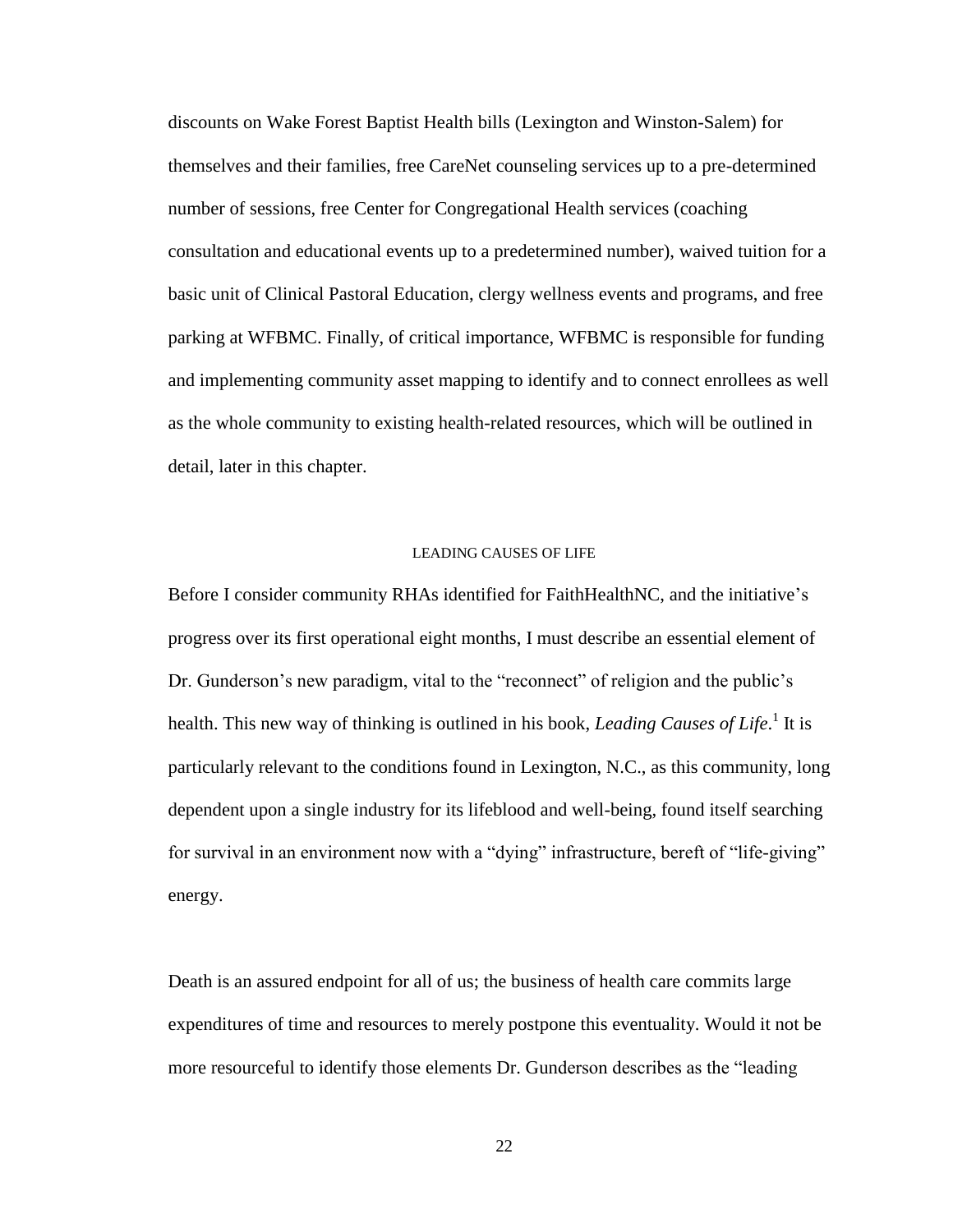causes of life" in order to construct an initiative that can reconstruct the bridge between faith (religion) and health? Gunderson writes: "I have chased death around the world … but I wasn't searching for death … I was looking for life and writing about how life prevails in the midst of death-dealing circumstances."<sup>2</sup> Gunderson and Cochrane, in their book *Religion and the Health of the Public*, further refine the life-sustaining concept: "Life dissipates energy to be sure, but it also adapts and transforms in unpredictable patterns that are remarkable, if not beautiful in their emergence.<sup>33</sup> One might logically conclude that the search for influential contributions to well-being will lead to vitality and life, not shrouded by death. Their five "leading causes of life" are briefly outlined here, as they provide the essence for the attainment of community health, regardless of where the seeds of the FaithHealth initiative are sown.

The first cause, coherence, allows us to make sense of our lives and gives order to entropy. Random, unanticipated events make us feel as if our lives are becoming unglued. Unplanned hospital admissions, characterized by fear of the unknown and heightened vulnerability, represent such an occurrence. Coherence affords us "a way of seeing and trusting connections across which life might flow via those who hold one up until one is healed $"$ <sup>4</sup>

Connection is the second cause. The human spirit feeds upon the social connections formed in complex societies or communities. They exist in all arenas: the home, the workplace, community centers, church congregations, wherever we come together as an escape from our momentary places of solitude. In Chapter 1, I introduced the South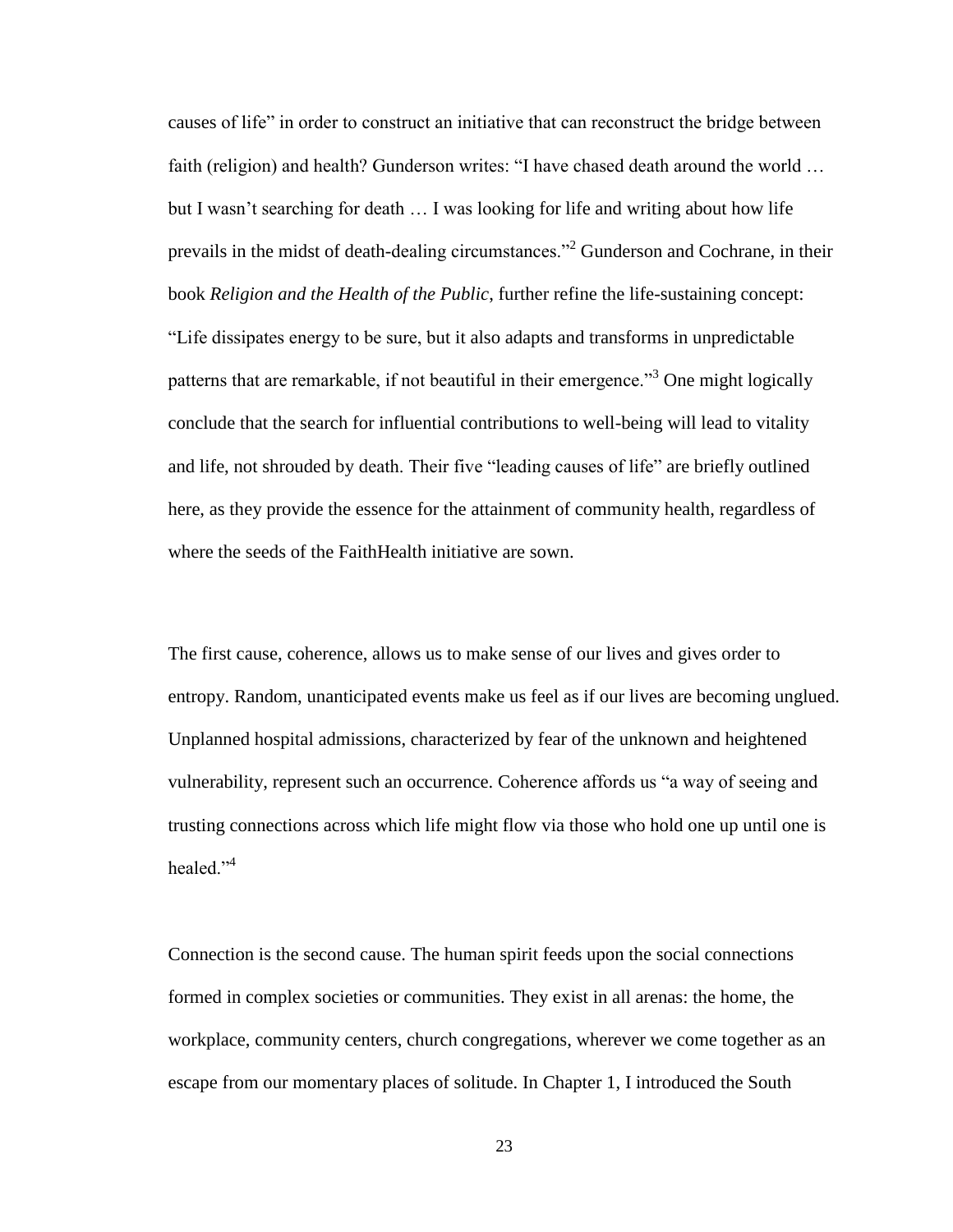African Sesotho term, *bophelo*, directly translated as well-being. But I observed that its territorial connotation includes the full scope of faith/health in smaller village communities. It is the way in which these mountain villages speak of the health of the whole body, "a person inseparable from a family, which is inseparable from a community, which is inseparable from 'the people,' who are inseparable from the land and creation."<sup>5</sup> This term represents perhaps the highest level of social community since "any separation is a fissure in the life of every facet of the whole.<sup>6</sup>

Agency, a third cause, is a human capacity to perform. Agency is an action but it becomes a gift when aligned with a calling; agency goes beyond mere activity.<sup>7</sup> Agency requires leadership to transform connection and coherence into observable outcomes of a community or societal endeavor. Agency is self-sustaining, generating a viable, adaptable community with reinforced coherence and connection, ultimately sustaining an aura of hope for the future.

Blessing, a fourth cause, requires its companion causes to achieve its goal of change and renewed affirmation. Blessing demonstrates its interconnectivity since it is not selfbestowed; we must ask others to bestow their blessing upon us. "Blessing is a dual consciousness extending before and after us. This consciousness results in gratitude and responsibility that is life giving, life sustaining."<sup>8</sup>

Hope, a final leading cause, fuels our life quest and brings us together. As with a microscope, it allows us to view a large panorama of community aspirations and goals at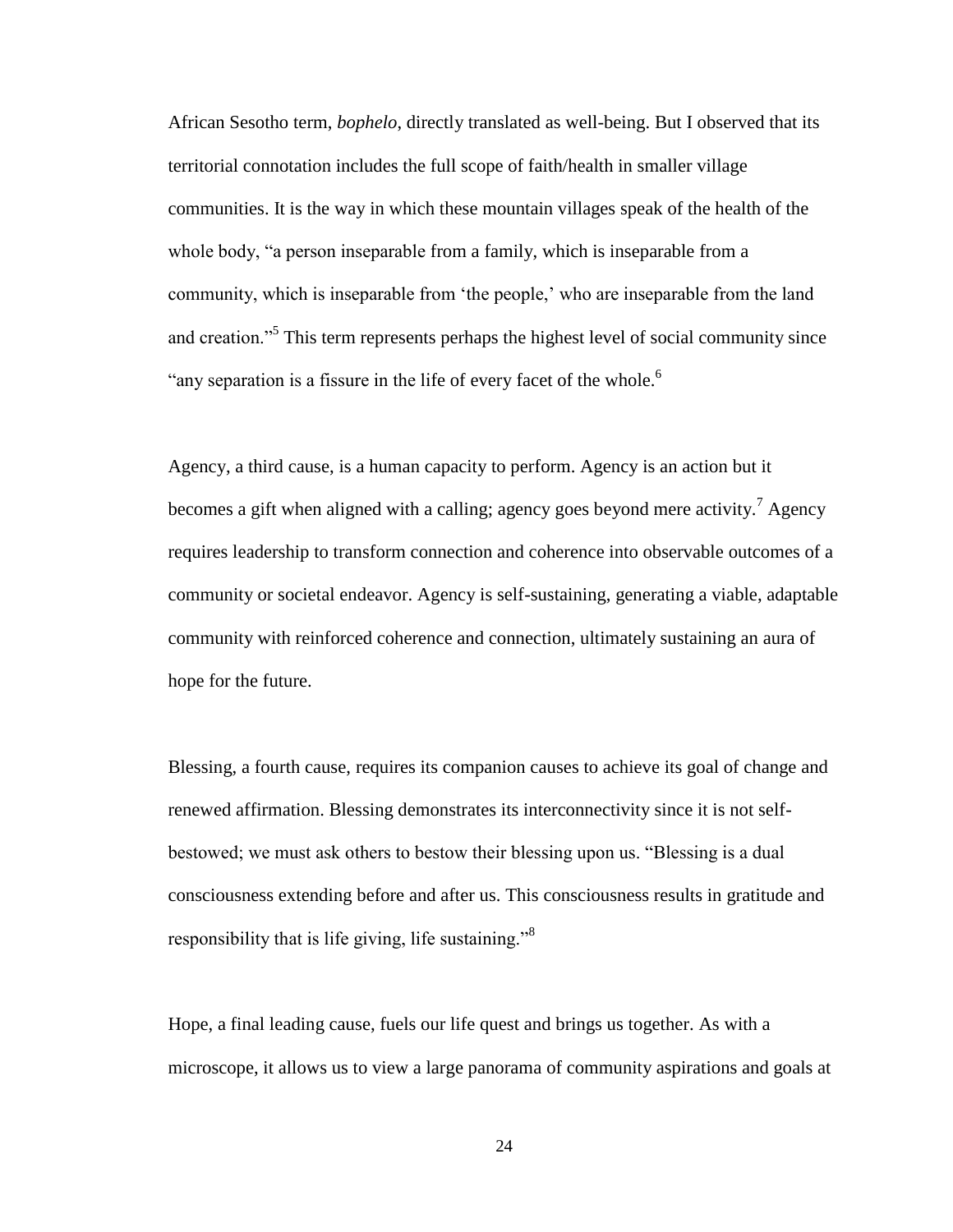a lower magnification; then by switching to a higher power, we view our own personal domain of expectations. Having briefly touched upon the five leading causes of life, it is fitting to sum up as Dr. Gunderson aptly states: "Hope to connections, connections to agency, agency to coherence, which illuminates blessing. It looks like life is finding a way."<sup>9</sup> Just as all five leading causes of life had been identified in South Africa (ARHAP) and Memphis (the Memphis Model), so too in Lexington, as FaithHealthNC became a reality. Their discovery required only a change in refractive index to look beyond death and dismantling to a clearer image of life's restoration. "The leading causes of life model looks at the scale of human communities seen within the horizon of generations; it sees the wholeness and not the pieces, the passages and the journey. $10$ 

### MAPPING RELIGIOUS HEALTH ASSETS

The concept of identification and mapping of RHAs was developed in sub-Saharan Africa by Gunderson and Cochrane as part of their initiative to combat the public health epidemic of AIDS/HIV. A detailed description of RHAs was previously enumerated in Chapter 1. Davidson County, of which Lexington is the county seat, is a geographically large county with a population of approximately 165,000, possessing historically deep communal roots and strong faith-based alliances. RHA identification was accomplished during the year 2014 by establishing two workshops, separately composed by representative "health seekers" and "health providers."<sup>12</sup> The "health seekers," 40 workshop participants, represented county residents who had received both needs for daily living, e.g., food, clothing, and shelter, and healthcare services from Crisis Ministry of Davidson County, Davidson County Medical Ministries, Salvation Army of Davidson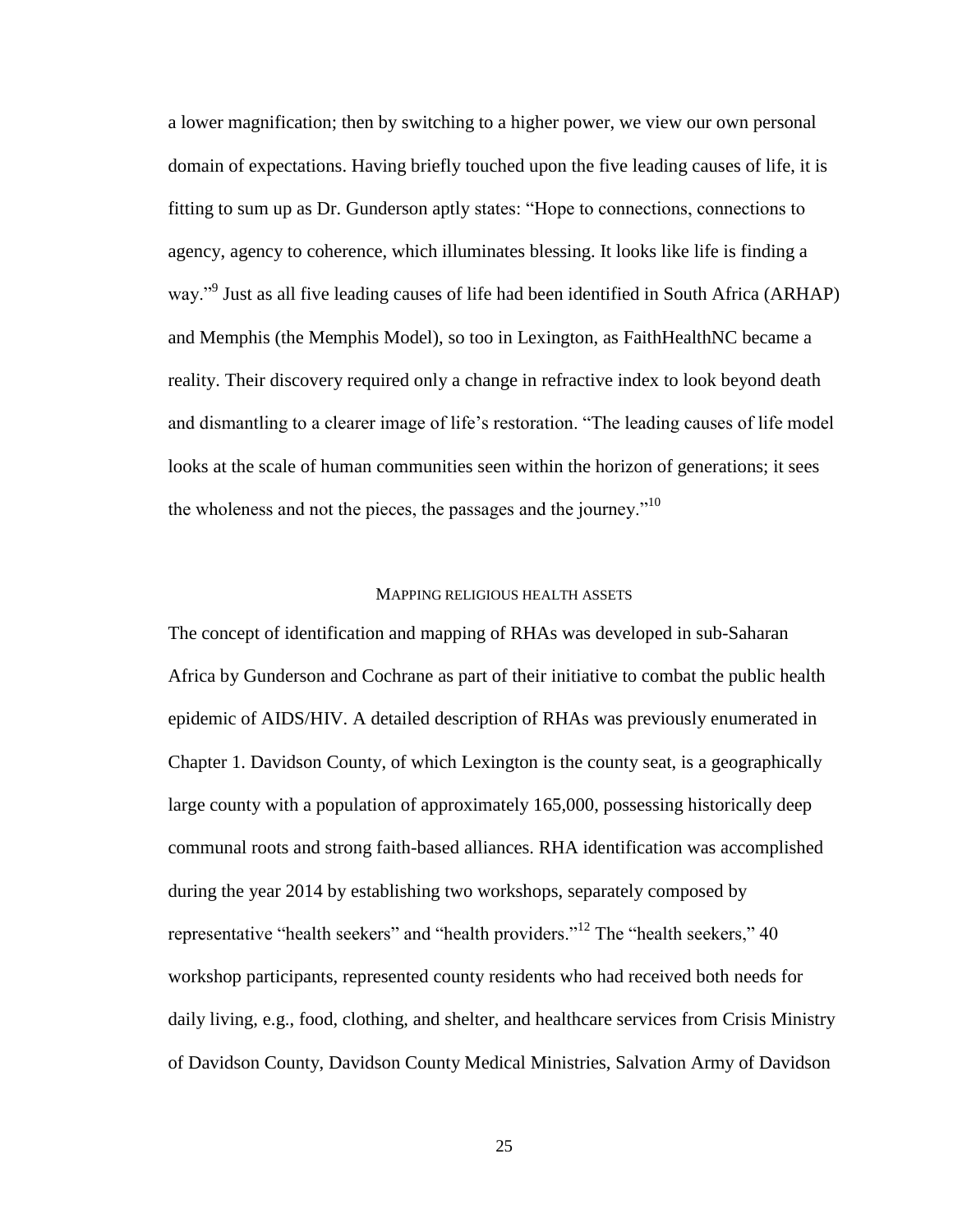County, and other United Way-sponsored agencies. Of this group, 80% were unemployed and lived below poverty levels.

The "health provider" workshop, numbering 25, represented 21 different health and social service organizations within the county, including those mentioned above, as well as Carolina Cancer Services, Davidson County Health Department, Pastor's Pantry, and WFBH-LMC among others. In all, 80 entities were identified as established RHAs, with 24 being named by both groups. The most commonly cited entities by both groups included WFBH-LMC, Davidson County Health Department, Crisis Ministry of Davidson County and Davidson Medical Ministries. "Healthcare seekers" placed high emphasis on available medical facilities and service ministries as sources of food, shelter and episodic health care for themselves and family. Both "seekers" and "providers" noted the role played by both individual and combined church congregations, especially regarding urgent community needs. Factors identified as contributors to health included service ministries, hospitals, and relative accessibility to health care. Factors identified as negatively affecting health included lack of access to mental health services, lack of access to existing healthcare facilities, and social services bureaucracy. The "providers" noted that the county's economic downturn over the past quarter of a century has had a forceful negative impact upon the general health of the county as well as suggesting, along the lines of Powers and Faden's "well-being theory" of social justice, that the equilibrium of general well-being is as yet far from being restored in the county.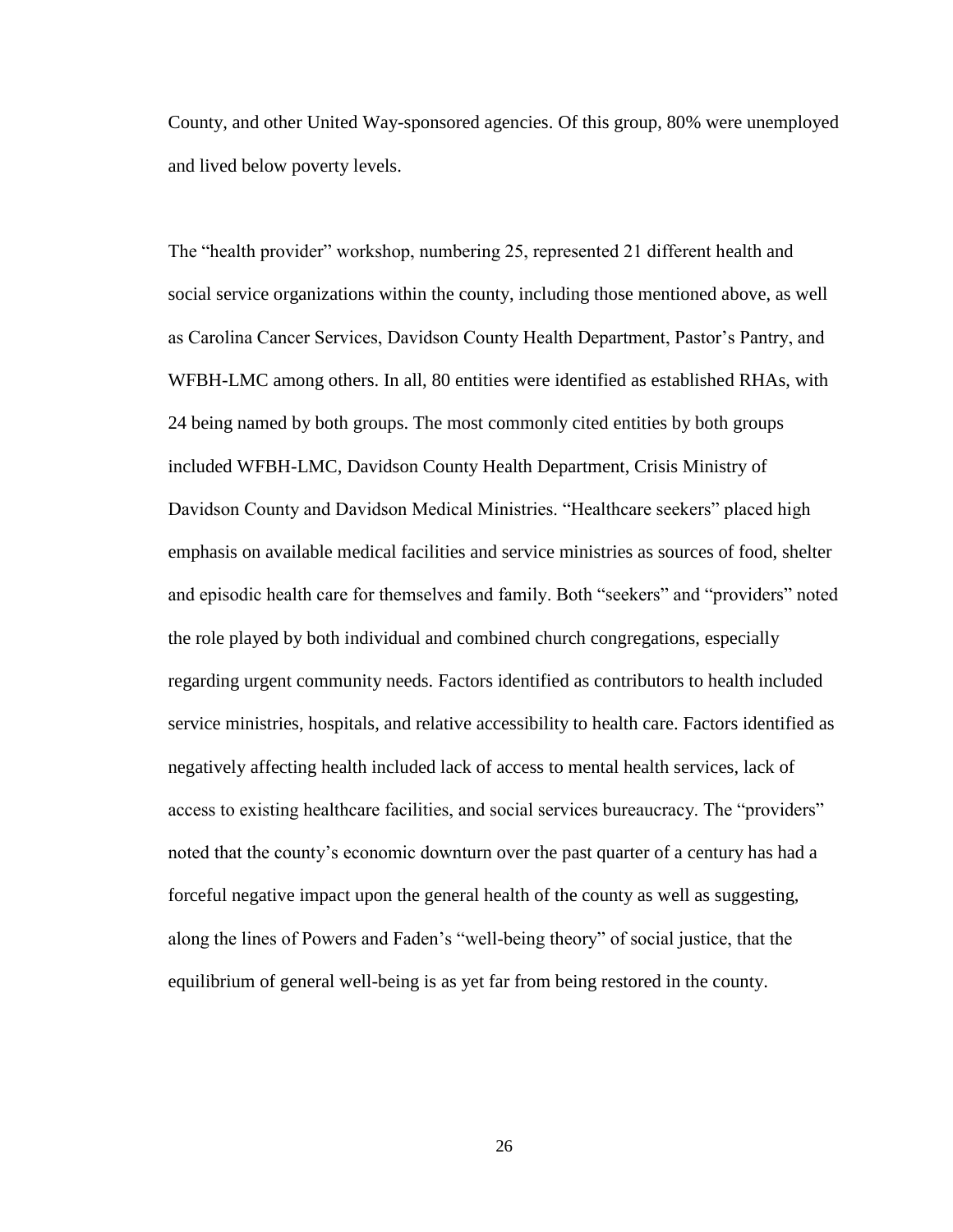Regarding the convergence of faith and health, the "seekers" placed emphasis upon "having faith in God that you will get better," "faith in yourself to get better," confidence in your doctor, and the hospital's reputation where you are being treated. With county unemployment still hovering at double-digit thresholds, having had low single digit figures for the post-war twentieth century, "seekers" respondents identified lack of employer-subsidized health insurance as pivotal as to their inability to access care outside of the ED or to afford prescribed medications even if seen. A sense of defeatist resignation came to characterize "seeker" attitudes upon viewing this bleak landscape. The mere idea of launching FaithHealthNC in this community came as a small Godsend for all that had been lost. Not only available, cost-effective healthcare access but also lifestyle education to promote health maintenance inspired "health seeking" participants to see the positive outcomes that FaithHealthNC might contribute to themselves and to their families. Those in attendance as facilitators noted not only a heightened level of energy but a reduced level of momentary anxiety that these revelations inspired. Inclement weather canceled the summation meeting of "health providers," but the process of mapping RHAs in Davidson County identified substantial, existing resources and provided rays of hope from the perspective of both "health seekers" and "health providers."

### EARLY OUTCOMES

Cumulative data for FaithHealthNC is now just available for the first eight months since its September 2013 inception.<sup>13</sup> As noted above, RHA mapping was just completed in January 2014. Eighteen individuals had 57 admissions inclusive of 2012 through the first eight months that FaithHealthNC was up and running (through April 2014). Mean patient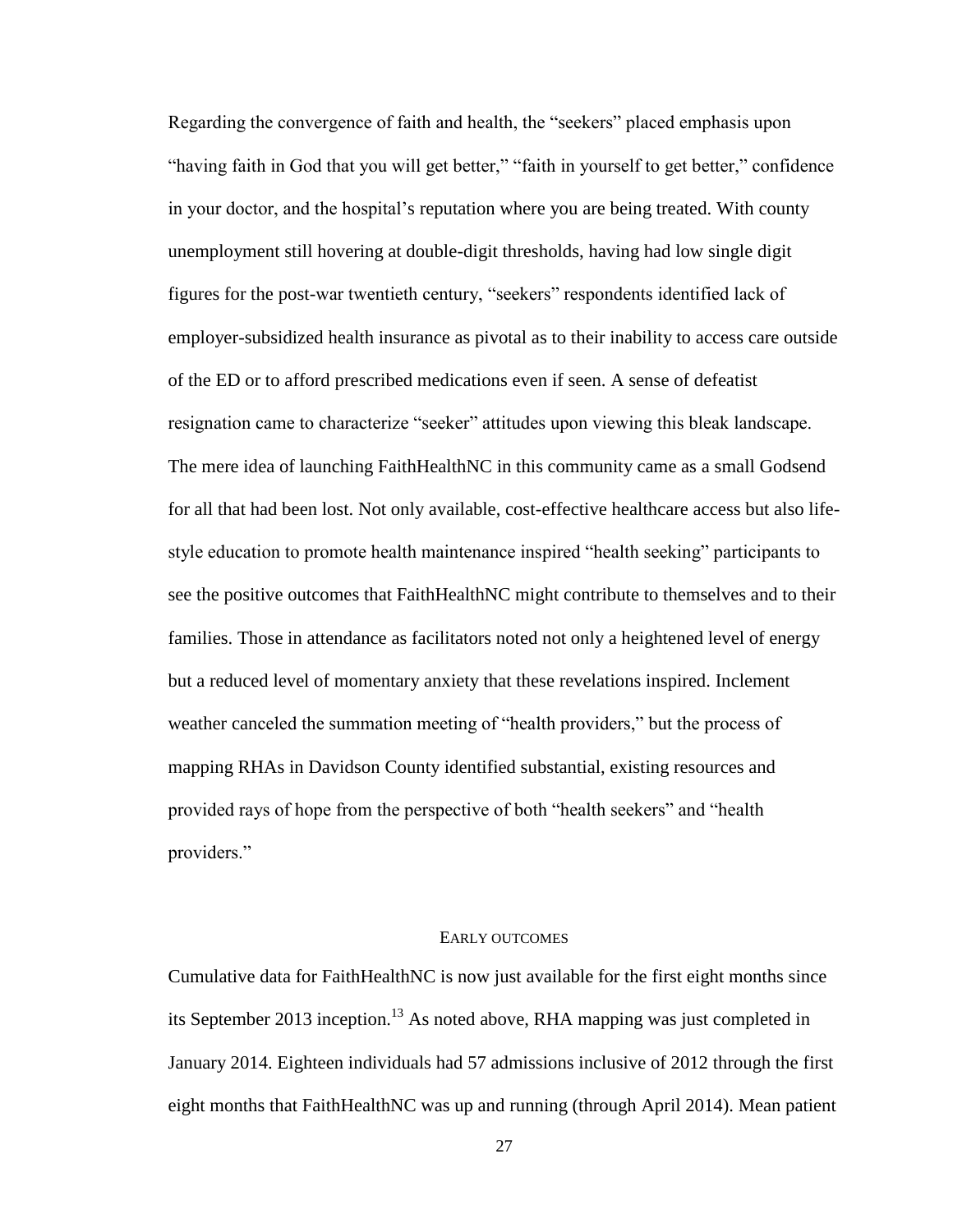age was 59.8 years. Given the small community size and only eight months of active data collection, thirty-four percent (6 of 18) of those surveyed had end stage osteoarthritis of knee/hip joints, and admissions represented secondary traumatic events, inclusive of fractures, all leading up to joint replacements. This also accounted for the fact that eleven of eighteen consumers tallied charges greater than \$20,000 over such a short period of time (inclusive of the admission for final joint replacement). Eight of eighteen consumers tallied four or more visits during the study period.

Following the FaithHealth start up in September 2013, there was a longer interval between admissions for those who ultimately became affiliated with a covenanted church congregation following hospital release, but participant numbers were insufficient to reach statistical significance. In addition, the success of the FaithHealthNC "navigator" of WFBH-LMC was reflected by the fact that only 22% of FaithHealthNC-eligible consumers were allied with a church congregation upon hospital admission, whereas 89% of those eligible at discharge were aligned with a participating FaithHealthNC congregation for continued functional and psychological support.

Significant financial gain has yet to be accrued by WFBH-LMC. But FaithHealthNC has provided WFBH-LMC with an identity of trust in the community, particularly among minority churches. It is not unreasonable to assume that 25 month data, as previously presented for the Memphis initiative, will be equally telling, although cumulative savings achieved should be proportional to community size and success in enrolling participating, covenanted churches.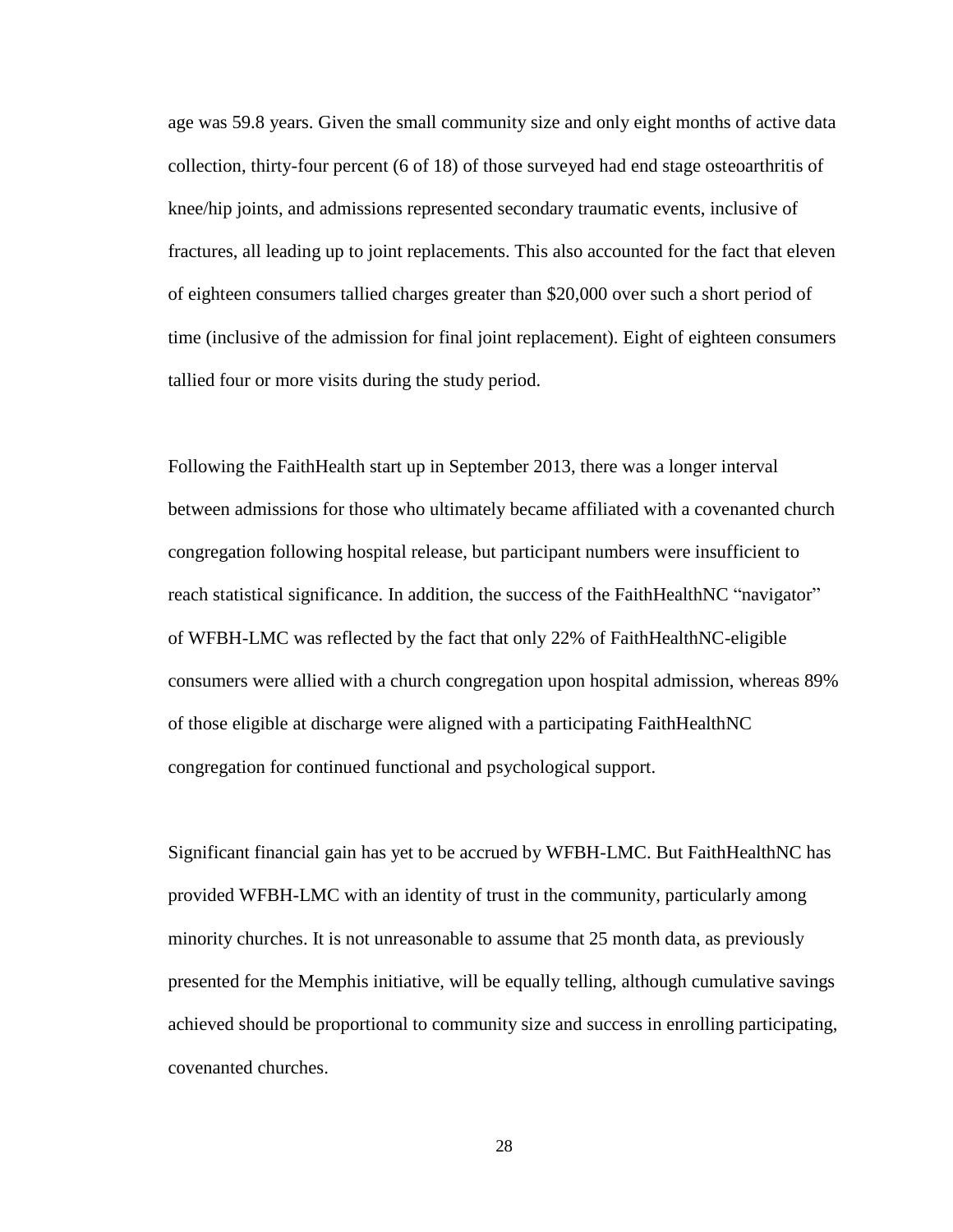Finally, there have been exploratory discussions that the FaithHealthNC model might be extended to incorporate small businesses to serve, in addition to church congregations, as health network providers. This would extend the model to a secular base, beyond its established clerical base. In so doing, this would reach a larger portion of the community's underserved population with no church affiliation. As a result, the FaithHealthNC initiative would further extend its reach and achieve an even greater degree of justice relative to the community's healthcare needs. It is too early to tell whether these discussions will be fruitful, but the possibility exists, nonetheless.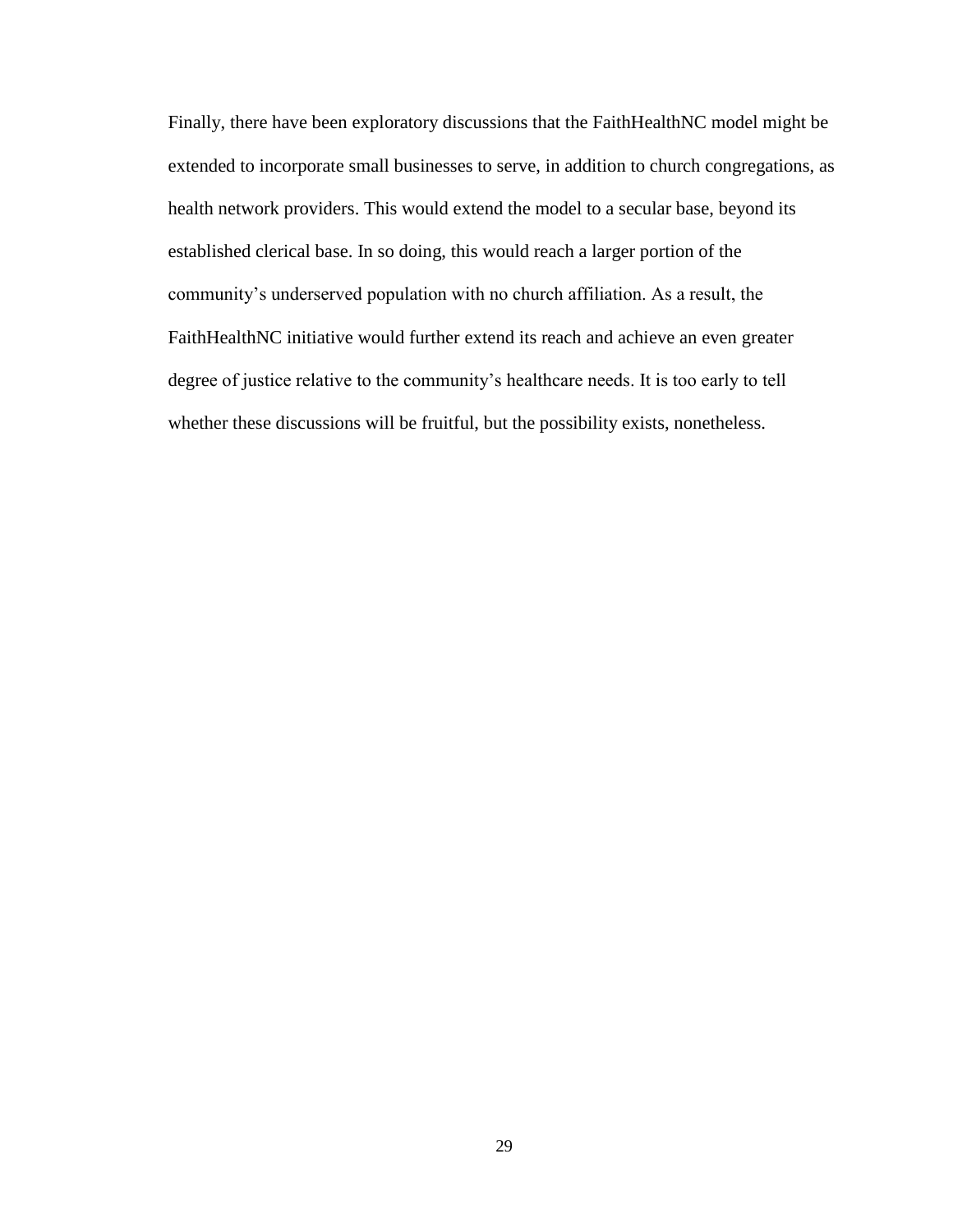# REVIEW OF BIOETHICAL PRINCIPLES/THEORIES CONSISTENT WITH THE PRINCIPLE OF JUSTICE

Of all bedrock principles of bioethics, e.g., beneficence, non-maleficence, autonomy, and justice, justice is the most elusive to nail down. Distributive justice connotes a fair, equitable, suitable distribution of benefits and burdens reflecting the norms of social cooperation.<sup>1</sup> But the justice model entwined in the FaithHealth paradigm is more about basic societal rights to well-being founded upon a common morality, e.g., equal opportunity, right to a "decent minimum" of health care, regardless of race, gender or economic status. Comparatively, one can see the shortcomings of distributive justice relative to an all-encompassing justice theory to which FaithHealth aspires.

Traditional theories of justice provide a foundation upon which I can establish justice principles referable to health care. In this review I consider three traditional justice theories, utilitarian, libertarian and egalitarian, and two more recent, twentieth century theories, capability and well-being, which present a more clearly defined connection to maintenance of the public's health, linked directly to outcomes. It is important to remember that, in discussing the first three theories, I am addressing basic theoretical principles to which I later compare to FaithHealth model's core philosophy. This assists the reader to determine which justice theories are substantiated by FaithHealth.

Utilitarian theories of justice, grounded in the principle of utility, maximize positive value over that which is of limited or no value. All benefits from a utilitarian perspective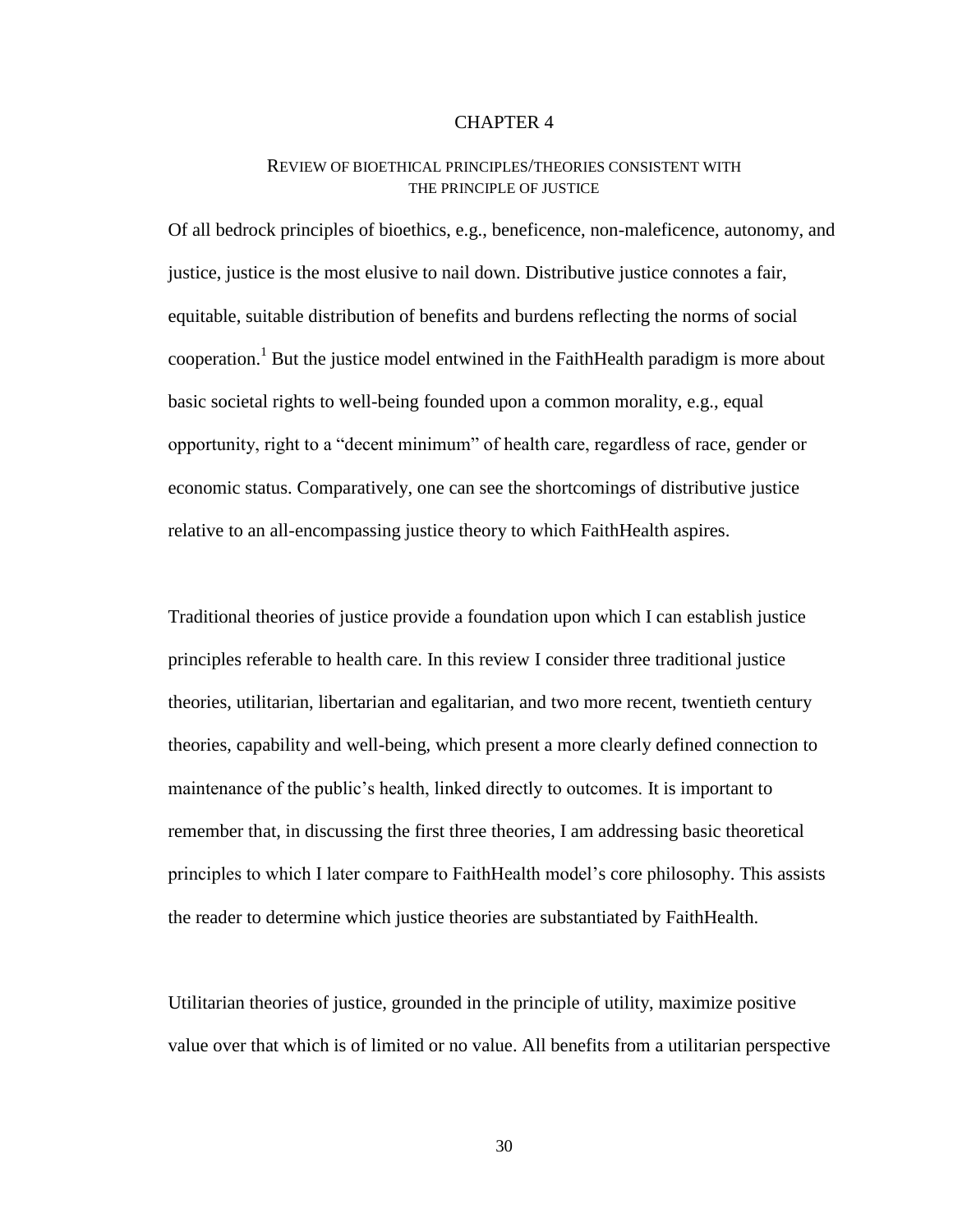improve welfare, but results are difficult to quantify. If conditions of social utility (welfare) are subject to change, so too might the range of protected rights change.

Libertarian theory espouses individual rights to social and economic gain, involving fair procedures as a justice standard. Such theory dates back to the writings of John Locke, the renowned seventeenth century English empiricist. He espoused the concept of just and natural rights to liberty: comprising general duties all members of society owe to one another, and when necessary to enforce individual liberty rights by coercive power.<sup>2</sup> With regard to justice theory, libertarian thinking focuses not upon public entitlement or basic health needs but rather upon the evolution of fair and equitable procedures within the constraints of common law and order. Robert Nozick, twentieth century libertarian philosopher and Lockean contemporary heir apparent, posits a theory of justice affirming individual rights to monetary gain in a free market, not liable to governmental redistribution on the basis of public entitlement or utility.<sup>3</sup> In essence, this philosophy militates against governmental taxation of the wealthy at a rate higher than those less wealthy in order to fund indigent entitlements, e.g., unemployment and welfare compensation. Nozick, typical of classic libertarian thinking, defines justice on the basis of empirically just, fair procedures, irrespective of outcomes or equitable distribution of resources. He argues that in the absence of agreed-upon welfare entitlements one cannot use the principle of justice to justify claims for health care.<sup>4</sup>

H. Tristram Englehardt notes that there will always be competing views of distributive justice. "Such views are rooted in the various content-full moral philosophical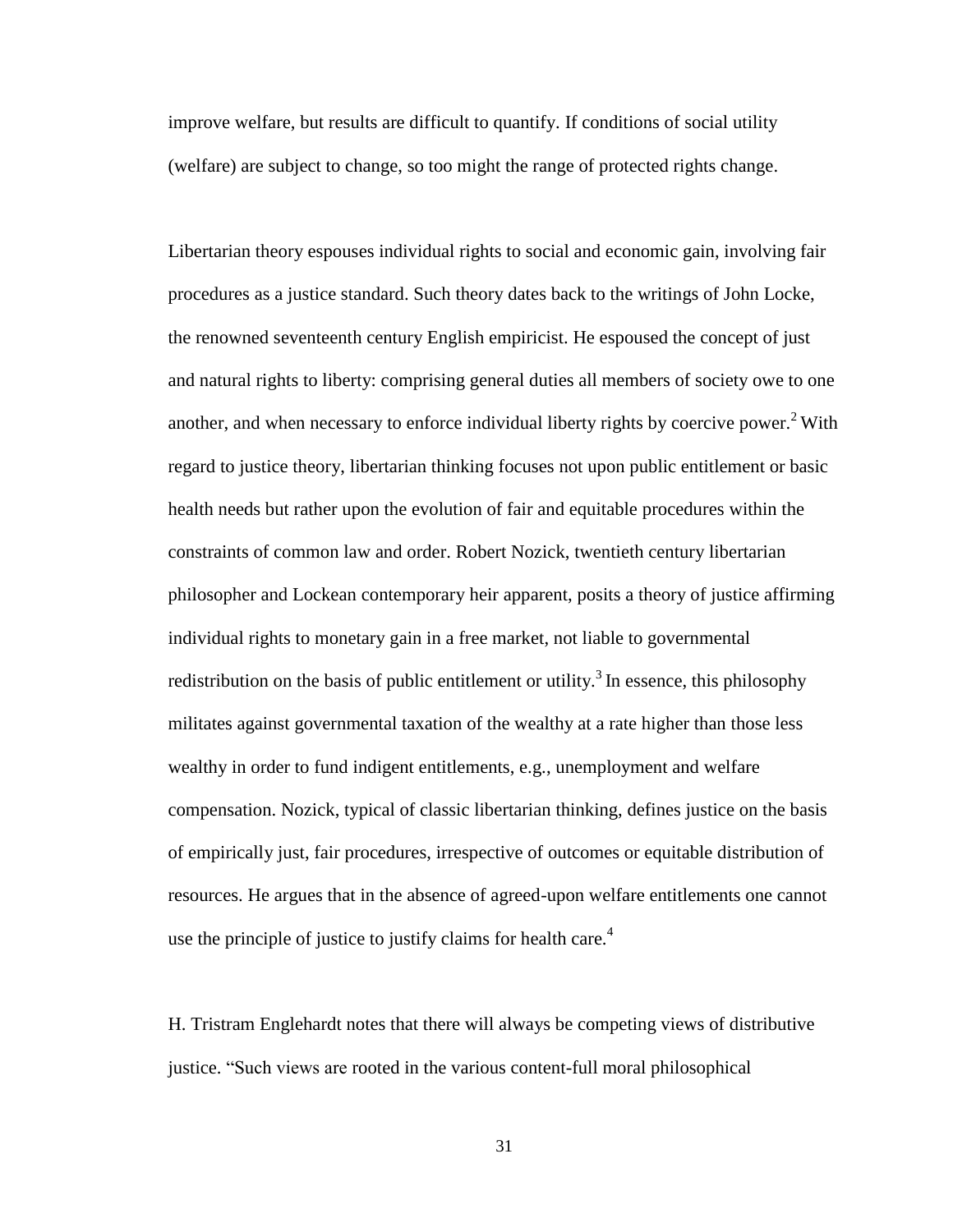understandings of the proper use of resources or in a religion or traditional moral vision."<sup>5</sup> Englehardt, a Christian libertarian philosopher, has written extensively with regard to whether inequality in health should be considered unfair or unfortunate. "The natural lottery creates inequalities and places individuals at a disadvantage without creating a straightforward secular moral obligation on the part of others to aid those in need… In such cases there will be neither fairness nor unfairness, but simply good and bad fortune."<sup>6</sup> This leads him to conclude that "the imposition of a single-tier, allencompassing health care system is morally unjustifiable … a basic human secular moral right to health care does not exist-not even to a 'decent minimum' of health care … such rights must be created."<sup>7</sup>

Libertarian theory, as described, allows for any distribution of goods or resources, inclusive of provisions of public health or healthcare per se, but only if the populace freely chooses to do so. "A just society protects rights of property and liberty, allowing all persons the freedom to improve their circumstances and protect their health on their own initiative. Healthcare is not a right, the ideal system of health insurance privatized, and charitable care institutions are nonprofit and untaxed."<sup>8</sup> There must exist individual freedom of consent in order to provide a just allocation of resources for health care for the beneficence of those less fortunate. $9$  Libertarian theory thus appears remote from any justice theory that is congruent with FaithHealth. FaithHealth, as a religion/health partnership, is not about public choices for distribution or protection of individual property rights. For FaithHealth, access to health care is that which is just-not merely what its members agree should be done.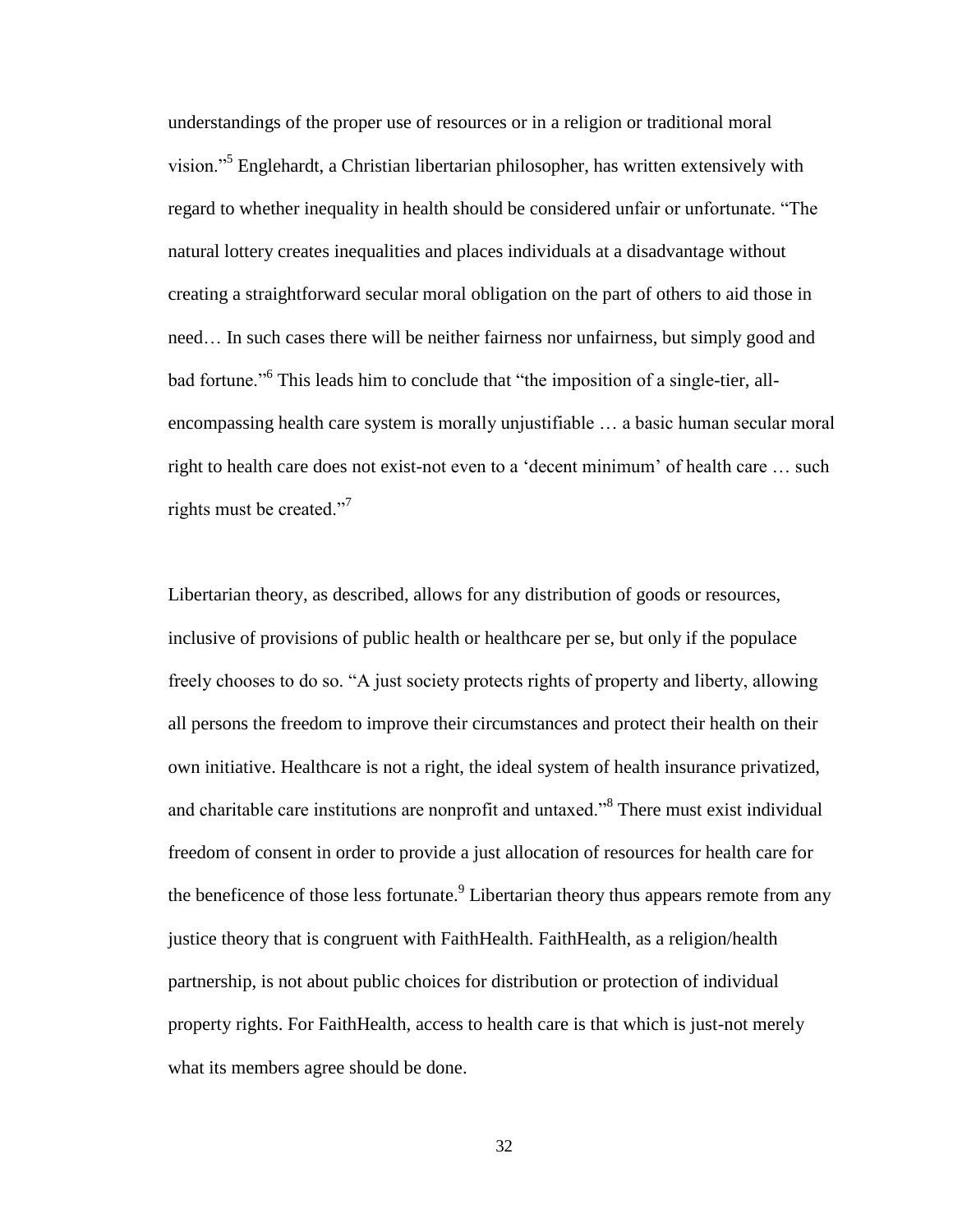Egalitarian theory evokes equal access to tangible goods in life, valued by competent individuals. Englehardt interprets egalitarian theory to be based upon "a goals-based justice in pursuit of the achievement of the good for individuals in diverse communities

… The goal of just healthcare allocation is realized through the particular understanding of morality and fairness, not predicated upon joint agreement of individuals to parcel out resources.<sup>10</sup> Egalitarian theory has closely evolved along the chronological timeline of Christianity's emergence and growth of the established church, since it espouses similar precepts: humans must be treated as equals regardless of class or wealth, because they are created as such and possess equal moral status.

John Rawls is perhaps most representative of egalitarian philosophers of the twentieth century, and his *magnum opus*, *A Theory of Justice* (1971), is regarded as a seminal work in moral philosophy since the end of World War II. As a starting premise, now dubbed Rawlsian, he wrote that "the most reasonable principles of justice are those everyone would accept and agree to from a fair position."<sup>11</sup> On justice, he writes "what justifies a conception of justice is not its being true to an order antecedent and given to us, but its congruence with our deeper understanding of ourselves and our aspirations."<sup>12</sup> This statement aligns him with the basic theory of Immanuel Kant. Kant believed the moral worth of one's actions depends upon the moral acceptability of the maxim, or general rule of conduct, upon which one is acting.<sup>13</sup>

Rawls espoused two principles which he felt would be acceptable to all reasonable persons: 1) each individual should be given a maximum amount of basic liberty, equal in measure to the liberty conferred on others, and 2) promulgation of social inequalities is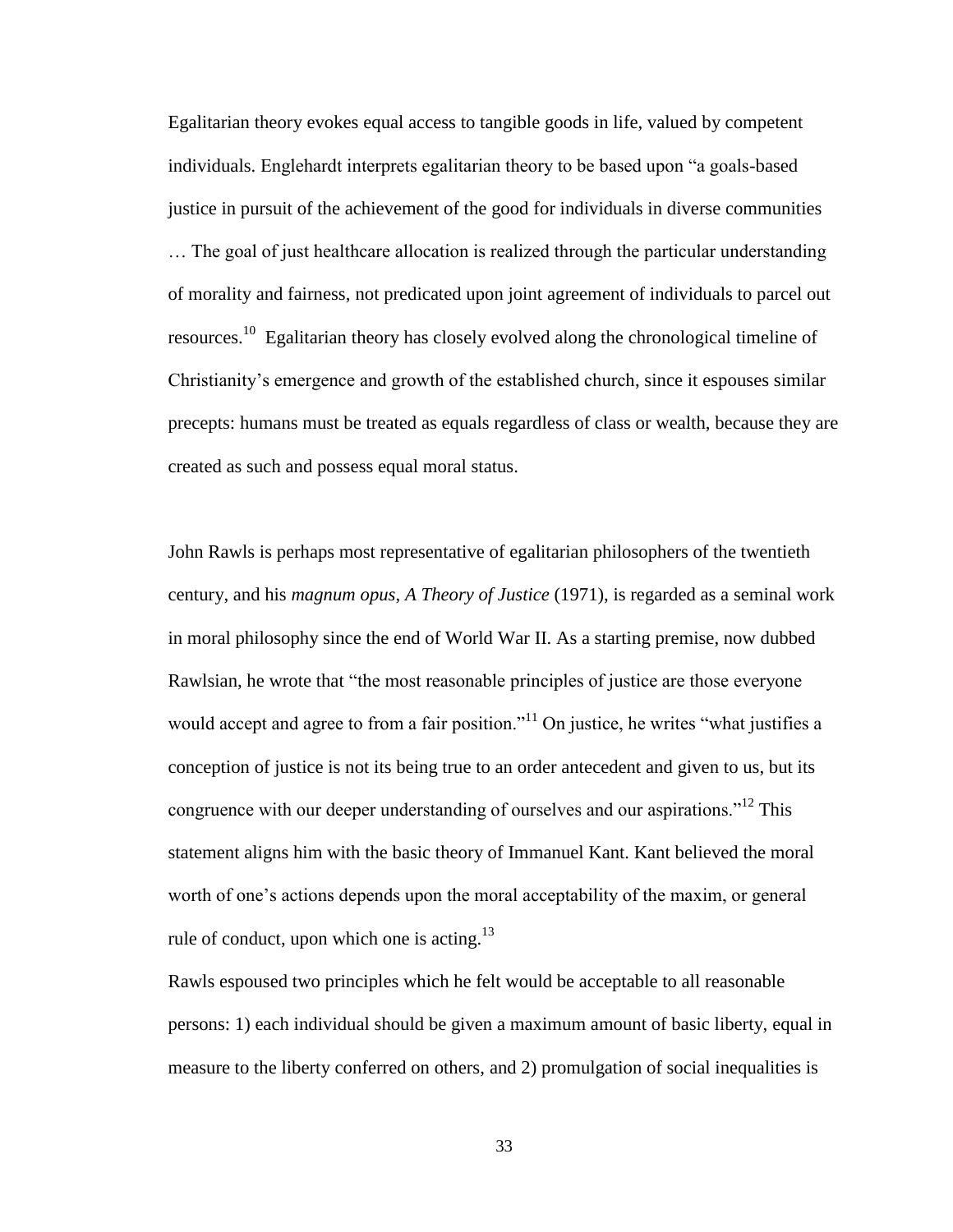permissible if they fulfill two conditions. These two conditions have given rise to interpretation and to assimilation into health policy, as justice based, by students of Rawlsian thinking. First, the difference principle allows that inequalities of social primary goods, e.g., income, rights, and opportunities are permissible, but must be of benefit to the least well-off. Second, "the rule of fair equality of opportunity" requires that social offices and positions be available to all.<sup>14</sup> The second condition has been expanded to become the so-called "fair opportunity rule" by Norman Daniels and others and becomes the foundation for a justice based healthcare system, with characteristics shared by Gunderson's FaithHealth initiatives. Daniels believes that, owing to the uniqueness of healthcare needs, the concept of fair opportunity is central to the distributive justice theory as it relates to equitable access to care. Social institutions implementing healthcare distribution should be aligned to allow each person to receive a fair share of the opportunities present in that society. "Allocations of health care resources, then, should be structured to ensure justice through fair equality of opportunity."<sup>15</sup> Daniels further refines his concept of fair opportunity as he envisions a societal obligation to eliminate barriers preventing access to fair equality of opportunity. His thinking goes beyond international health care as he views disease/disability as "undeserved restrictions on persons' opportunities to realize basic goals."<sup>16</sup> "Healthcare" is needed to achieve, maintain, or restore adequate or 'species-typical' levels of functioning so that individuals can realize basic goals."<sup>17</sup>

Daniels has essentially translated basic tenets of Rawlsian egalitarianism, which never pursued health policy implications, into a viable concept that governs allocations of healthcare resources to ensure justice, based upon Rawls' difference principle and fair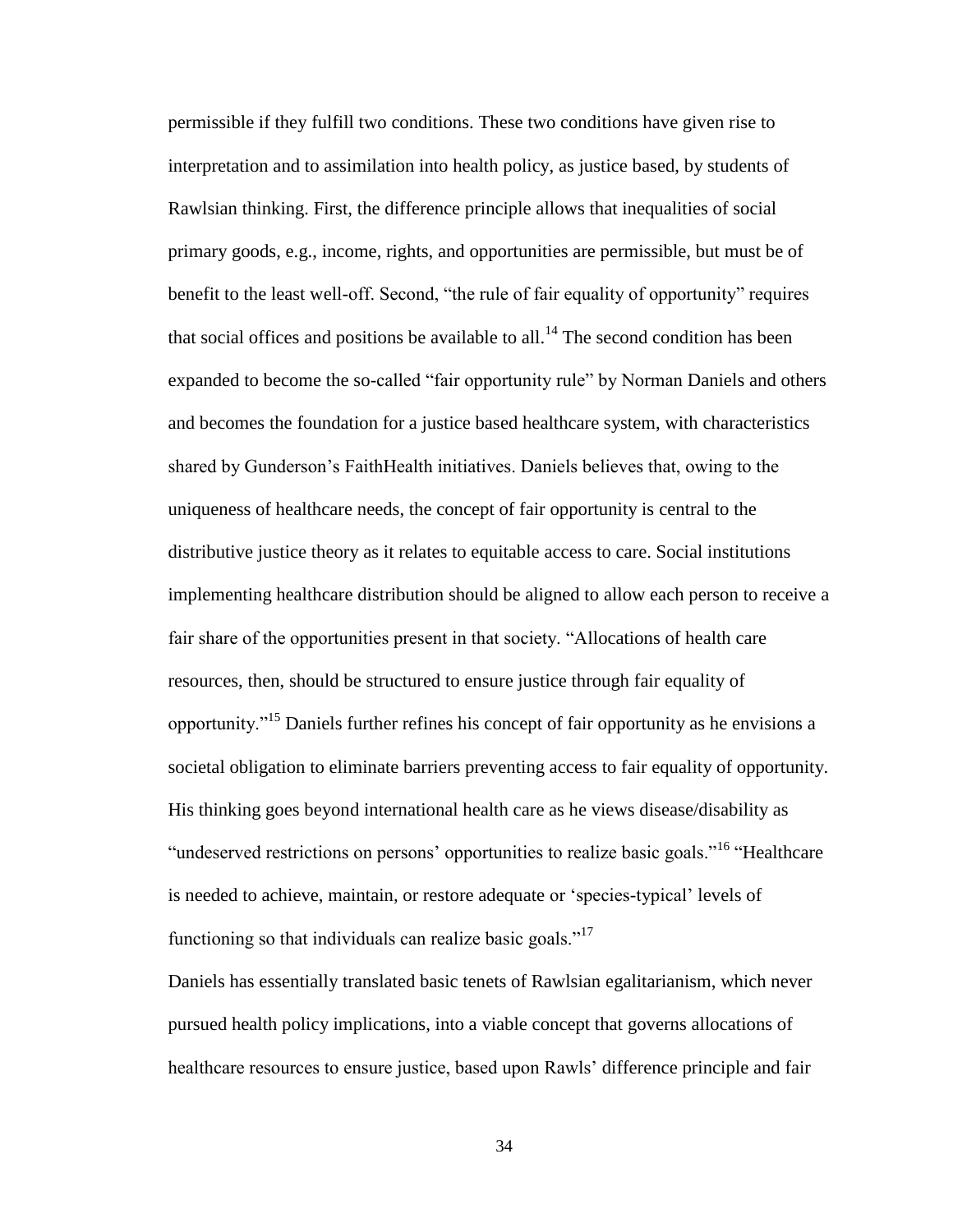equality of opportunity. Far reaching implications now arise with regard to distributive justice and access to an acceptable level of health care, regardless of wealth or social status. Individuals, not responsible for their disabilities, should receive benefits to ameliorate unfortunate consequences of "nature's health lottery" in order not just to receive episodic, allopathic care, but also to experience a climate of well-being. It is these *capability* and *well-being* theories of the twenty-first century, to which I now turn my attention.

## CRITERIA FOR THE FULFILLMENT OF THE PRINCIPLE OF JUSTICE AS IT RELATES TO THE PROVISION OF HEALTHCARE AND MAINTENANCE OF THE PUBLIC'S HEALTH

Contemporary bioethical theorists have extended the focus of justice, in bioethical terms, to abilities and opportunities requisite to achieving a state of well-being as well as to those elements that define well-being, not just cure of disease. Many of these interpretations of justice, relative to the acquisition of health, may be seen as logical extensions of Rawlsian egalitarianism, although Rawls' justice-based theories do not espouse outcomes. Capability theories may be shown to have originated in part from Aristotle's theory of moral excellence, suggesting that moral character and moral achievement result from functions of self-cultivation and aspiration.<sup>18</sup> Amartya Sen and Martha Nussbaum introduced a concept that the quality of persons' lives is contingent upon what they are able to achieve and a life well lived represented by the maintenance of a group of *core capabilities*.

They are:

- 1) being able to live a normal life, without premature death or loss of capacitance;
- 2) maintaining good bodily health;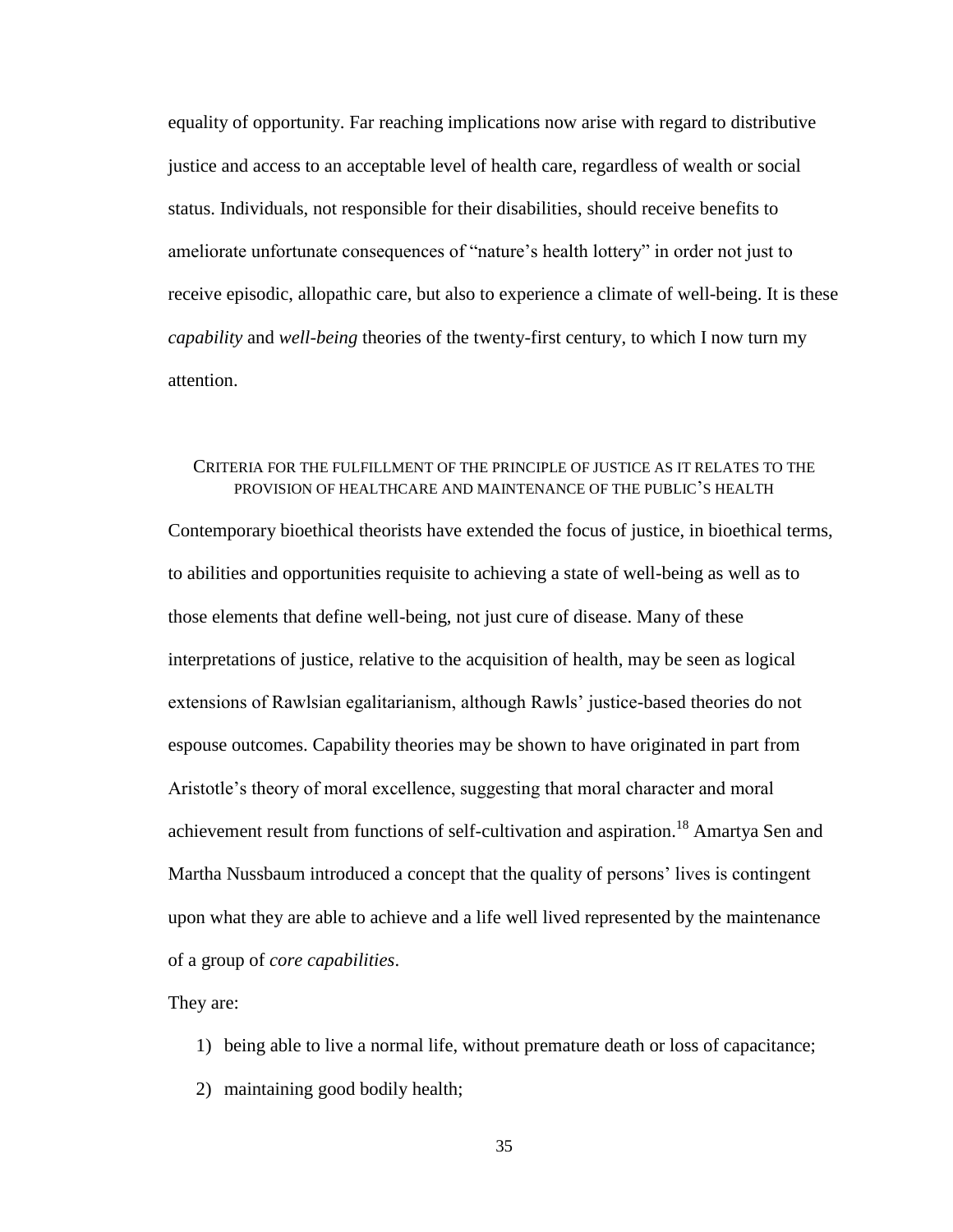3) to move about without physical threat, to have free sexual/reproductive choice;

4) to be able to use one's senses, imagination and thought;

5) to be able to make emotional attachments without fear of reprisal;

- 6) to be able to use practical reason to assess that which is morally good;
- 7) to be able to live in the company of one's peers with humility and self-respect;
- 8) to have an awareness and respect for nature's other inhabitants, plant and animal;
- 9) to be able to enjoy oneself in recreational endeavors;
- 10) to have control over the environment in which we live.<sup>19</sup>

Sen and Nussbaum further develop this core capability theory to the degree that each element is a minimal essential for human life. Nussbaum posits that "all ten of these plural and diverse ends are minimum requirements of justice and that society sometimes must equip persons with capabilities, including provision of the resources necessary for living appropriately such as food, education, nondiscriminatory initiatives and health care … putting persons in circumstances or conditions in which they are enabled to set their own goals and live as they choose."<sup>20</sup> Clearly, this is a far reaching theory of justice, "extending justice to all world citizens … by providing the necessary conditions for a decently just society."<sup>21</sup> The Sen-Nussbaum *core capabilities* theory will be readdressed in our later consideration of justice, as evidenced in Gunderson's FaithHealth initiative.

As a final recent expansion of justice theory I focus on the achievement of well-being as a deserved societal end point. In capability theory and its expansion of traditional theories of justice, Sen and Nussbaum focused upon the means toward achieving well-being.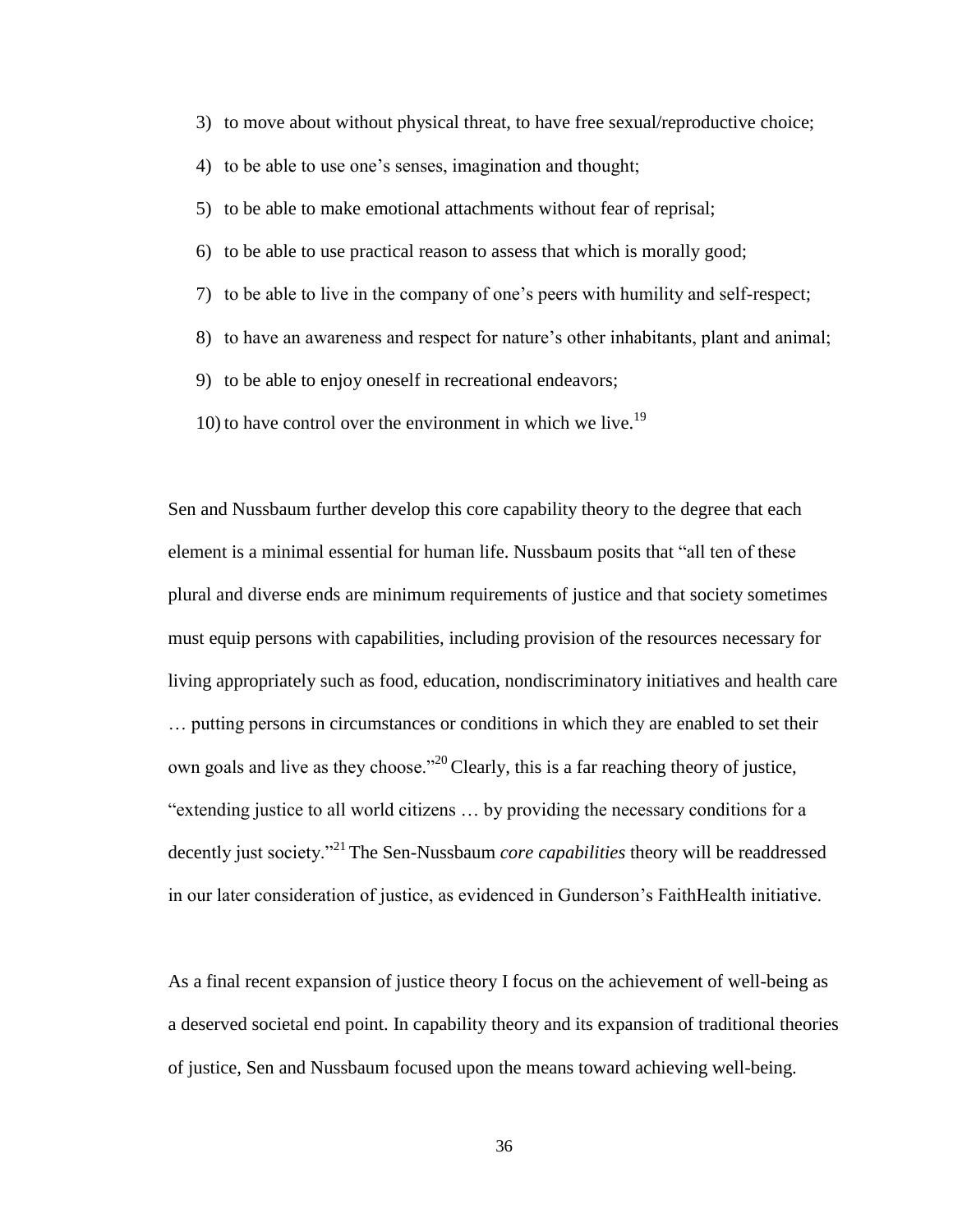Madison Powers and Ruth Faden have taken the criterion a step further. In their seminal work, *Social Justice*, Powers and Faden "contend that it is impossible to make a progress in our understanding of the demands of justice *within* medical care without looking *outside* of medical care to public health and to the other determinants of inequalities in health and indeed without situating an analysis of justice and health policy in the wider social and political context."<sup>22</sup> They identify six core dimensions of well-being, "an account of those things characteristically present within a decent life, whatever a person's particular life plans and personal commitments: health, personal security, reasoning, respect, attachment and self-determination."<sup>23</sup>

In contrast to Sen and Nussbaum, Powers and Faden focus not upon the means of achieving social justice (inclusive of health/health care) but of its final attainment. They view the international crisis of global injustice as one of inequality, "inequalities that contribute to systemic patterns of disadvantage are the ones that matter most. These inequalities, as well as those that represent a lack of sufficiency in one or more dimensions of well-being, that are the primary object for our remedial account of justice."<sup>24</sup> With regard to their dimensions of well-being, health, its acquisition and maintenance, depends equally upon the maintenance of its five supporting dimensions lest there be a domino effect in which the underpinnings of the state of well-being are lost. In a poignant summation regarding the justice-based right to health, they write, "the human right to health generates a duty to ensure that the social conditions necessary to achieve a sufficient level of health are in place. Any society that fails to ensure for its members the conditions necessary to achieve a sufficient level of health is an unjust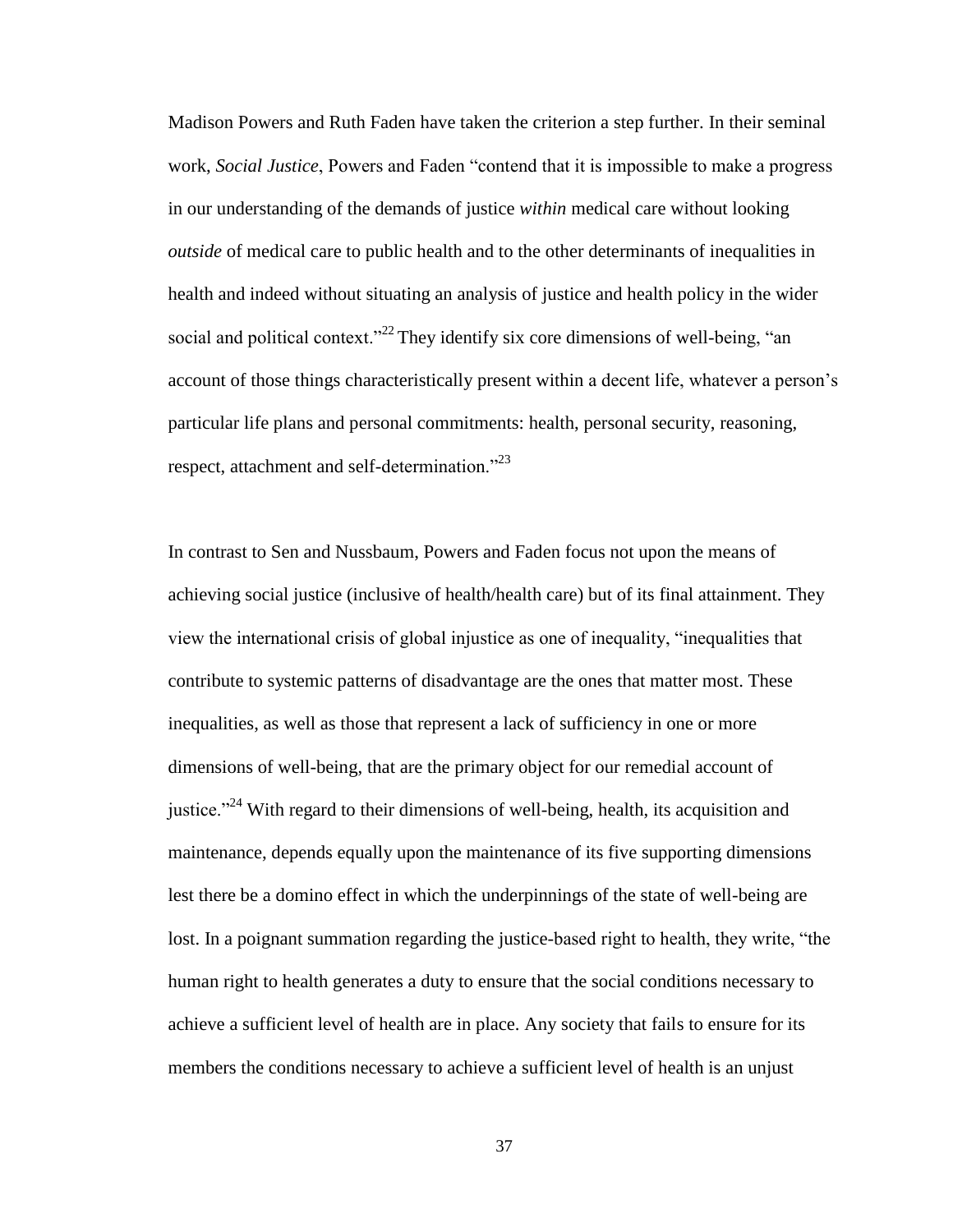society that in our view has violated a basic human right.<sup>225</sup> They view world poverty as the major determinant in defining health deficits, and social justice can only succeed by eliminating poverty's role in the initiation and perpetuation of poor health.<sup>26</sup> World poverty represents the existential blockade to the "core dimensions of well-being" of which health is a single component. Implicitly rooted in Rawlsian egalitarian tradition, Powers and Faden have clearly expanded their definition of social justice to the global stage and require solutions far greater than global public health institutions can provide.<sup>27</sup>

#### A CLINICAL APPRAISAL

Before I consider the impact of existential forces that affect the FaithHealth model, as a clinician, I present a clinician's view of healthcare justice. Lawrence McCullough and Frank Chervenak have written extensively regarding ethics in the practice of obstetrics and gynecology and are frequently cited by ACOG when ethical dilemmas in clinical practice arise. In the chapter, "Preventing Conflict and Crisis in Clinical Practice" from *Ethics in Obstetrics and Gynecology*, <sup>28</sup> they provide insight into the ambiguity of distributive justice in a clinical setting. As a premise, they recognize that the quandary regarding management and distribution of healthcare resources must be reconciled by the ethical principle of justice: "we give each individual that individual's 'due' … understood in terms of fairness."<sup>29</sup> Unfortunately, there is no defined philosophical theory of justice acceptable to all rational people; however, fortunately, clinical decision-making does not require it. They introduce the concept of substantive and procedural principles of justice. Substantive principles of justice concern the *outcome* of the process of allocating health care resources, who will get what. For example, should antenatal care and/or universal access to assisted reproductive technologies be available to all women? "Procedural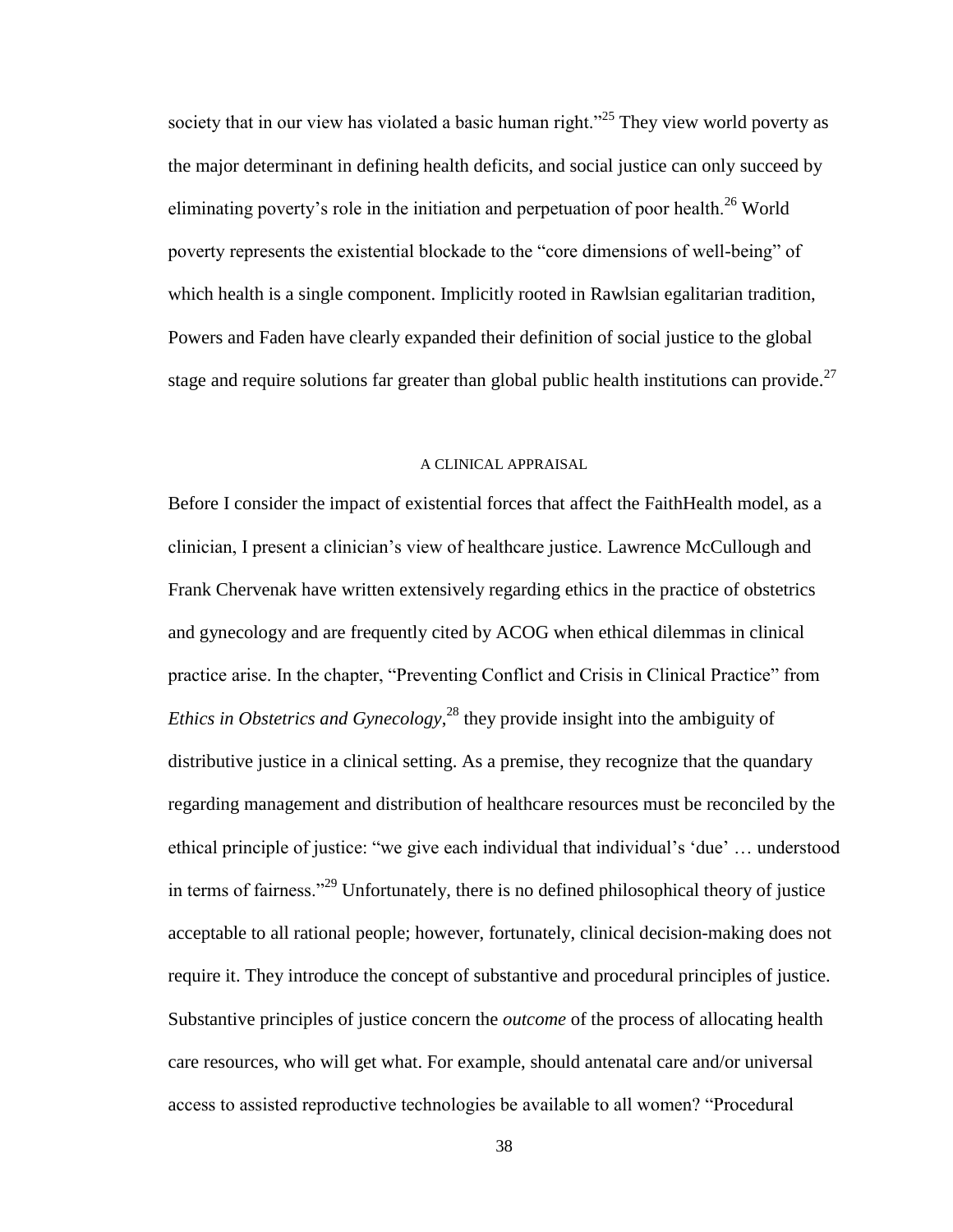principles of justice concern the *process* of decision making about the allocation of resources."<sup>30</sup> Such issues would include the federal and state decision-making processes that result in limits on Medicaid funding for the non-paying patient as well as the vagaries of Medicaid coverage per individual state mandates.

They continue their observation by suggesting two ways of addressing allocation of a fixed healthcare budget appropriation. Horizontal distribution of resources addresses universal access to some basic minimum of medical services, and different notions of substantive justice can lead to a variety of cost allocations for what might be considered "just health care." A second consideration regarding resource allocation is defined as vertical distribution of resources, the dollar amount that may be allocated to a specific patient, given the diagnosis, treatment plan and prognosis.<sup>31</sup> Regardless of limited resources, the states' specific medical practice acts hold the attending physician responsible to a standard of medical care commensurate with his peers and in keeping with the patient's stated expectations inasmuch as they are consistent with a successful outcome. "Limited resources are thus never an excusing condition for clinical judgment that does not take into account the social-role, subjective, and deliberative interests of a patient.<sup>32</sup> As such the physician retains a fiduciary role for the patient in dealings with all other parties, e.g., families, hospitals, custodial care facilities and third-party payers. The physician's clinical mandate is unassailable and is not governed by any concept of distributive justice. This rationale is a fitting link between the FaithHealth model and traditional, allopathic medicine. For McCullough and Chervenak, the physician assumes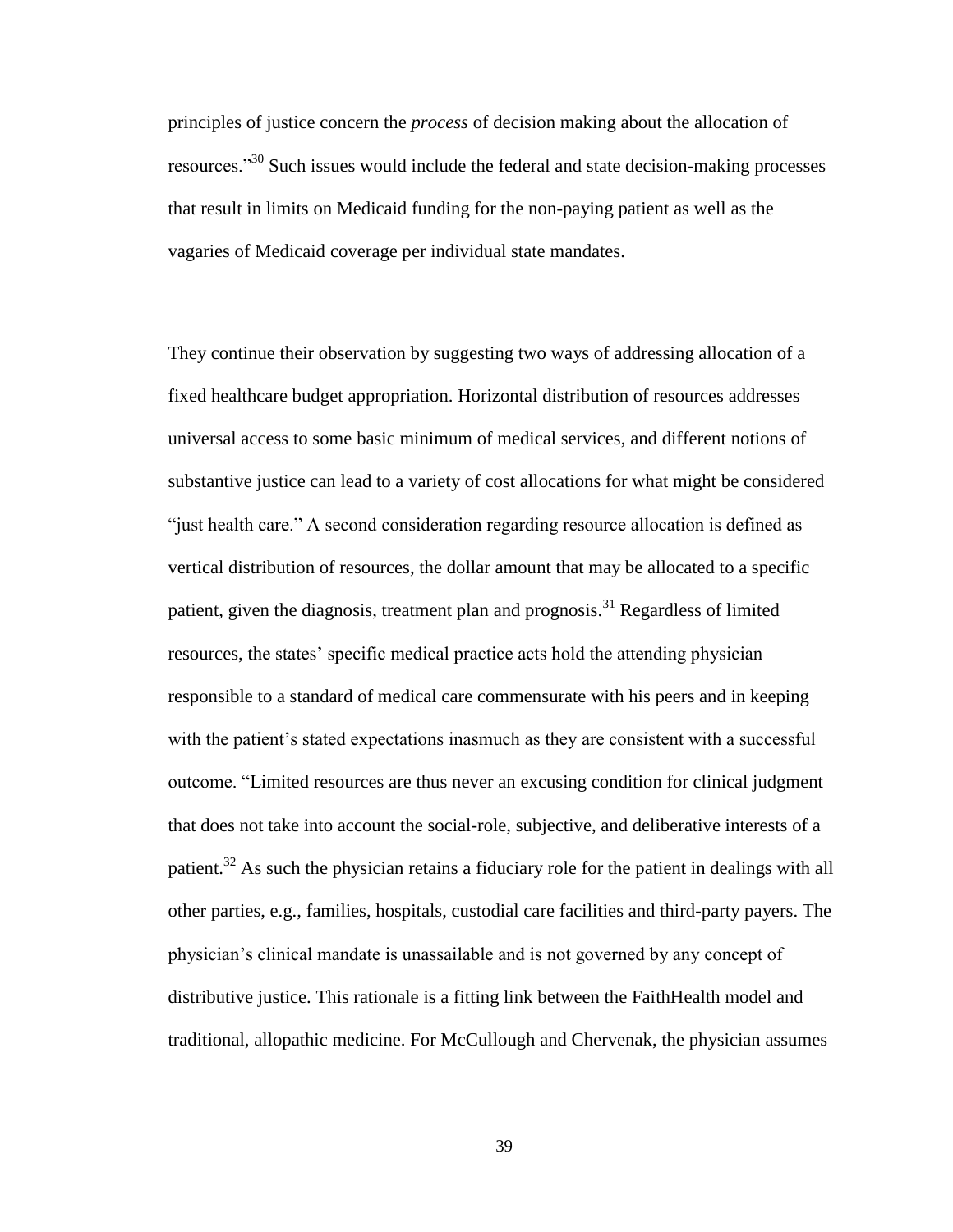responsibility for providing the care the patient requires. FaithHealth's role is to assure access to allopathic gateways regardless of race, gender or economic status.

In the concluding chapter I compare the theoretical concepts of justice, as presented, to determine those most closely aligned with the FaithHealth philosophy. By making such an analogy, one might entertain the idea that the FaithHealth model could be expanded beyond its community roots to provide justice-based health care on a national level. But does FaithHealth really progress toward achieving its goal of healthcare justice or is it a mere allopathic "band aid" which falls off before the "wound" is healed? And with respect to the patient, should he/she be considered to be a citizen or a consumer by systems impacting the provision of health care, e.g., government, existing economy, large healthcare organizations?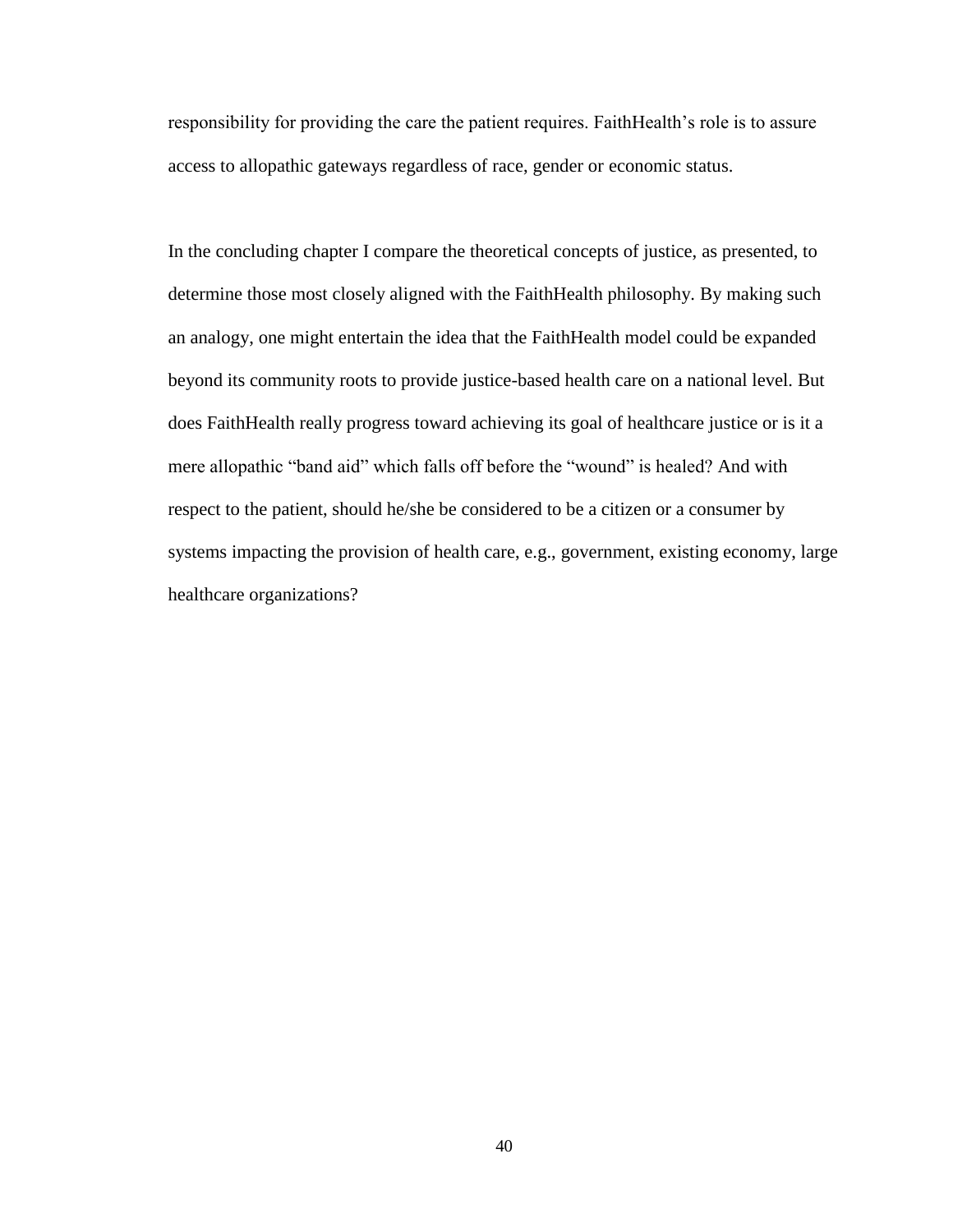First premise: Suffering and death from lack of food, shelter, and medical care are bad.

Second premise: If it is in our power to prevent something from happening, without sacrificing anything nearly as important, it is wrong not to do so. Third premise: By donating to aid agencies, you can prevent suffering and death from lack of food, shelter, and medical care, without sacrificing anything nearly as important. $<sup>1</sup>$ </sup>

Peter Singer

## BEYOND ALLOCATION THEORY

Peter Singer's theory of utilitarian beneficence, as detailed in his recent book, *The Life You Can Save*, argues that the challenges before us are ethically obligatory: to give aid to those trapped in extreme poverty and to contribute our time and resources, individually, to that end.<sup>2</sup> Although many ethicists would consider this an ethical principle of beneficence, and rightfully so, I believe that Singer has identified a far reaching principle of justice, perhaps not of his own conscious intent. Herein lies the connection to Gary Gunderson's FaithHealth initiatives. Thus far, Gunderson has demonstrated that these initiatives can provide an organized structure which establishes the link between the caring strengths of faith-based community congregations and those who are suffering, usually made most vulnerable by circumstances of poverty. The financial collapse which fueled the Great Depression and the more recent downturns of 1986 and 2008 demonstrate that none of us are immune to temporary economic downturns, but recovery for most middle class Americans is likely. However, for some individuals and families,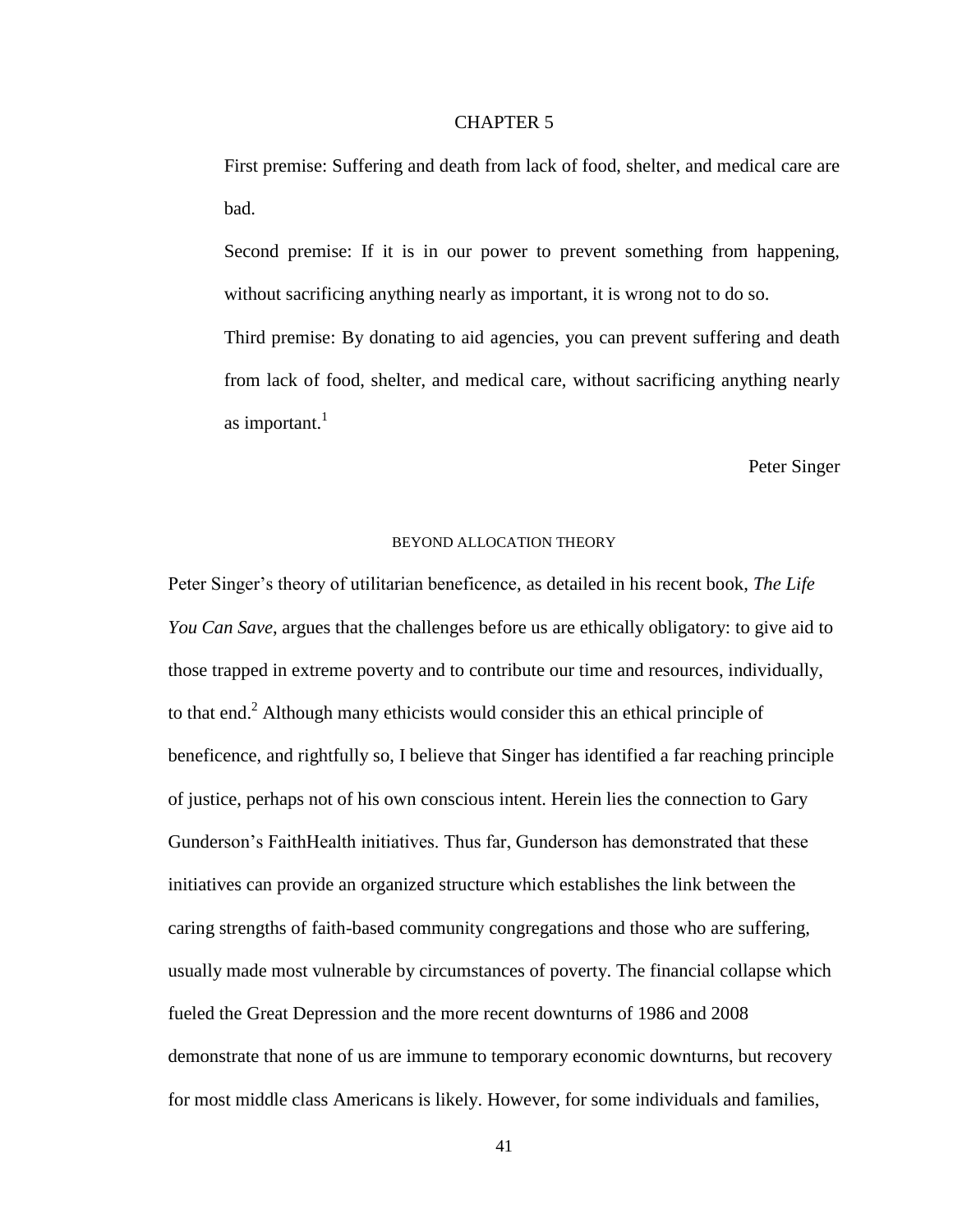nature's lottery, i.e., underserved economic shortfall, perpetuates economic unfairness. Distributive justice, as a concept, cannot support the rationale for providing a "decent minimum" of health care for all classes. It has become common knowledge that many recent personal bankruptcies have resulted from catastrophic illness.

Equal and fair distribution, even that of healthcare access, is assumed, *prima facie*, to be derived from the common good of a moral community. Libertarian theory allows that persons are entitled to equal liberties/freedoms as constitutional guarantees, as well as to the access to the tangible goods valued by all in their pursuit of happiness. But the extension of justice theory as it relates to health care must account for more than constitutional guarantees or purchasable assets. Health presupposes the attainment of a state of well-being; cure of disease is a mere "piece of the puzzle." Sen and Nussbaum, by means of their "capabilities theory," and Powers and Faden, via their "core dimensions of well-being," have provided us with a composite picture, bodily health being a part of the whole. The strength of the FaithHealth model, in its unique provision of health care, places an emphasis upon insuring that all have access, as a matter of justice, to the comprehensive journey: ready access to care, diagnosis and treatment within the healthcare system, support for continued recovery, and continued maintenance of well-being upon discharge.

### TRADITIONAL THEORIES – ALIGNMENT WITH FAITHHEALTH

Now, I revisit the traditional theories of justice, calling upon material principles, as outlined in Chapter 4, and comparisons to the FaithHealth initiatives. Utilitarian theories,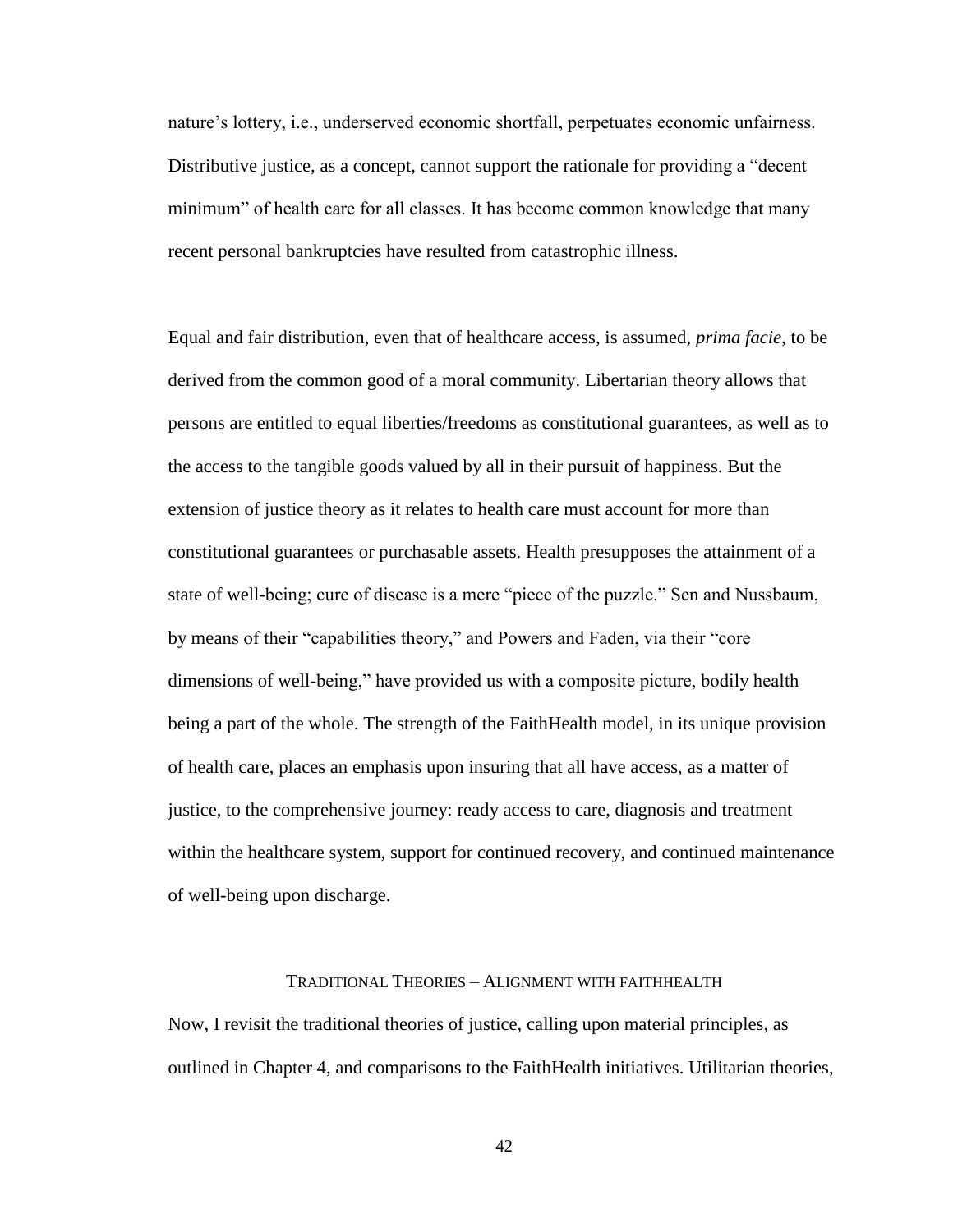follow the premise that rules of justice emanate from utility, which seeks to produce the maximal balance of positive value in order to improve welfare.<sup>3</sup> However, should conditions of social utility change, so too might change the availability of goods and services. It is apparent that utilitarian principles present potential moral problems as to the justification of rights, in particular, rights to health care. "Just as conditions of social utility can change, so the range of protected rights can change.<sup> $34$ </sup> Although utility currently supports providing governmentally mandated health care to the poor and elderly, it might not be able to justify provision of a "decent minimum." The FaithHealth paradigm is not predicated upon agreed-upon mandates like welfare status or entitlement, and as such, has little correlation to the utilitarian model.

Libertarian thought espouses natural rights to social and economic gain, based upon Lockean principles of just and equal rights to liberty which incorporate concepts of morality and justice. This is not about entitlement but about the evolution of fair and equitable procedures through the just actions of individuals.<sup>5</sup> As noted previously, libertarian thought recognizes justice as having been achieved when all persons are allowed the freedom of improving their circumstance and achieving health on their own without governmental redistribution of resources that have been obtained through free market enterprise. Libertarian ideology does accommodate voluntary, charitable giving as long as one's rights to just procedures are neither forfeited nor federally limited. However, libertarian justice does not support a universal claim to health care since there exists no right to welfare. FaithHealth, although voluntary and not entitlement-based, views availability and procurement of basic health needs and wellness maintenance, as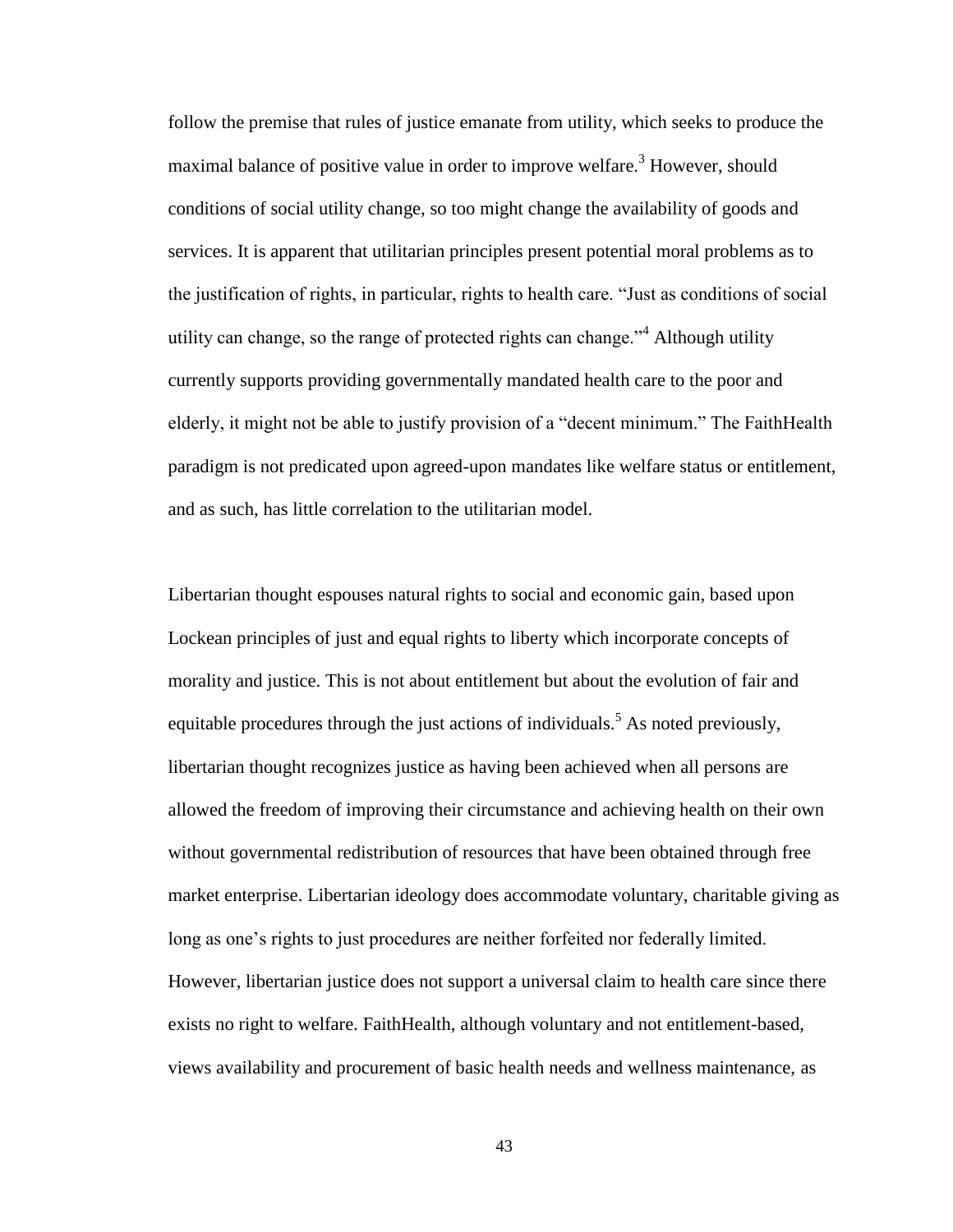the right all human beings, regardless of social class or wealth. Libertarian philosophy might circumstantially support the FaithHealth model but only with public consent. For FaithHealth, it would be difficult to reconcile the libertarian's emphasis upon just procedures, rather than just outcomes, i.e., right to health care.

Egalitarian principles, as presented, move into the arena upon which the mission of FaithHealth was conceptualized. Basic egalitarian theory promotes equal access to goods which have value to the public. As noted previously, this concept traces its lineage to the Aristotelian concept that equals should be treated equally, proceeds along Christian teachings to proclaim that all men are created equal, and as such, possess equal moral status, and incorporates Kant's "maxims." The justice doctrine underscoring the FaithHealth initiatives could be well characterized by John Rawls as he writes that "what justifies a conception of justice is not its being true to an order antecedent and given to us, but its congruence with our deeper understanding of ourselves and our aspirations."<sup>6</sup>

Of Rawls' principles, the difference principle and the fair equality of opportunity rule lend themselves to the FaithHealth paradigm. In keeping with the difference principle, FaithHealth provides "more" to the underserved poor than to the middle and upper classes since, at the end of the day, all are benefited. As originally stated, the fair equality rule required that "social offices and positions be open to all under circumstances of fair equality of opportunity."<sup>7</sup> The term, rephrased "the fair opportunity rule" by Norman Daniels and others, became a foundation for a justice-based health delivery system. As noted in Chapter 4, Daniels believes "fair opportunity" is central to a justice theory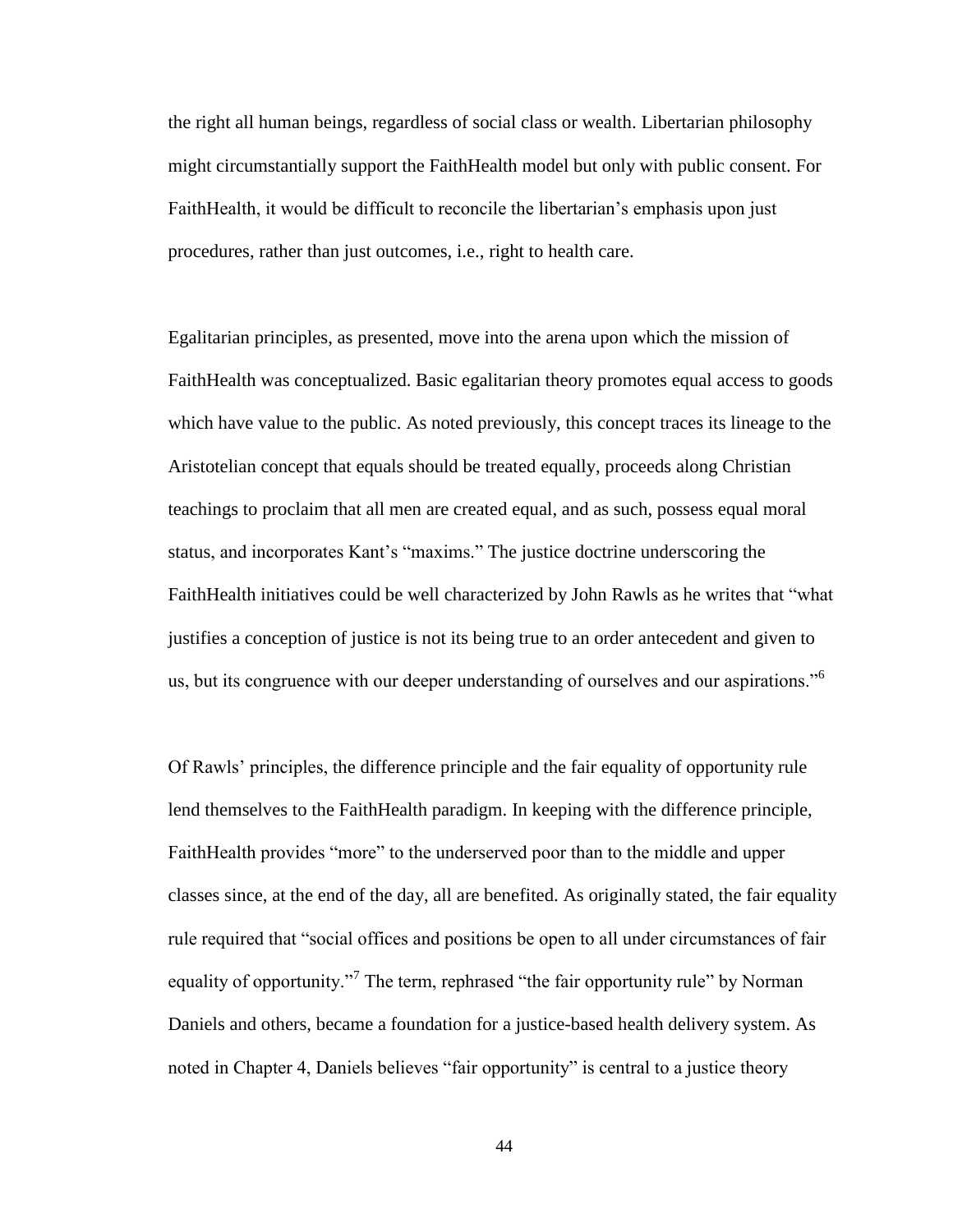providing equitable access to care. On a broader scale, he views disease/disability as restrictive in that they interfere with one's opportunity to realize basic goals. "Health care is needed to achieve, maintain, or restore adequate or 'species-typical' levels of functioning so that individuals can realize basic goals."<sup>8</sup>

This statement has far reaching implications with regard to both national and international healthcare policy. It is a key concept in the FaithHealth paradigm at the "grassroots" level: a concept of linking a large healthcare provider with local congregations in order to provide a ministry of ready access for those who are already poverty-stricken and vulnerable, and suffering from illness. FaithHealth, by means of organization centered upon CHNs and identification of RHAs, provides the means whereby local congregations can make the most of their natural and caring inclinations to serve the underserved. Daniels' focus upon "realization of basic goals" transitions us to twenty-first century justice models: Sen and Nussbaum's "core capabilities theories" and Powers and Faden's "core dimensions of well-being." Perhaps more than any other principle or theory of justice, these two concepts epitomize the heart and soul of Dr. Gunderson's FaithHealth paradigm.

Sen and Nussbaum's "core capabilities theory" focuses upon basic requirements requisite to *achieving* the state of well-being with health as an essential component. Powers and Faden advance the notion of social justice to the level of fulfillment of all of their "core dimensions," not merely the possibility/capability of such. This is in keeping with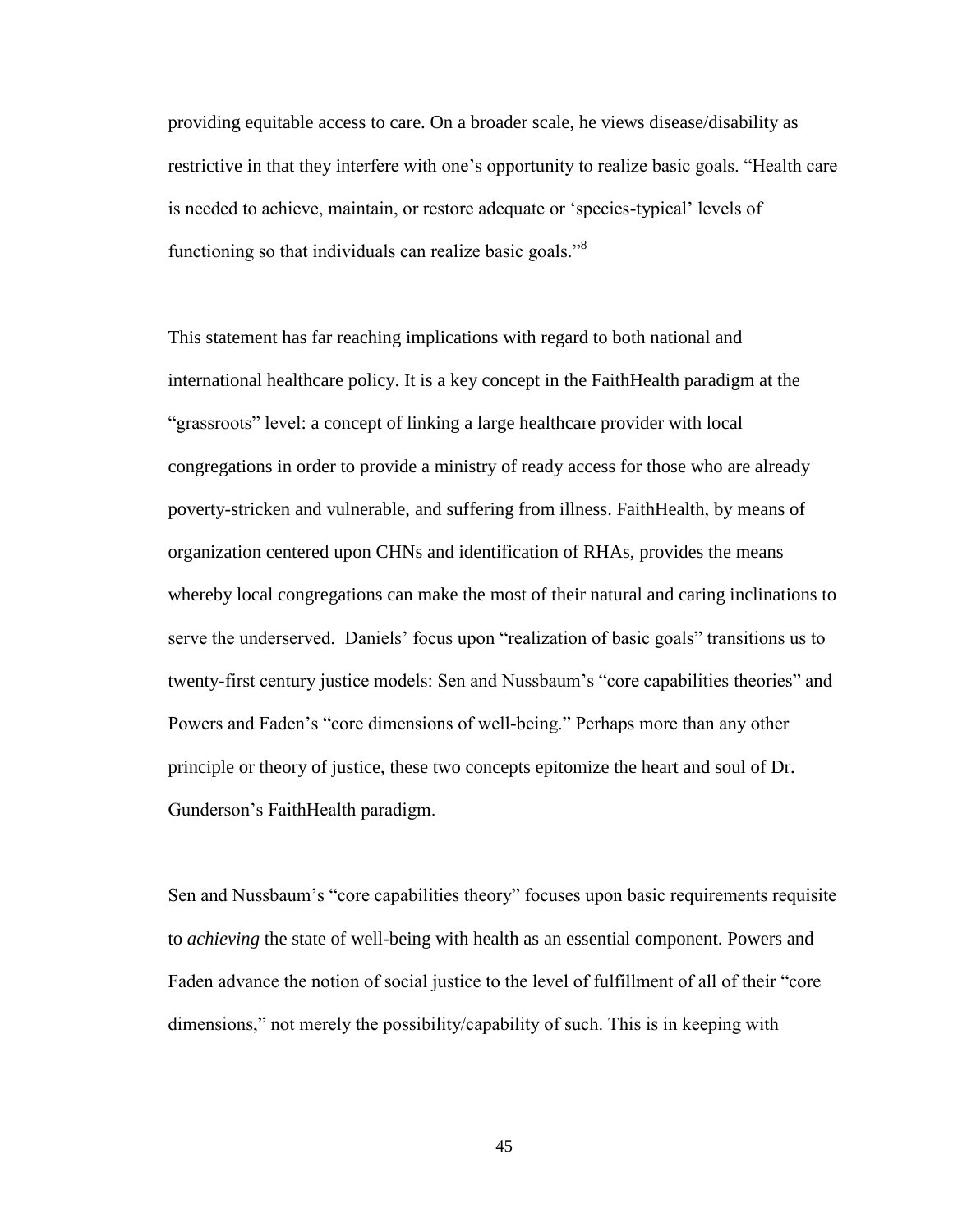Singer's mandate for the abolition of world poverty and Daniels' focus upon health care as essential to the realization of individual "basic goals."

Having revisited the theories of justice, detailed in Chapter 4, one might develop those concepts most closely aligned with the principles of the FaithHealth initiative. FaithHealth's strengths include open access to medical care, continuity of care both during and after the fact via CHNs, identification of extant RHAs in the community, focus upon life, not death, via "leading causes of life," and the establishment of a covenanted relationship between a major healthcare provider and community church congregations. As I have demonstrated, these characteristics of FaithHealth incorporate elements of justice theory, most closely aligned with Kant, Singer, Daniels' extrapolation of Rawlsian egalitarianism, Sen and Nussbaum, and Powers and Faden.

### FAITHHEALTH – CLINICAL PERSPECTIVE

Before summarizing the initiatives' benefits for MLH and WFBH-LMC and looking to FaithHealth's future, I, as a clinician, will revisit McCullough and Chervenak's categorizations of justice in a clinical setting from Chapter 4. They clearly define substantive principles as to *outcome* and procedural principles as to *process* as a requisite to resource allocation.<sup>9</sup> They further distill their premise into what constitutes a basic minimum of medical services for all and what allocation limits should be placed on each individual medical event. Thus having defined certain elements of cost/resource accountability, at the end of the day, the physician-patient relationship is built upon trust and transparency. The patient must truly believe that the doctor is applying all of his/her acumen toward a successful outcome. "The clinician can and ought to be held to a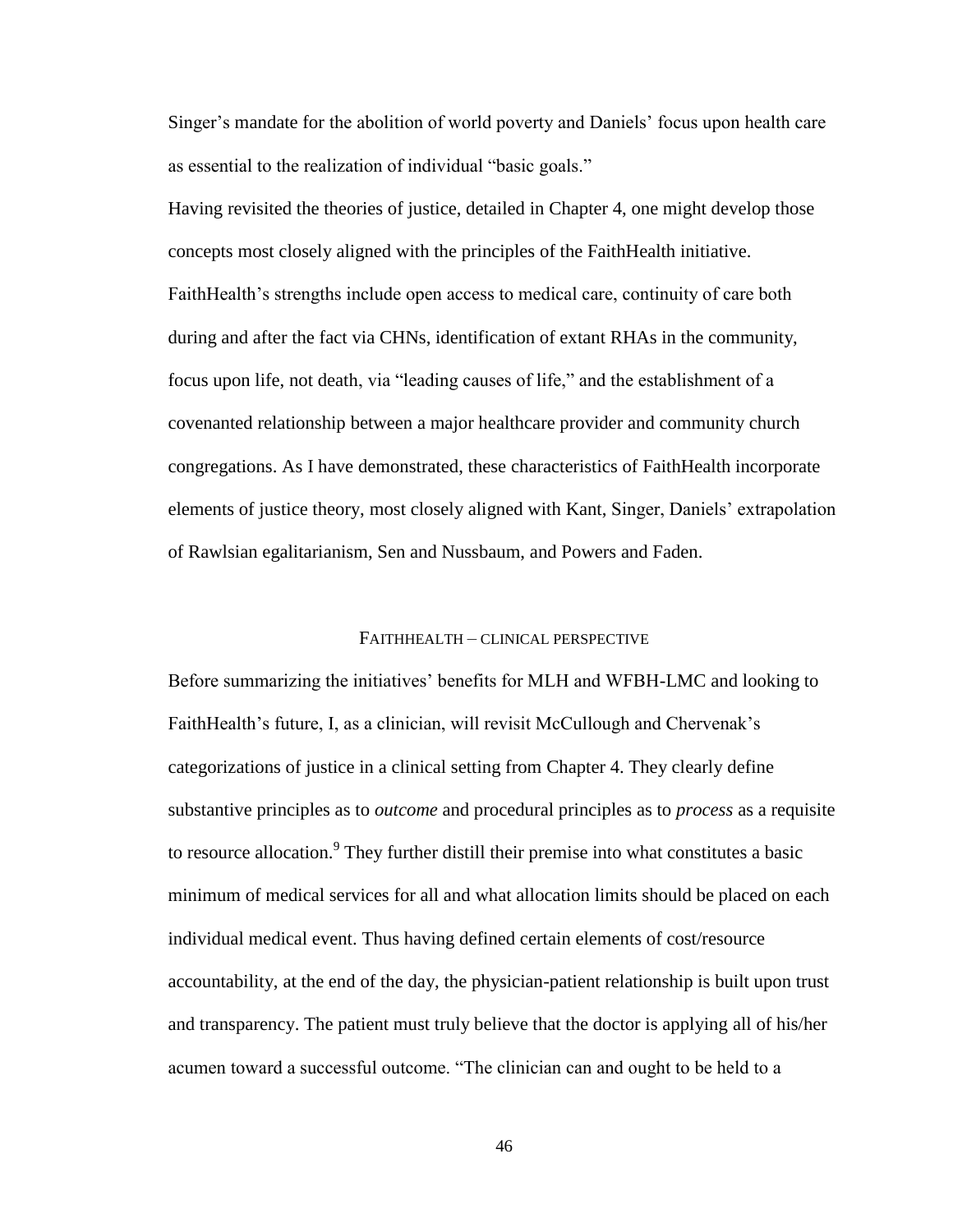standard of reasonable advocacy on behalf of the patient.<sup> $10$ </sup> From this clinical perspective, the FaithHealth model provides state-of-the-art care along the lines of currently accepted standards of care, without regard to cost, to all its enrollees. As a caveat for the supplemental, post hospitalization benefits and preventive maintenance provided by CHN's volunteers, one could not even begin to speculate as to a fair market value for the services provided and the donated time allocation.

In Chapter 2, I presented empiric data on MLH's realized savings as calculated for the initial 25 months of the FaithHealth Memphis initiative. This data is significant only to demonstrate that MLH's initial and continuing capitalization of the initiative harvested a return, unexpected from the outset. It also demonstrated that FaithHealth could not only produce significant cost savings but also reduce the number and frequency of ED visits and significantly reduce short term mortality rates among its enrollees. Most importantly, the initiative is moving toward its implied goal of reconnecting faith/religion and the public health in an admittedly hostile environment. Elements of trust and transparency reappeared to link a violent, culturally diverse metropolitan area with its primary source of health care and provided an unexpected public relations coup for MLH.

FaithHealthNC is at a fledgling stage in its development. It is a markedly different environment from that of Memphis, and the initiative must be structured accordingly. The data, presented in Chapter 3, represents the initial eight months since inception and is too limited to yield statistical significance. What can be determined is that the principles of Gunderson's paradigm can be applicable to specific community needs and circumstances.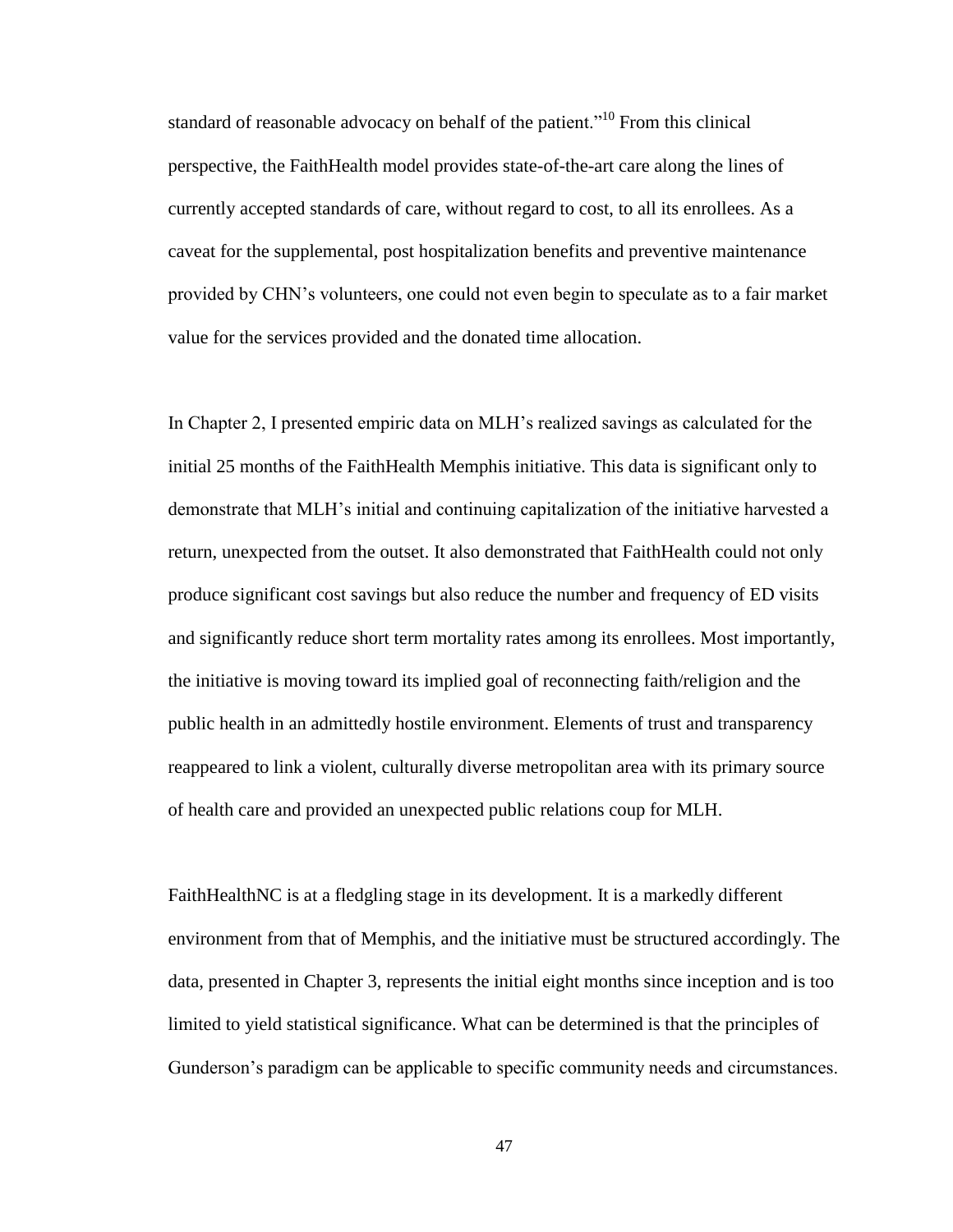The concept of CHNs and "mapping" of RHAs has universal applications. Most importantly, FaithHealthNC is demonstrating that a community, having lost its industrial and financial base, can be brought together by a faith-health reconnect whereby caring, covenanted congregations along with the community's primary source for health care, WFBH-LMC, join together to restore health access in an environment of trust and hope. This emerging, positive outcome harkens back to Gunderson's "leading causes of life." "Hope to connections, connections to agency, agency to coherence, which illuminates blessing  $\ldots$  looks like life is finding a way."<sup>11</sup> The catchphrase of FaithHealth NC, as encapsulated by Dr. Gunderson, could not be more appropriate: "To ensure that people facing illness come to the right door, at the right time, ready to be treated and not alone $^{12}$ 

Gunderson and Cochrane in Chapter 8, "The Challenge of Systems," in *Religion and the Health of the Public* consider the influence that government and the economy have upon the FaithHealth model.<sup>13</sup> Being able to achieve equality, measuring more than pure economic equality or simple political participation, is a good predictor of social-scale health.<sup>14</sup>It is also important to determine whether one is a citizen or a consumer (patient) of healthcare. "To be a citizen in a healthy political economy means to be a person, in multilevel relationships with other persons, who has access to and the use of the full range of capabilities that define what it means to be human.<sup>15</sup> This runs counter to the impression of large healthcare organizations that they serve consumers (patients), not citizens. RHAs, a primary FaithHealth component, require an awareness of citizenry in order for people to have a say in determining which clinical interventions are best for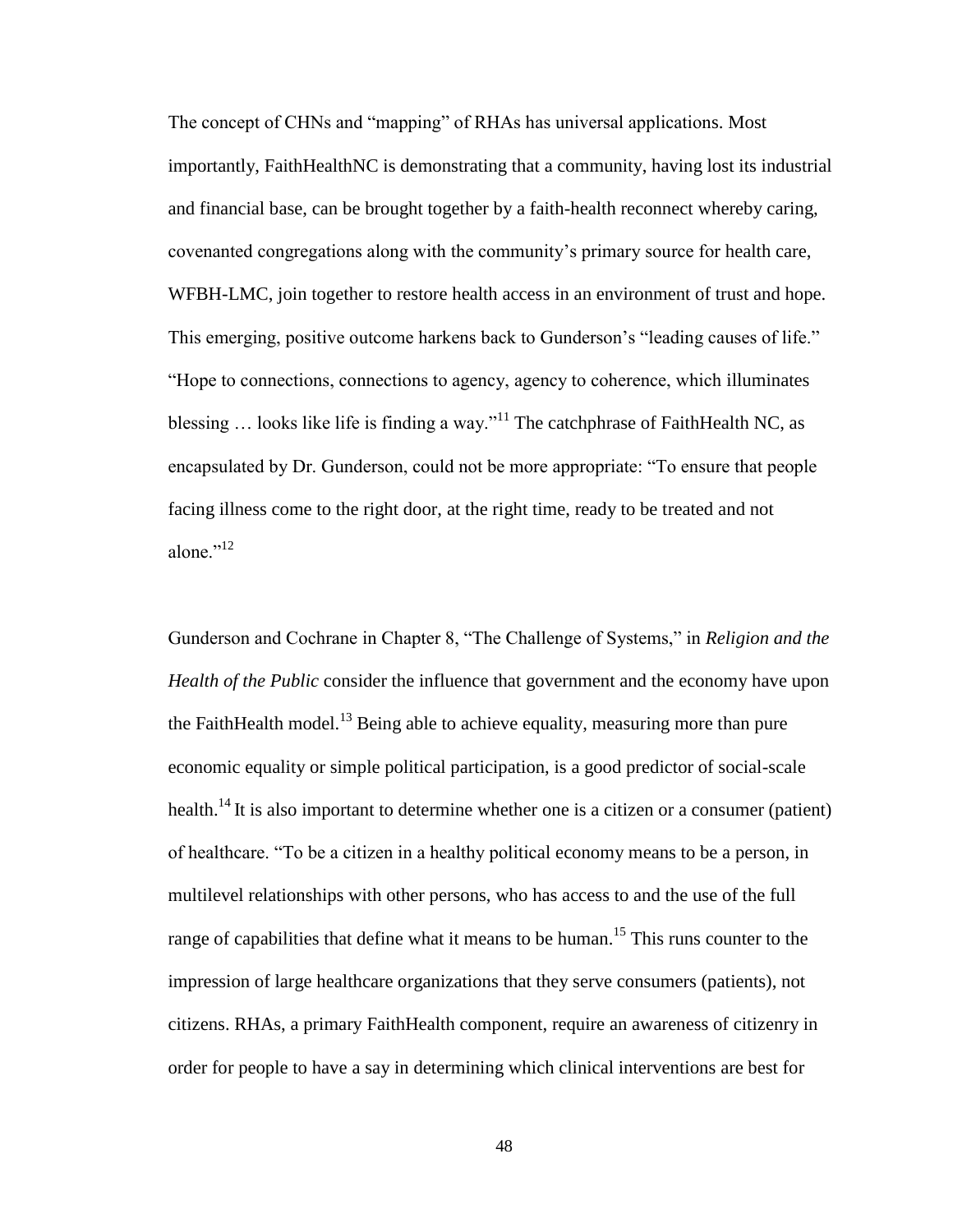them, how they should occur, and what changes might shift the social determinants of their health.<sup>16</sup>

Gunderson and Cochrane harken to their basic Kantian roots, i.e., human beings as ends in themselves rather than as a means to an end, when they contrast, within a healthcare system, the kinds of knowledge relevant to the instrumental purposes of science and governance and those relevant to citizenship and communicative ends.<sup>17</sup> It is of little wonder that such competing entities would confound the highest aims of public health or blur the visions of religious faiths. In summary, "as long as analyses focus narrowly on health and fail to address the systemic maldistribution of resources that feeds poverty and impacts negatively on the health populations, the deep structural impediments to 'health for all' will remain untouched."<sup>18</sup> And "if such analyses are cast primarily in the language of inputs and outcomes, while ignoring the agency of those people for whom health is intended, effectively turning them into passive recipients of care, then the communicative action necessary to altering their conditions will be undercut.<sup>19</sup>

Before my concluding remarks, one might entertain, from the discussion thus far, that FaithHealth merely applies "a band aid" on "the wound" of injustice in American health care. Harkening back to the leadership skills of the Reverend Dr. Martin Luther King, Jr., one appreciates the importance of the role that boundary leadership plays in the "bottom up" quest for justice in a complex, turbulent society. Gunderson and Cochrane define boundary leadership as "the practice of leadership in the boundary zone, where relationships are more fluid, dynamic, and itinerant."<sup>20</sup> "Boundary leaders participate in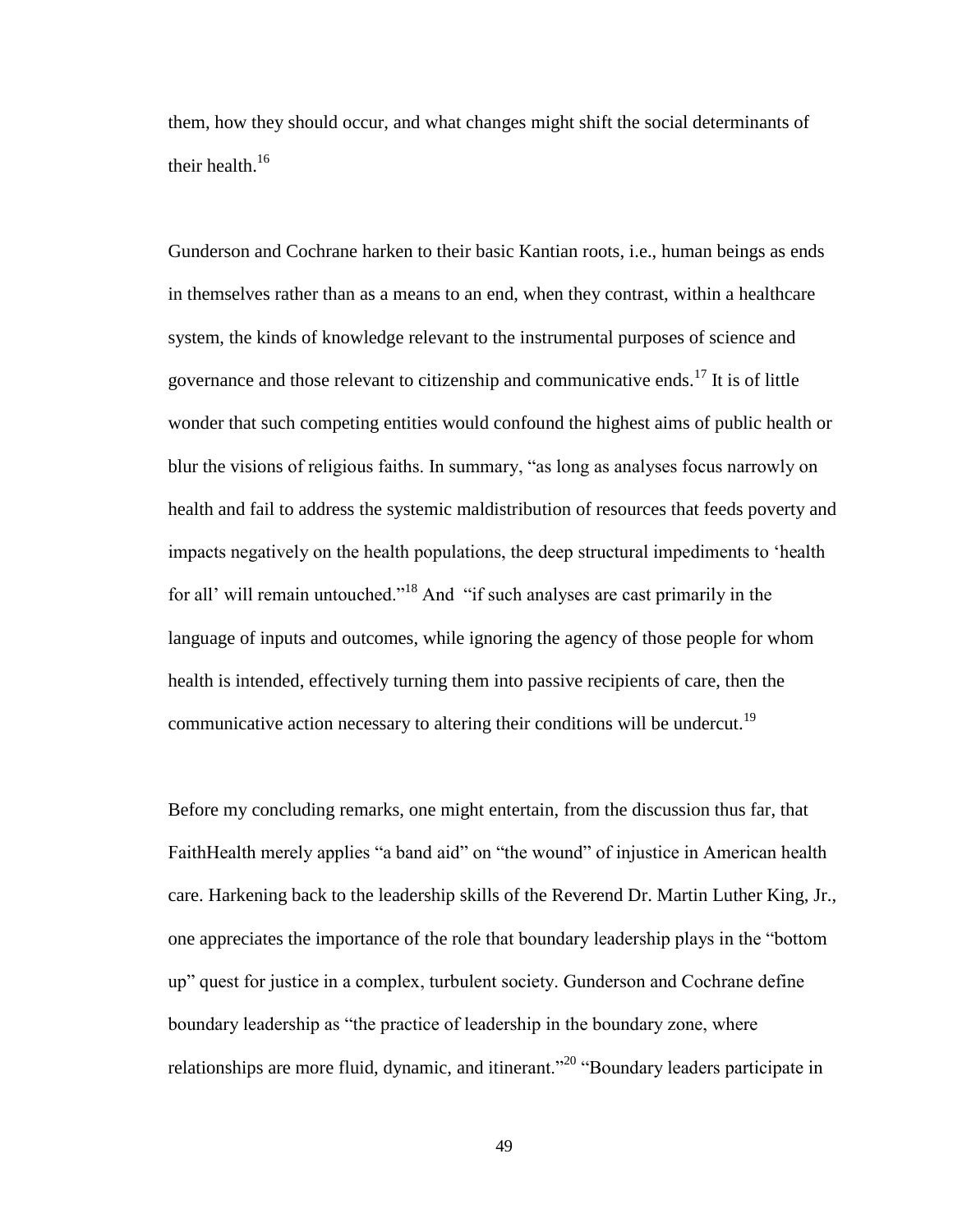the emergence of social wholes and know that no one step of that journey is definitive.<sup>"21</sup> "Life in every sense is contingent, passing, dependent and in service to others, and to this boundary leadership surrenders itself  $\ldots$  it is driven by hope.<sup>22</sup> Herein lies the connection with FaithHealth and the initiative's ultimate goal. "The paradigm of religious health assets finds its way into transformational practice mostly where people imaginatively exert their influence in malleable social spaces, histories, and hopes. The multiple interplay of ideas we have introduced are mental tools to bring out that dense complexity into view, tools that require boundary leaders." $^{23}$ 

FaithHealth embodies the concept that "living well with and for others is the practical project that justice enables and that injustice undermines."<sup>24</sup> The "wounds" of injustice may sustain continued healing by directing efforts, resources, money, and institutional priorities into action. "It is precisely on these grounds that we work with the ideas of assets and agency, and the notion of the leading cause of life. $125$ 

In conclusion, this thesis has used the paradigm, based upon Dr. Gary Gunderson's FaithHealth initiatives in South Africa, Memphis, Tennessee and Lexington, North Carolina to critically assess whether the cause for justice in American health care might be advanced from the philosophy of FaithHealth and its measurable outcomes thus far. It is noteworthy that Dr. Gunderson has been solicited by both the U.S. Department of Health and Human Services and the World Health Organization to present this model and measurable outcomes. I believe FaithHealth has achieved its primary goals: assessment and provision of healthcare needs at the community level, by means of introduction and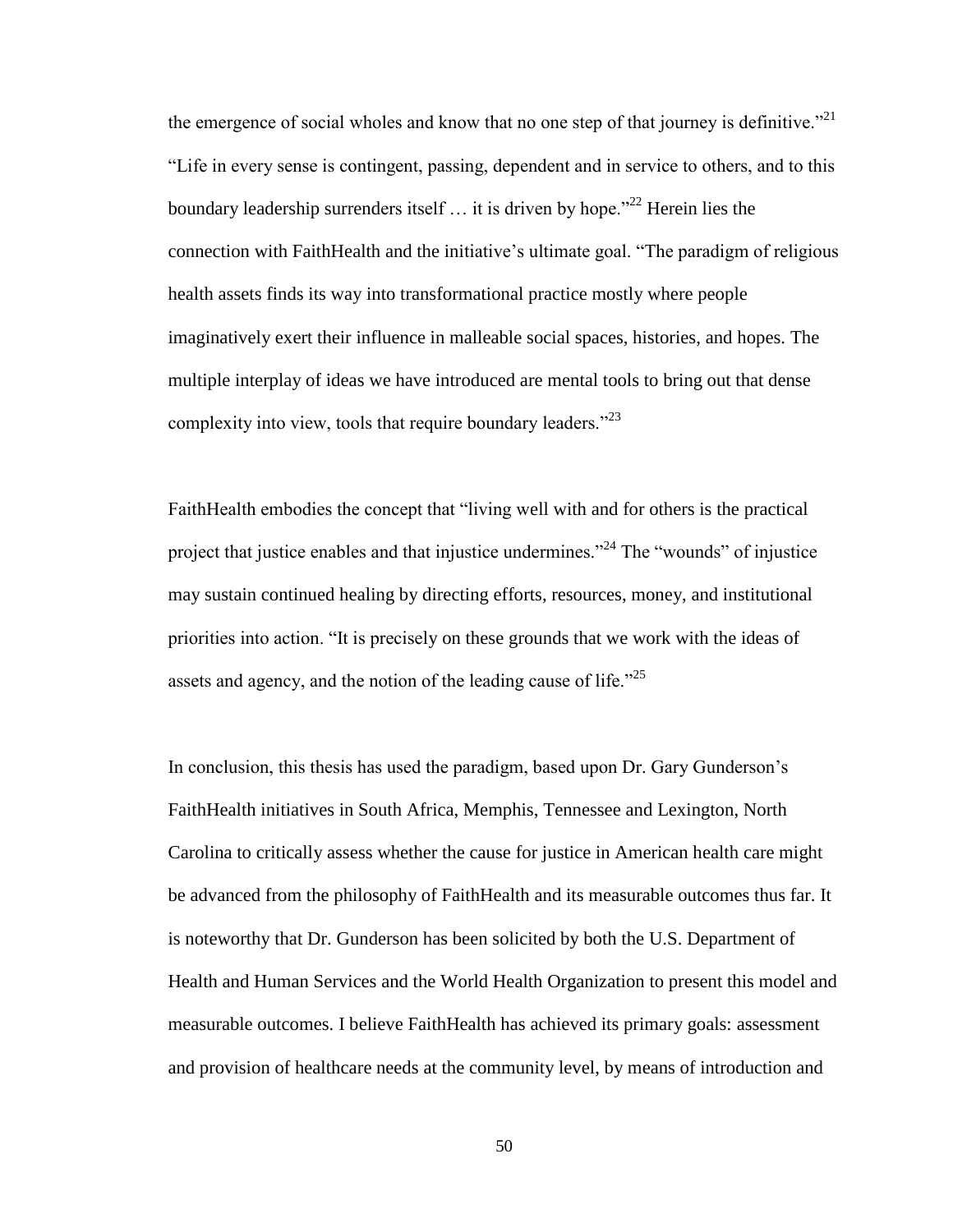application of CHNs and identification of existing resources through "mapping" of RHAs, and the ultimate establishment of trust between healthcare provider and consumer. Its experience in Memphis and Lexington demonstrate that the potential of reconnecting faith/religion and the public's health exists in the twenty-first century, but it can only succeed with the highest standards for justice, to which FaithHealth aspires. I believe there is a natural, logical expansion of the "grassroots" philosophy of the FaithHealth paradigm from the community initiative to a larger venue, e.g., national and even global. If such a model were to be implemented on a national or global scale, it would require that it not forsake its "grassroots," community-driven foundations. Clearly, governmental bureaucracy could negate its currently realized successes.

As Gunderson and Cochrane aptly conclude: "The practice of public health rests on a moral vision and not just a science or technology, and one significant criterion in determining whether or not a health system is just is whether it pays attention to what all health citizens find generative or life-giving, or what they experience as a threat or diminution-a critical indicator of respect for their knowledge and their capacity to survive or thrive."<sup>26</sup>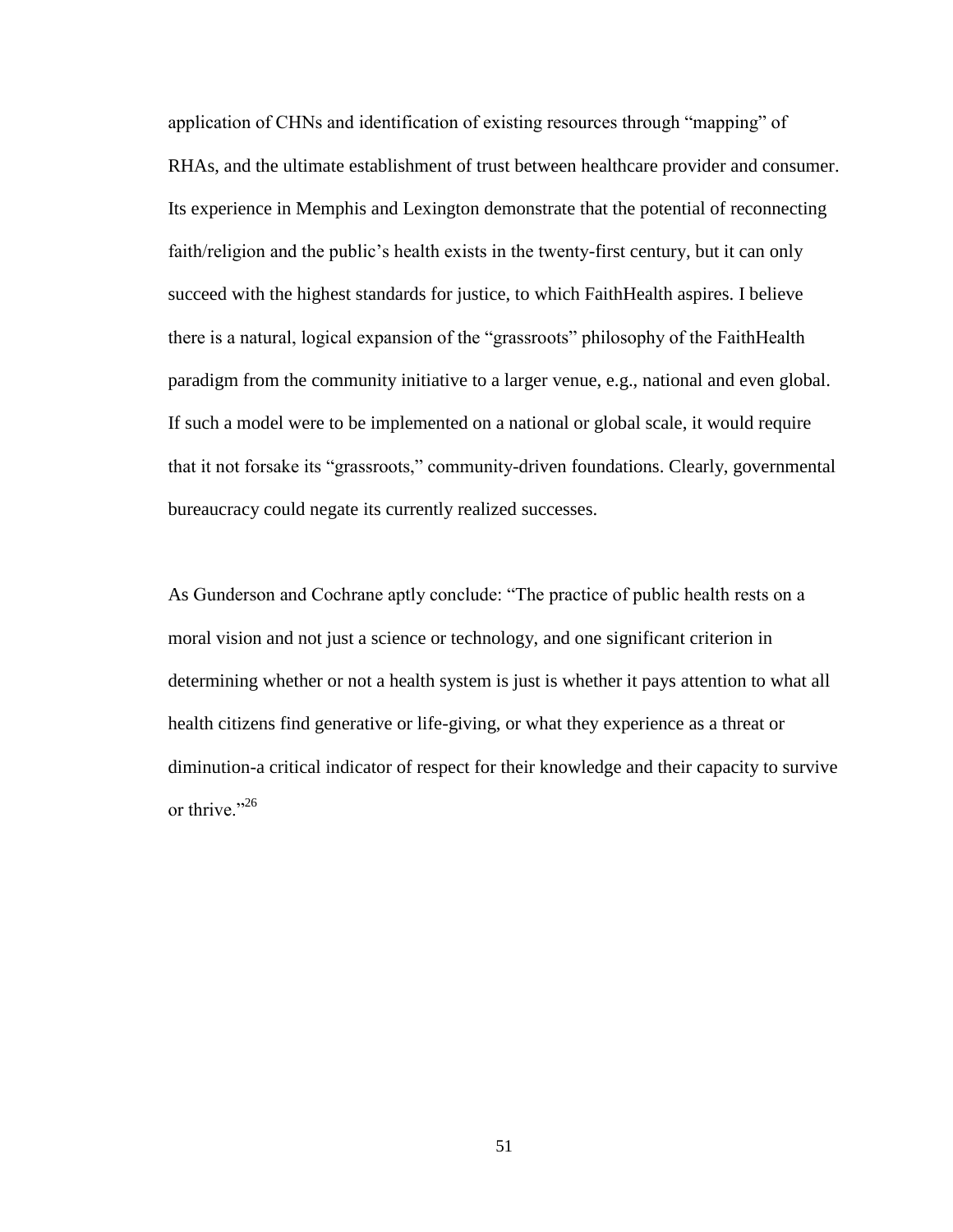## INTRODUCTION

- <sup>1</sup> Author's unpublished essay. "Faith-Heath: An Initiative to Reconnect." 2014.
- <sup>2</sup> Beauchamp, T.L. and Childress, J.F., *Principles of Biomedical Ethics*. 7<sup>th</sup> edition. Oxford University Press. 2013. p. 3.
- $3$  Ibid. p. 4.
- <sup>4</sup> Cutts, T. "The Memphis Congregational Health Network Model: Grounding ARHAP Theory " In *When Religion and Health Align: Mobilizing Religious Health Assets for Transformation*, edited by James R. Cochrane, Barbara Schmid, and Teresa Cutts. Pietermaritzburg: Cluster Publications. 2011. p. 207.
- <sup>5</sup> Gunderson, G. and Cochrane, J. *Religion and the Health of the Public*. New York. Palgrave Macmillan. 2012.
- <sup>6</sup> Cochrane, J. "Fire From Above, Fire From Below: Health, Justice and the Persistence of the Sacred." Theoria 116 (August) 2008. p. 69.
- <sup>7</sup> Gura, L. "Restoring the connection between faith and health." FaithHealth, Division of Faith and Health Ministries. Wake Forest Baptist Health. Spring 2013. p. 7.
- 8 Powers, M. and Faden, R. in Social Justice: The Moral Foundations of Public Health and Health Policy. Oxford University Press. New York. 2006. pp. 16, 40.
- 9 Singer, P. "Famine, Affluence, and Morality." Philosophy and Public Affairs. (1972): p. 235.
- <sup>10</sup> Singer, P. *The Life You Can Save: Acting Now to End World Poverty.* New York. Random House. 2009. p. 169.
- <sup>11</sup> Sen, A. "Capability and Well-being," in *The Quality of Life*, ed. M. Nussbaum and A. Sen. Clarendon Press. Oxford. 1993.
- <sup>12</sup> Powers, M. and Faden, P. *Social Justice*. p. 16.
- <sup>13</sup> Beauchamp, T.L. and Childress, J.F. pp. 270-274.
- <sup>14</sup> Beauchamp, T.L. and Childress, J.F., pp. 276-278.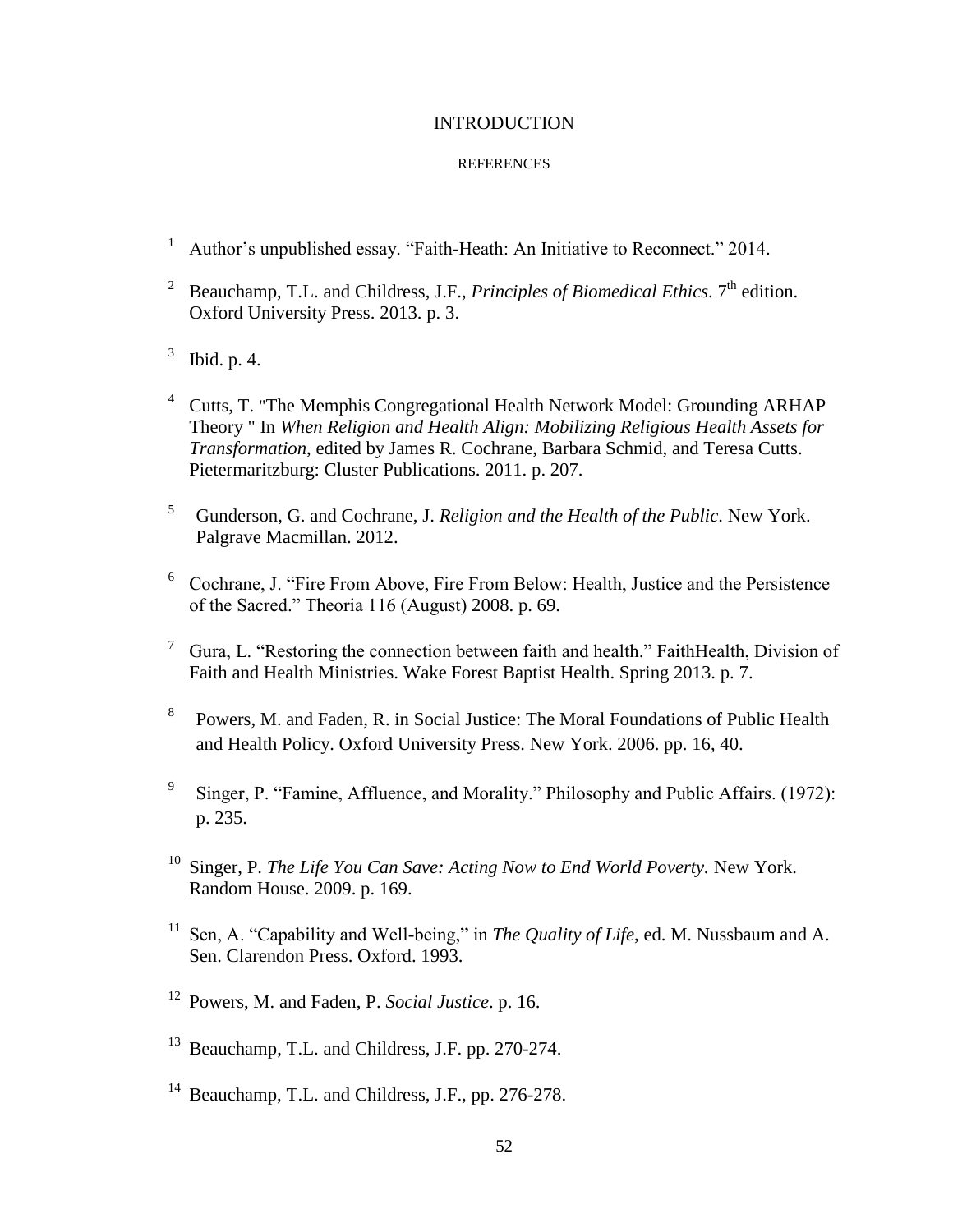- <sup>1</sup> Garrett, L. *Betrayal of Trust: The Collapse of Global Public Health*. Hyperion. New York. 2000. p. 585.
- <sup>2</sup> Gunderson, G. and Cochrane, J. *Religion and the Health of the Public*. New York. Palgrave Macmillan. 2012. p. 11.
- <sup>3</sup> Holy Bible. New King James Version. Thomas Nelson, Nashville. 1982. p. 547.
- <sup>4</sup> Gilson, L. "In Defense and Pursuit of Equity." Social Science and Medicine 47, no. 12 (1998). pp. 1891.
- <sup>5</sup> Garrett, L. *Betrayal of Trust: The collapse of Global Public Health*. Hyperion. New York. 2000. p. 585.
- <sup>6</sup> Jim Yong Kim et al., eds. *Dying for Growth: Global Inequality and the Health of the Poor*. (Monroe, M.E.: Common Coverage Press, 2000). p. 23.
- $\frac{7}{1}$  Gunn, S. et al. "Concepts and Practice of Humanitarian Medicine." Springer. 23 October 2007. P. 87.
- <sup>8</sup> Gunderson, G. and Cochrane. J. p. xviii.
- 9 Ibid. p. 16.
- <sup>10</sup> Koenig, H. *The Healing Power of Faith*. Simon and Schuster. New York. 1999.
- <sup>11</sup> Gunderson, G. and Cochrane. J. p. 48.
- <sup>12</sup> Gunderson, G. *Deeply Woven Roots*. Minneapolis: Fortress Press. 1997.
- <sup>13</sup> Germond, P. and Molapo. S. "In Search of *Bophelo* in a Time of AIDS." J of Theol. for South Africa. 126 (2006). pp. 29-47.
- <sup>14</sup> Gura, L. "Restoring the connection between faith and health." FaithHealth, Division of Faith and Health Ministries. Wake Forest Baptist Health. Spring 2013. p. 7.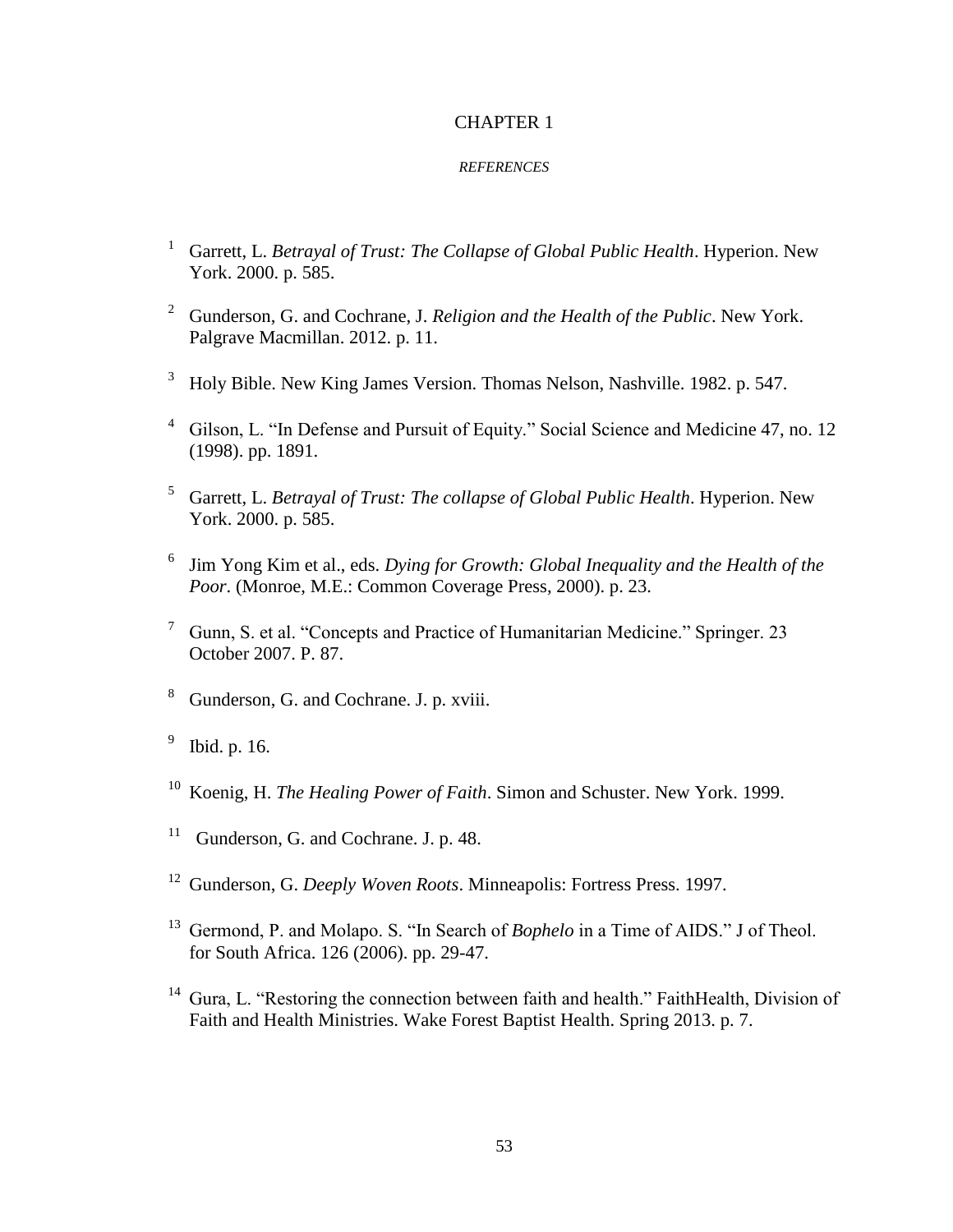- <sup>1</sup> Gunderson, G. and Cochrane, J. *Religion and the Health of the Public*. New York. Palgrave Macmillan. 2012. p. 1.
- $^2$  Ibid. p. 8.
- <sup>3</sup> Cutts, T. "The Memphis Congregational Health Network Model: Grounding ARHAP Theory." In *When Religion and Health Align: Mobilizing Religious Assets for Transformation,* eds. James R .Cochrane, Barbara Schmid, and Teresa Cutts. Pietermaritzburg: Cluster Publications. 2010. p. 1.
- <sup>4</sup> Gunderson, G. *Deeply Woven Roots.* Minneapolis. Fortress Press. 1997.
- <sup>5</sup> Koenig, H.G. "Religion, Spirituality, and Health: Research and Clinical Implications." *International Scholarly Research Network Psychiatry*. vol. 2012. Article IV 272730. pp. 1-33.
- $6$  Ibid. p. 9.
- $^7$  Koenig, H.G. p. 10.
- <sup>8</sup> Koenig, H.G. p. 11.
- $9\,$  Koenig, H.G. pp. 11-12.
- <sup>10</sup> Idler, E. "Psychological and Physical Benefits of Spirituality/Religious Practices." *Spirituality in Higher Education Newsletter* 4 (2)*.* 2008. pp. 1-5.
- $11$  Cutts, T. p. 1.
- <sup>12</sup> McKnight, J. *The Careless Society: Community and its Counterfeit*. New York. Basic Books. 1996.
- $13$  Ibid. p. 1.
- $14$  Cutts, T. p. 6.
- $15$  Cutts, T. p. 6.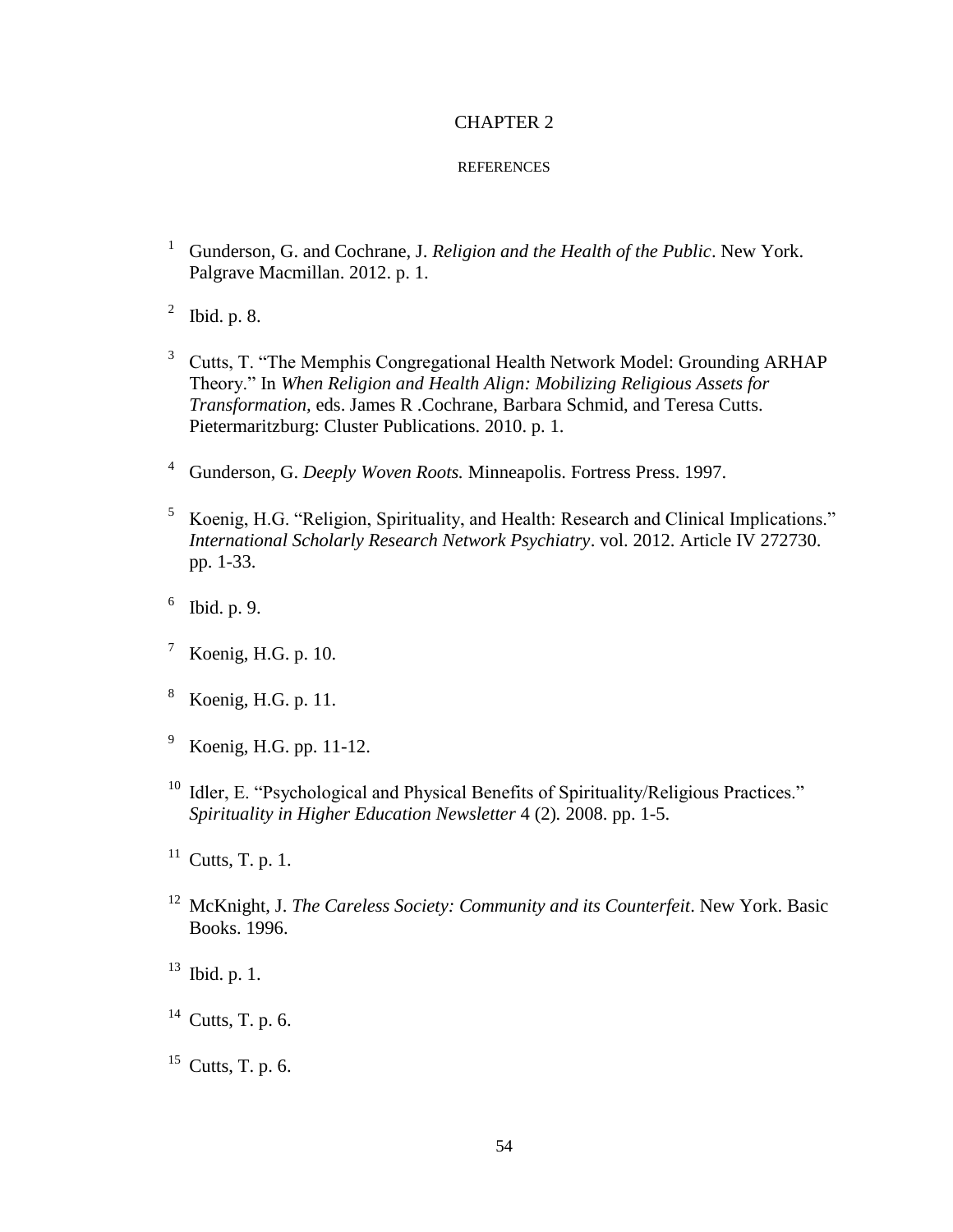- <sup>16</sup> Random House Dictionary of the English Language. New York. Random House. 1983. p. 335.
- $17$  Cutts, T. p. 7.
- <sup>18</sup> DiGioia, A. "Patient and Family-Centered Care Initiative is Associated with High Patient Satisfaction and Positive Outcomes for Total Joint Replacement Patients." *Innovation Profile in Agency for Healthcare Research and Quality*. March, 2010. pp. 1-5.
- <sup>19</sup> Cutts, T. p. 12.
- <sup>20</sup> Gunderson, G. and Cutts, T. "Caring for the Uninsured and Underinsured: The Memphis Model." *Healthcare Systems Investment in Population Health Improvement*. Presented as a part of the Institute of Medicine Roundtable Population Health Improvement: Resources for Population Health Improvement, Feb. 6, 2014, Washington, DC.
- $21$  Ibid. p. 24.
- $22$  Gunderson, G. and Cutts, T. "Caring for the Uninsured ..." p. 30.
- <sup>23</sup> Gunderson, G. and Cutts, T. "Caring for the Uninsured …" p. 24.
- <sup>24</sup> Gunderson, G. and Cutts, T. "Caring for the Uninsured ..." pp. 37-38.
- <sup>25</sup> Cutts, T. "The Memphis Model." p. 14.
- <sup>26</sup> Cochrane, J. "Fire from Above, Fire from Below: Health, Justice and the Persistence of the Sacred." Theoria 116 (August). 2008. p. 69.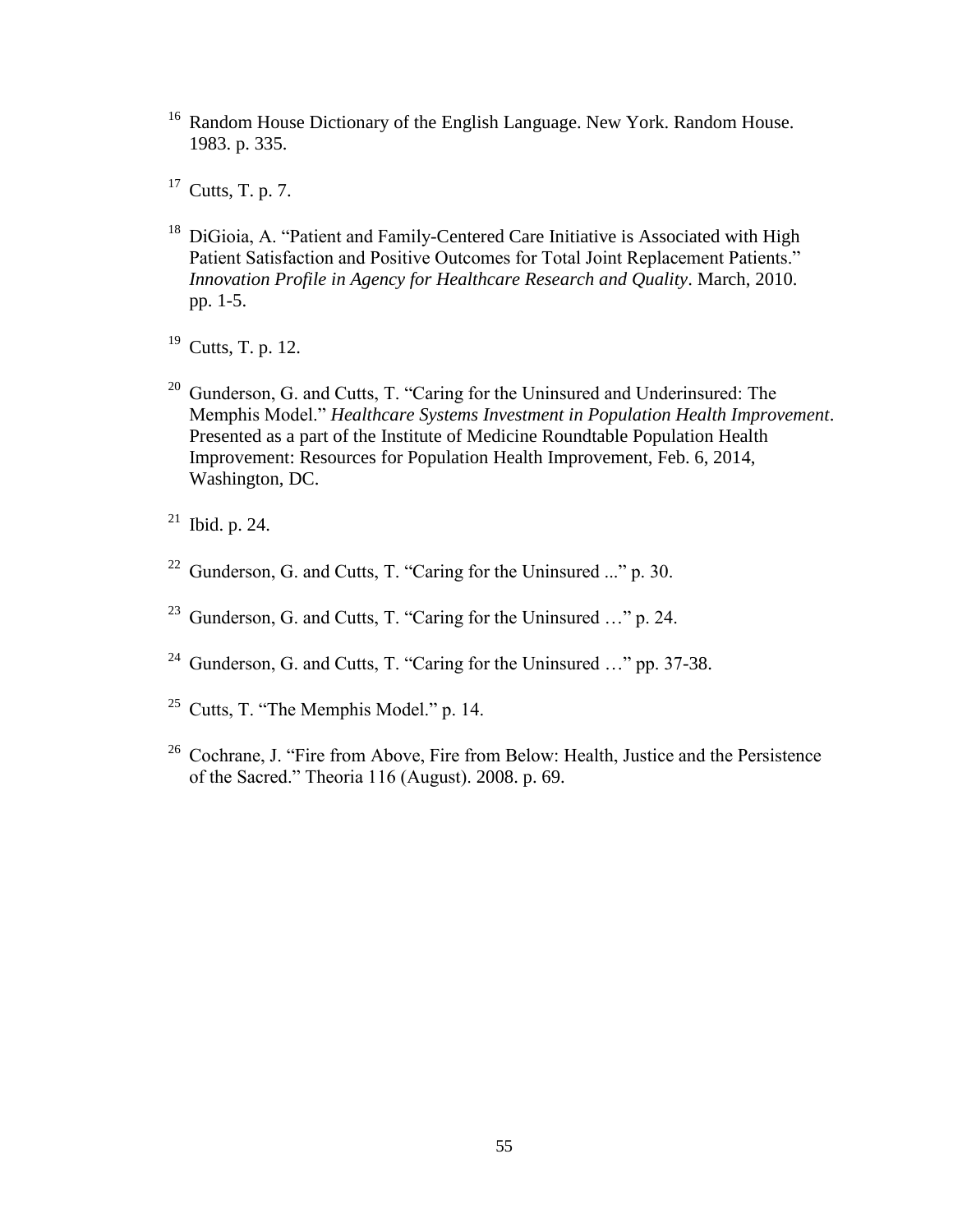- <sup>1</sup> Gunderson, G. *Leading Causes of Life*. Abingdon. Nashville, 2009.
- $^2$  Ibid. p. 7.
- <sup>3</sup> Gunderson, G. and Cochrane, J. *Religion and the Health of the Public*. New York. Palgrave and Macmillan. 2012. p. 13.
- $4$  Ibid. p. 69.
- <sup>5</sup> Gunderson, G. *Leading Causes of Life.* p. 76.
- 6 Ibid. p. 76.
- <sup>7</sup> Gunderson, G. *Leading Causes of Life*. p. 106.
- 8 Ibid. p. 125.
- <sup>9</sup> Gunderson, G. *Leading Causes of Life*. pp. 136-137.
- <sup>10</sup> Gunderson G. and Cochrane, J. p. 79.
- $11$  Gunderson G. and Cochrane, J. p. 48.
- <sup>12</sup> "FaithHealthNC Religious Health Assets Mapping, Participatory Inquiry into Religious Health Assets, Networks and Agency, Davidson County, North Carolina." Updated 5/14/2014. [www.faithhealthnc.org.](http://www.faithhealthnc.org/)
- $13$  Data compilation available from the author.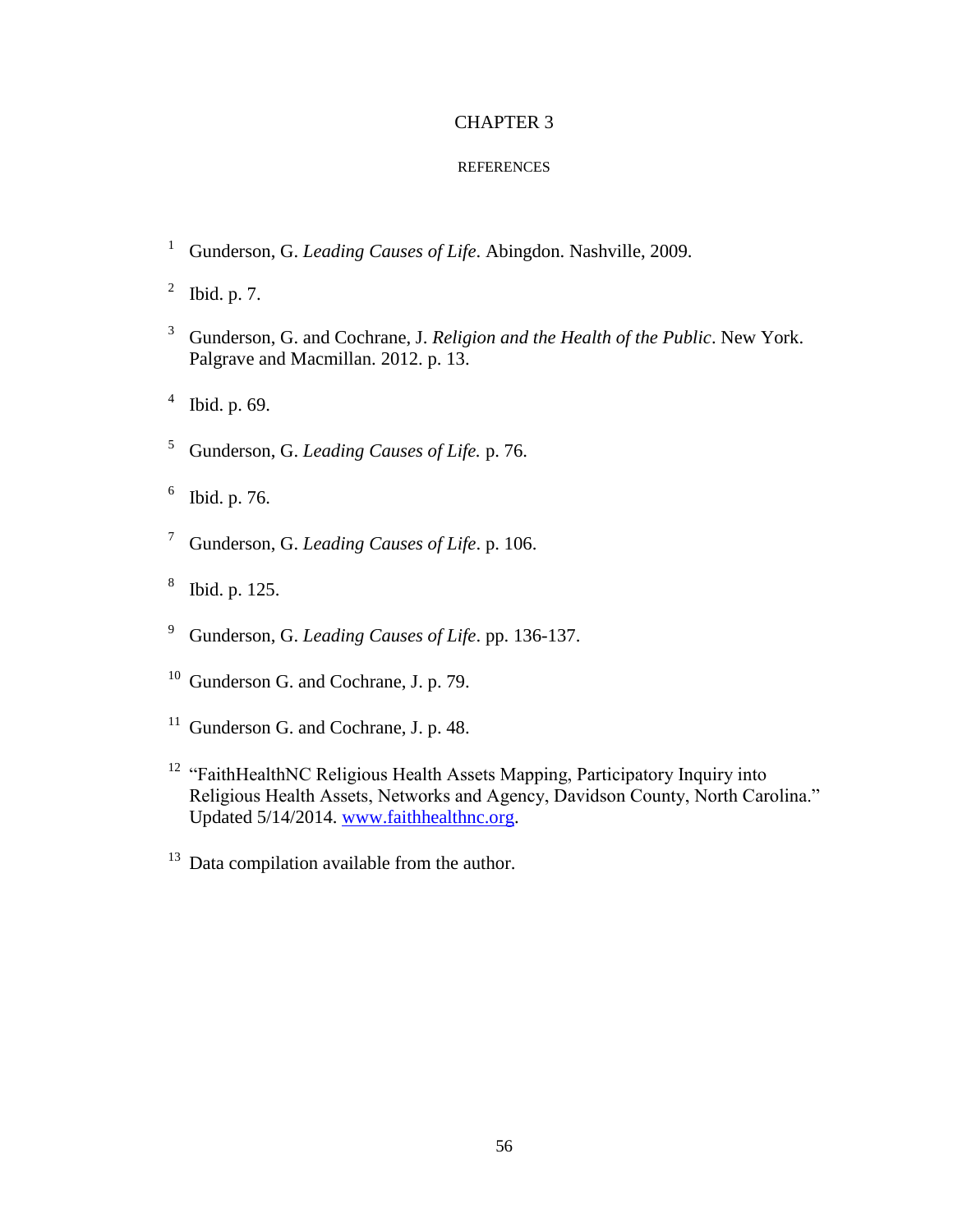- <sup>1</sup> Beauchamp, T.L. and Childress, J.F. *Principles of Biomedical Ethics*. 7<sup>th</sup> edition. New York. Oxford University Press. 2013. p. 250.
- 2 Locke, J. *Two Treatises of Government*. Ed. Peter Laslett. Cambridge. Cambridge University Press. 1960. Preface. bk. 1.6.67, bk. 2.7.87.
- <sup>3</sup> Nozick, R. *Anarchy, State and Utopia*. New York. Basic Books. 1974. pp. 149-82.
- 4 Ibid. pp. 149-82.
- <sup>5</sup> Englehardt, H.T. *The Foundations of Bioethics*. 2<sup>nd</sup> ed. New York. Oxford University Press. 1996. p. 121.
- 6 Ibid. pp. 380-381.
- $7$  Englehardt. p. 375.
- <sup>8</sup> Beauchamp and Childress. p. 256.
- <sup>9</sup> Englehardt. p. 397.
- $10$  Englehardt. p. 397.
- <sup>11</sup> "Rawls, John." *Cambridge Dictionary of Philosophy*. 2<sup>nd</sup> ed. Cambridge University Press. 1999. pp. 774-75.
- <sup>12</sup> Rawls, J. "Kantian Constructivism in Moral Theory." J. of Philosophy, 77 (1980). p. 519.
- <sup>13</sup> Kant, Immanuel. *The Critique of Practical Reason*. Trans. Lewis W. Beck. New York. Macmillan. 1985. p. 18; Ak.20.
- <sup>14</sup> Beauchamp and Childress. pp. 256-57.
- <sup>15</sup> Daniels, M. *Just Health Care*. New York. Cambridge University Press. 1985. p. 37.
- <sup>16</sup> Beauchamp and Childress. p.257.
- $17$  Ibid. p. 257.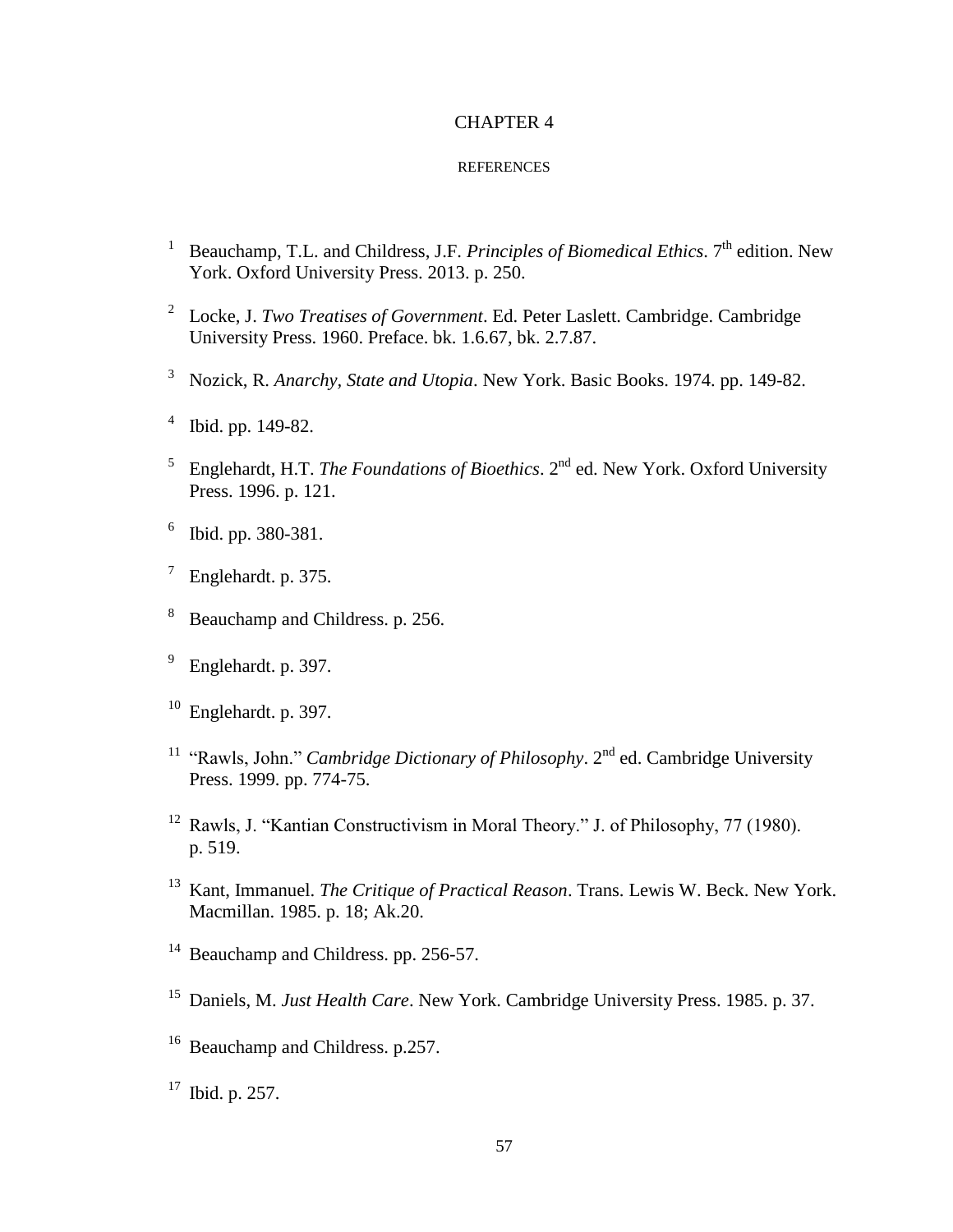- <sup>18</sup> Beauchamp and Childress. p.50.
- Nussbaum, M. *Frontiers of Justice: Human Dignity and Political Entitlements*. Cambridge, MA. Harvard University Press. 2006. pp. 377-378.
- Nussbaum, M. *Frontiers of Justice: Disability, Nationality, Species Membership.*  Cambridge, MA. Harvard University Press. 2006. p. 175.
- Ibid. p. 166.
- Powers, M. and Faden. R. *Social Justice*. New York. Oxford University Press. 2006. p. x.
- Powers and Faden. pp. 15-16.
- Powers and Faden. p. 193.
- Powers and Faden. p. 85.
- Powers and Faden. p. 91.
- Powers and Faden. p. 85.
- McCullough, L.B. and Chervenak, F.A. *Ethics in Obstetrics and Gynecology*. New York. Oxford University Press. 1994.
- Ibid. p. 157.
- <sup>30</sup> McCullough and Chervenak. p. 158.
- McCullough and Chervenak. pp. 158-159.
- <sup>32</sup> McCullough and Chervenak. p. 159.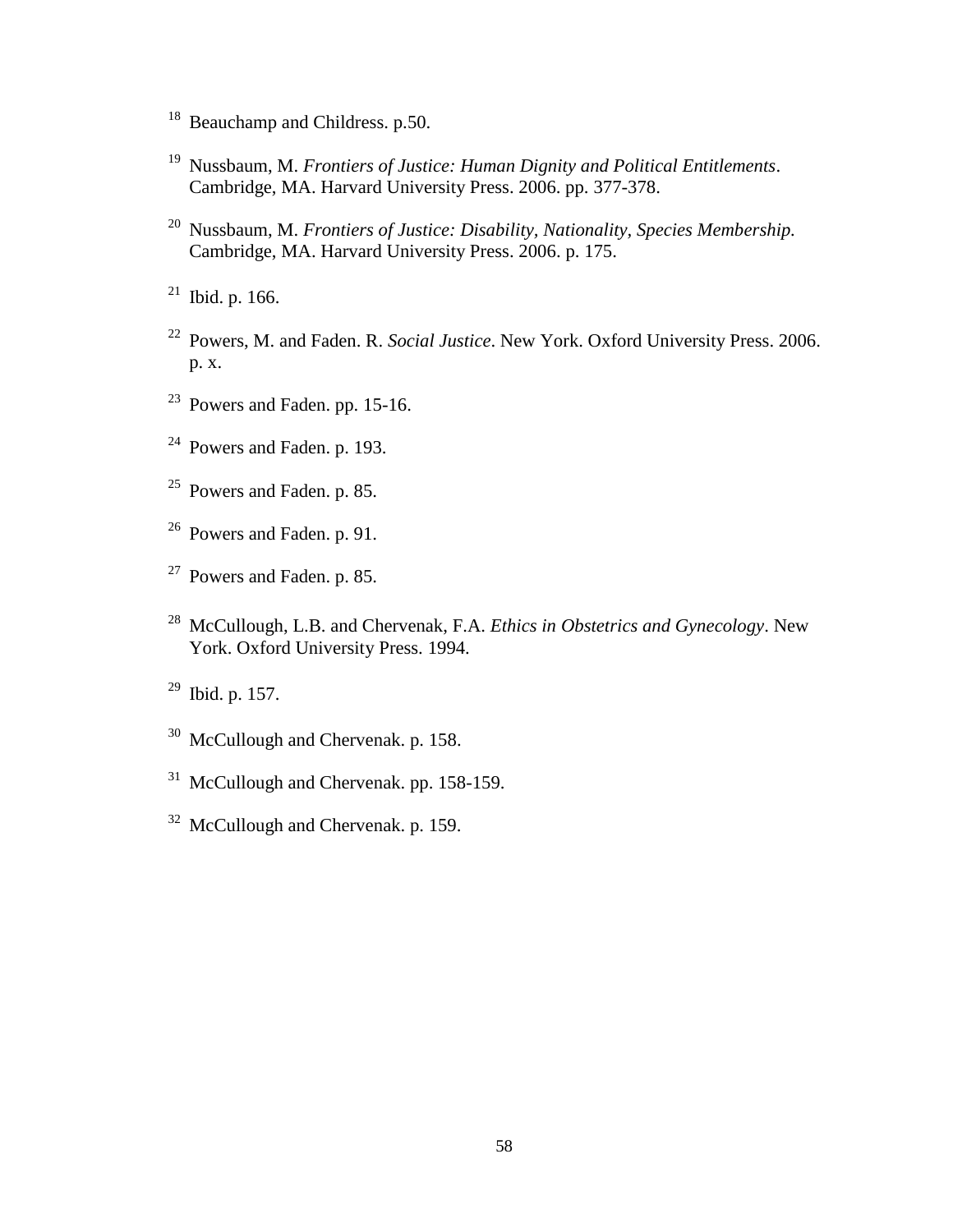- 1 Singer, P. *The Life You Can Save*. New York. Random House. 2009. p. 15.
- 2 Ibid. pp. xiii-xiv.
- <sup>3</sup> Beauchamp, T.L. and Childress, J.F. Principles of Biomedical Ethics.  $7<sup>th</sup>$  ed. New York. Oxford University Press. 2013. p. 254.
- 4 Ibid. p. 255.
- 5 Locke, J. *Two Treatises of Government*. ed. Peter Laslett. Cambridge. Cambridge University Press. 1960. Preface. bk. 1.6.67, bk. 2.7.87.
- <sup>6</sup> Rawls, J. "Kantian Constructivism in Moral Theory." J. of Philosophy, 77 (1980). p. 519.
- <sup>7</sup> Rawls, J. *A Theory of Justice*. Cambridge, Mass. Harvard University Press. rev. edition 1999. p. 52.
- <sup>8</sup> Daniels, M. *Just Health Care*. New York. Cambridge University Press. 1985. p. 35.
- <sup>9</sup> McCullough, L.B. and Chervenak, F.A. *Ethics in Obstetrics and Gynecology*. New York. Oxford University Press. 1994. p. 158.
- $10$  Ibid. p. 160.
- <sup>11</sup> Gunderson, G. *Leading Causes of Life*. Nashville. Abingdon. 2009. p. 7.
- <sup>12</sup> Gura, L. "Restoring the connection between faith and health." FaithHealth, Division of Faith and Health Ministries. Wake Forest Baptist Health. Spring 2013. p. 7.
- <sup>13</sup> Gunderson, G. and Cochrane, J. *Religion and the Health of the Public.* New York. Palgrave and Macmillan. 2012. p. 14.
- $14$  Ibid. p. 141.
- <sup>15</sup> Gunderson and Cochrane. p. 144.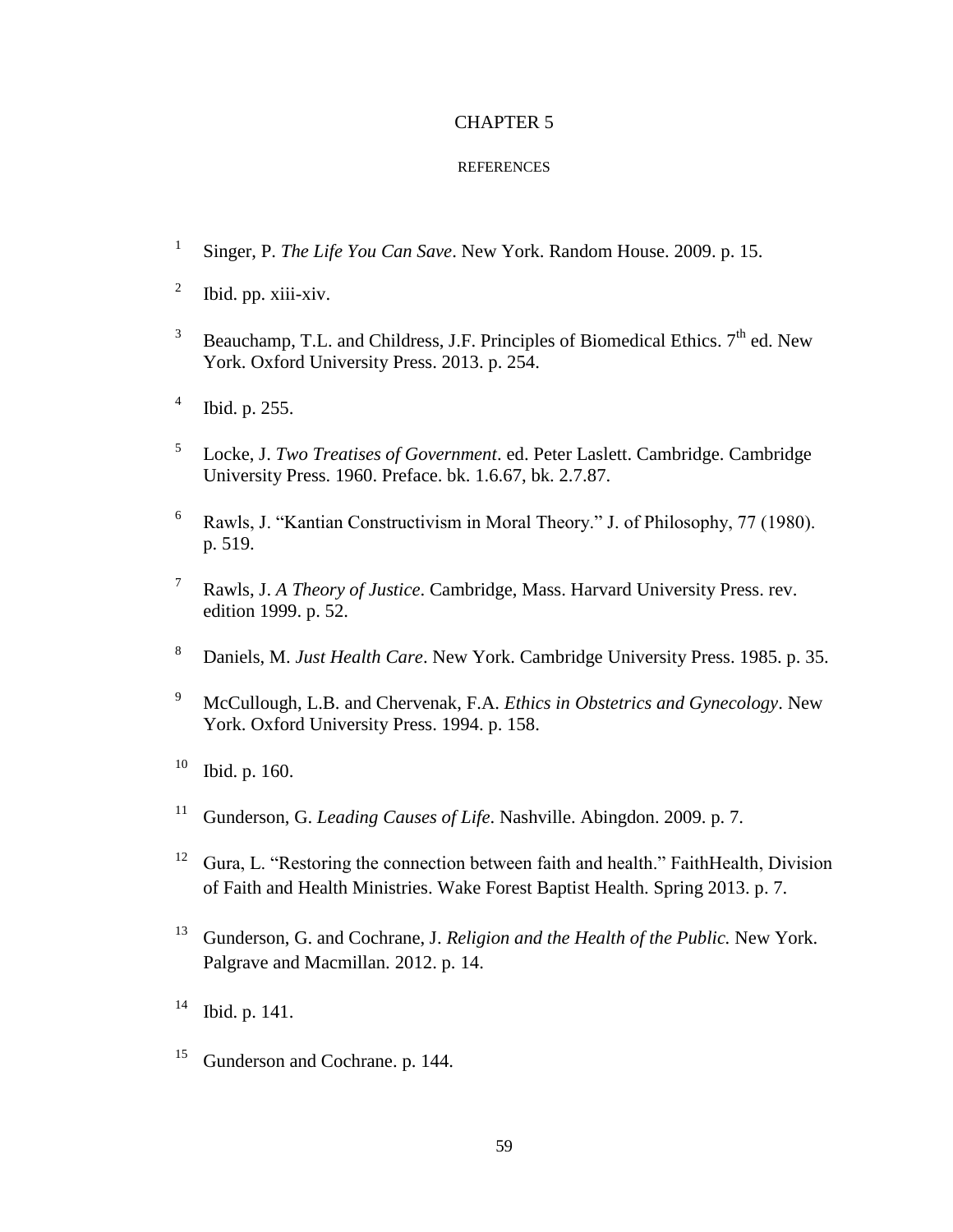- <sup>16</sup> Gunderson and Cochrane. p. 145.
- <sup>17</sup> Gunderson and Cochrane. p. 148.
- <sup>18</sup> Gunderson and Cochrane. p. 154.
- <sup>19</sup> Gunderson and Cochrane. p. 154.
- <sup>20</sup> Gunderson, G. and Cochrane, J. *Religion and the Health of the Public*. New York. Palgrave and Macmillan. 2012. p. 119.
- <sup>21</sup> Gunderson and Cochrane. p. 137.
- <sup>22</sup> Gunderson and Cochrane. p. 137.
- <sup>23</sup> Gunderson and Cochrane. p. 120.
- <sup>24</sup> Gunderson and Cochrane. p. 155.
- <sup>25</sup> Gunderson and Cochrane. p. 155.
- <sup>26</sup> Gunderson and Cochrane. p. 155.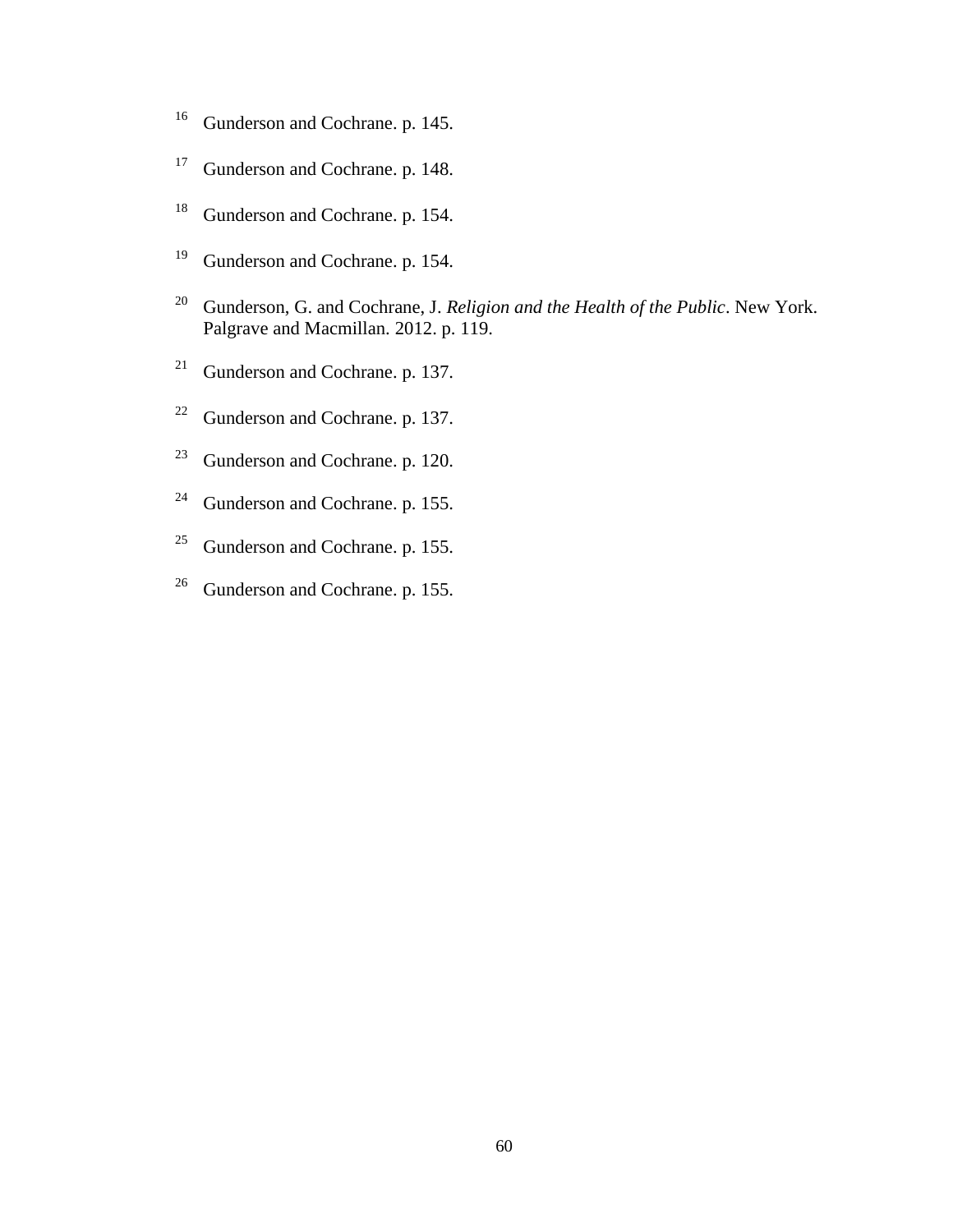## JAMES FRANKLIN BLACK, M.D.

| <b>PERSONAL</b>                          | Date of Birth: December 7, 1948<br>Place of Birth: High Point, North Carolina<br>Wife: Beverly T. Black                                                                                        |
|------------------------------------------|------------------------------------------------------------------------------------------------------------------------------------------------------------------------------------------------|
| <b>SPECIALTY</b><br><b>SUB SPECIALTY</b> | Gynecology/Obstetrics; practice limited to gynecology<br>Primary Care, Women's wellness                                                                                                        |
| <b>RESIDENCY</b>                         | North Carolina Memorial Hospital<br>University of North Carolina, Chapel Hill, North Carolina<br>Department of Obstetrics and Gynecology<br><b>Chief Resident</b><br>July 1978 – June 1979     |
|                                          | North Carolina Memorial Hospital<br>University of North Carolina, Chapel Hill, North Carolina<br>Department of Obstetrics and Gynecology<br><b>Assistant Resident</b><br>July 1975 – June 1978 |
| <b>EDUCATION</b>                         | University of North Carolina, School of Medicine<br>Chapel Hill, North Carolina<br>M.D.<br>August 1971 – May 1975                                                                              |
|                                          | Davidson College, Davidson North Carolina<br><u>Bachelor of Science in Pre-Med</u> August 1966 – June 1970                                                                                     |
|                                          | Thomasville Senior High School, Thomasville, North Carolina<br>Graduate 1966; Valedictorian                                                                                                    |
| <b>RESEARCH</b>                          | University of North Carolina, School of Medicine<br>Chapel Hill, North Carolina<br>Department of Obstetrics and Gynecology<br><b>Research Assistant</b><br>June 1974 – May 1975                |
|                                          | University of North Carolina, Chapel Hill, North Carolina<br><b>Carolina Population Center</b><br><b>Research Associate</b><br>September 1970 – August 1971                                    |
| <b>EMPLOYMENT</b>                        | Wake Forest Baptist Health<br>Lexington Gynecology<br>106 West Medical Park Drive<br>Lexington, North Carolina 27292<br>Phone (336) 243-3034<br>2009 - Present                                 |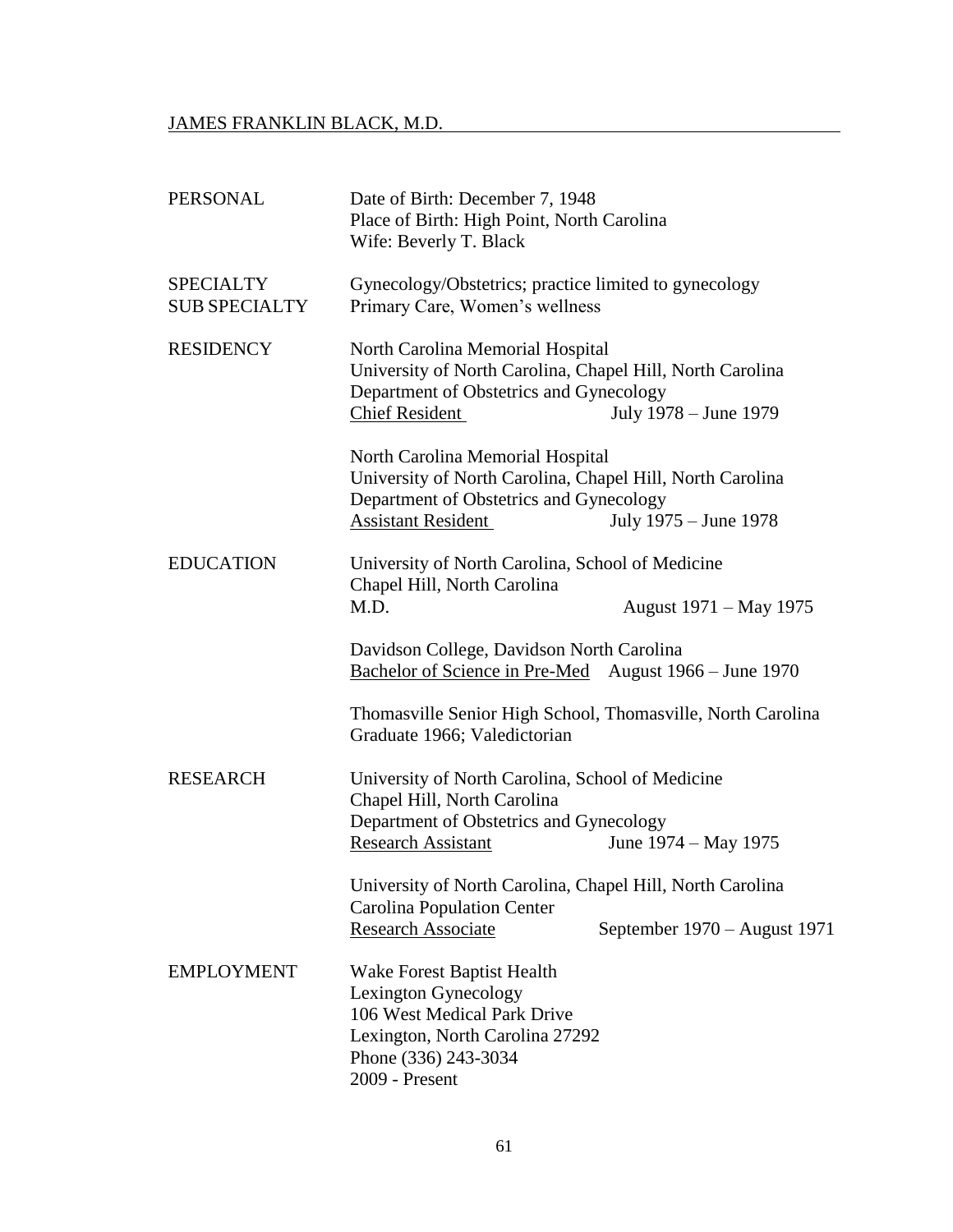|                    | James F. Black, M.D., FACOG<br>106 West Medical Park Drive<br>Lexington, North Carolina, 27292<br>Phone (336) 243-3034<br>1988 - 2009 |
|--------------------|---------------------------------------------------------------------------------------------------------------------------------------|
|                    | Lexington Clinic for Women<br>7 Medical Park Drive<br>Lexington, North Carolina, 27292<br>Phone (336) 243-2431<br>$1981 - 1988$       |
| <b>MEMBERSHIPS</b> | Fellow, National Board of Medical Examiners<br>1976                                                                                   |
|                    | American Board of Obstetrics and Gynecology<br><b>Board Certified</b><br>Dates Certified: 1981 Voluntary Recertification 1997         |
|                    | Fellow, American College of Obstetrics and Gynecology<br>Dates: 1982 - present                                                        |
|                    | North Carolina Medical Association<br>Dates: 1975 - present                                                                           |
|                    | Fellow, American Society for Colposcopy and Cervical<br>Pathology<br>Dates: 2007 - present                                            |
|                    | North American Menopause Society<br>Dates: 2000 - present                                                                             |
|                    | UNC School of Medicine, Alumni Board Region IV<br>$2013$ - present                                                                    |
| <b>HONORARIES</b>  | Alpha Omega Alpha<br>Alpha Epsilon Delta                                                                                              |
| <b>LICENSURE</b>   | North Carolina Issued 1976                                                                                                            |
| <b>PRIVILEGES</b>  | <b>Lexington Memorial Hospital</b><br>Lexington, North Carolina<br><b>Full/Active Clinical Staff</b><br>1982 to Present               |
| <b>COMMITTEES</b>  | Division of Perinatology, Chair<br>1982 - 1984; 1990-1992<br>Department of Surgery, Chair<br>2008 to present                          |